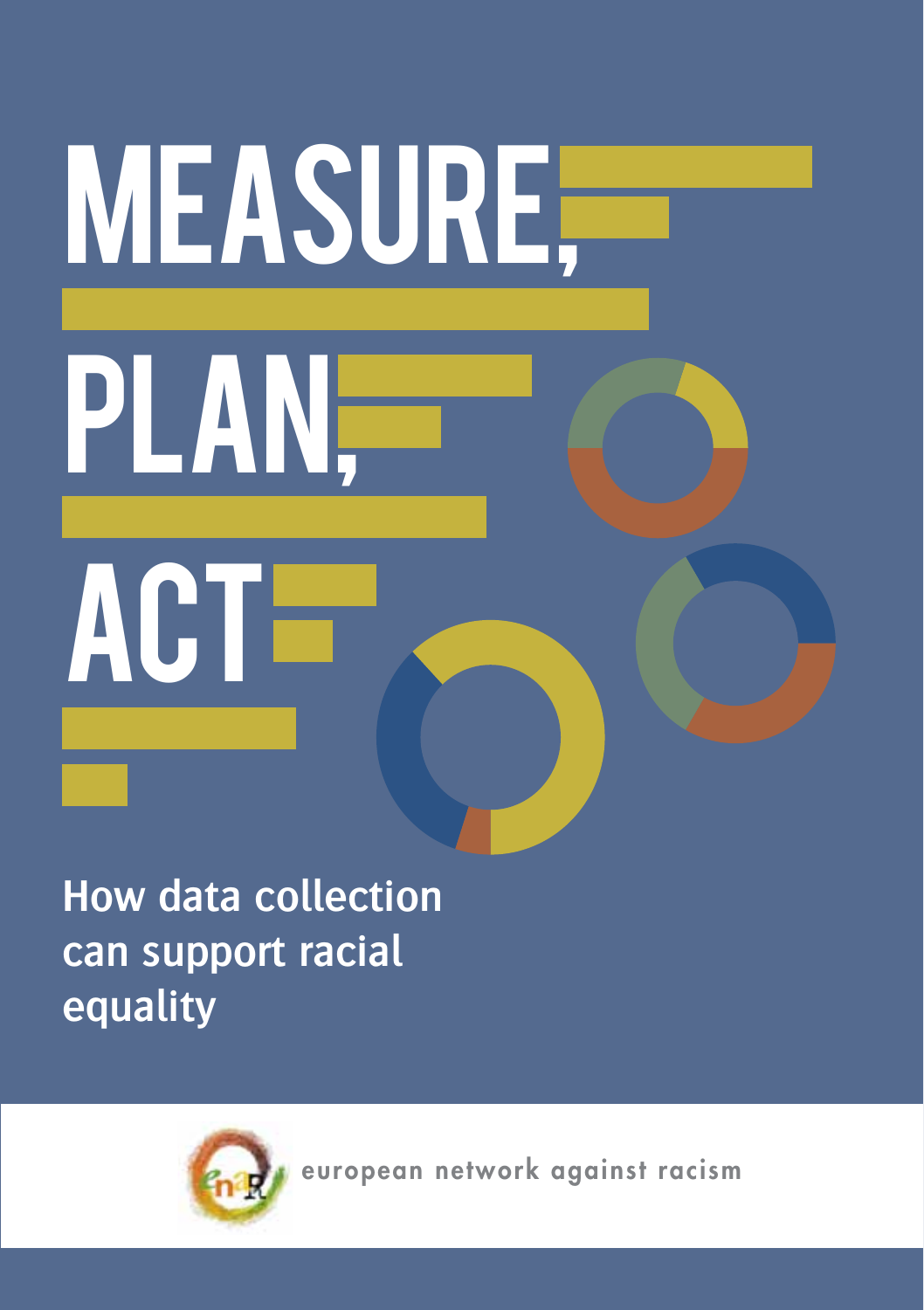## **Author: Alphia Abdikeeva Copy editors: Claire Fernandez and Georgina Siklossy of ENAR**

Published by the European Network Against Racism (ENAR) in November 2014 in Brussels, with the support of the European Union Programme for Employment and Social Solidarity - PROGRESS (2007- 2013), the Open Society Foundations, the Joseph Rowntree Charitable Trust and the ENAR Foundation.









PROGRESS is implemented by the European Commission. It was established to financially support the implementation of the objectives of the European Union in the employment, social affairs and equal opportunities area, and thereby contribute to the achievement of the Europe 2020 Strategy goals in these fields. The seven-year Programme targets all stakeholders who can help shape the development of appropriate and effective employment and social legislation and policies, across the EU-27, EFTA-EEA and EU candidate and pre-candidate countries. For more information see: http://ec.europa.eu/progress

The Open Society Foundations work to build vibrant and tolerant societies whose governments are accountable and open to the participation of all people. For more information: http://www.opensocietyfoundations.org/

The Joseph Rowntree Charitable Trust is a Quaker trust which seeks to transform the world by supporting people who address the root causes of conflict and injustice. For more information: http://www.jrct.org.uk

The information contained in this publication does not necessarily reflect the position or opinion of the European Commission, the Open Society Foundations or the Joseph Rowntree Charitable Trust.

ENAR reserves the right not to be responsible for the accuracy, completeness or quality of the information provided in this publication. Liability claims regarding damage caused by the use of any information provided, including any information which is incomplete or incorrect, will therefore be rejected.

#### **Acknowledgments**

ENAR would like to thank Ronnie Fay, Brigid Quirke, Paul Giannasi, Craig Barnes, Maxim Ferschtman and Oana Mihalache for contributing their expertise to this publication.

Design and layout: Crossmark

ENAR - European Network Against Racism aisbl 60 rue Gallait, B-1030 Brussels  $Tel + 32 2 229 35 70$ Fax +32 2 229 35 75 Email: info@enar-eu.org www.enar-eu.org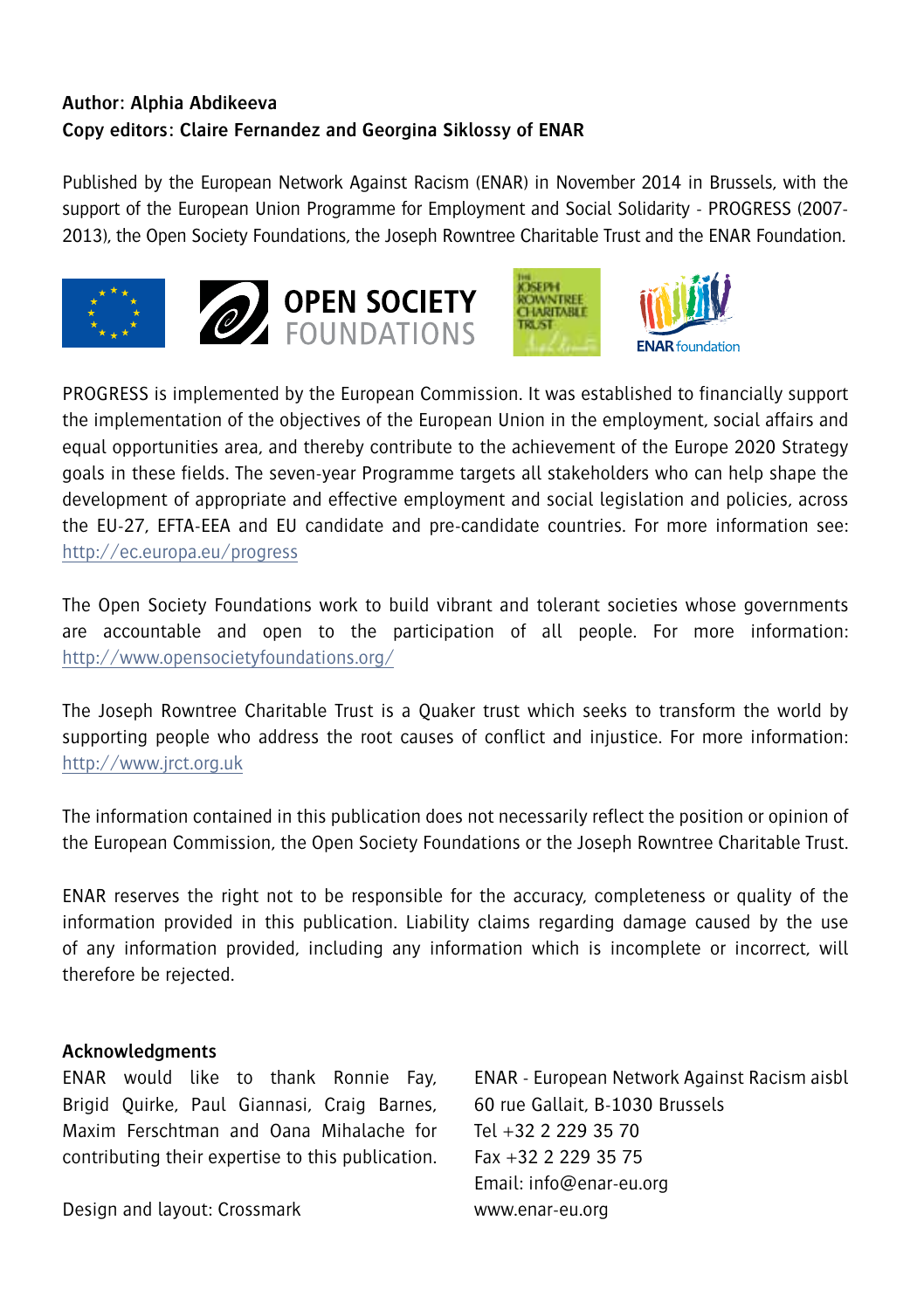# Table of contents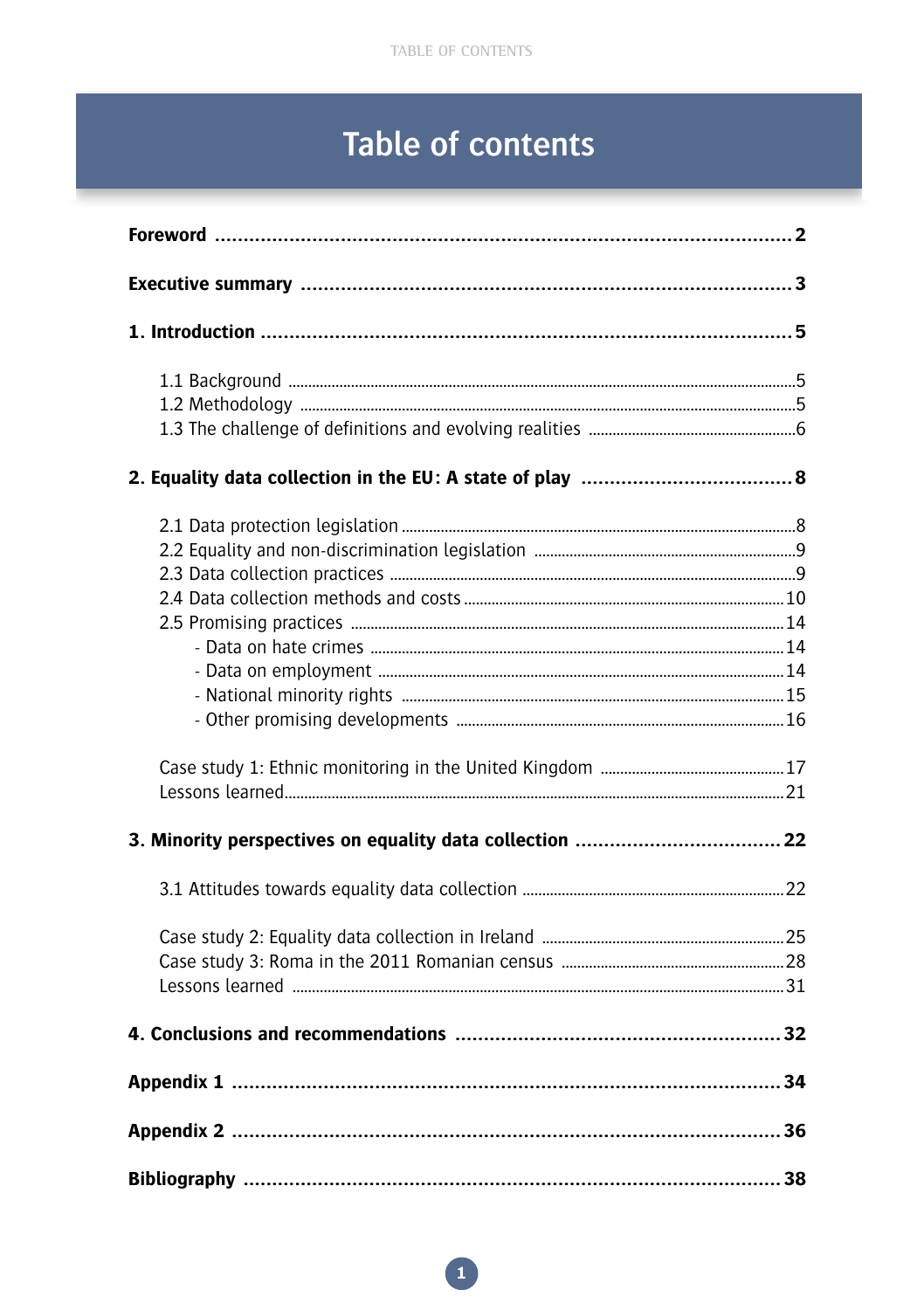# **Foreword**



According to a Eurobarometer survey, over one in two Europeans believe that discrimination because of one's racial or ethnic origin is widespread. Yet there is no European-wide data available on exactly how many persons experience unequal treatment because of their racial or ethnic origin. Without measuring and quantifying the extent of discrimination and inequalities in Europe, it becomes very difficult to tackle them effectively.

Equality data collection, disaggregated by discrimination grounds, would support efficient design and evaluation of equality policies. Currently, the lack of relevant equality data collection across the EU means that non-discrimination policies and laws are not implemented as efficiently and cost-effectively as they could if they were better targeted.

This publication aims to contribute to closing the knowledge gap on the positive effects of equality data collection.

It provides a state of play of equality data collection in the EU and gives evidence that it is legally permitted both in EU and domestic law, subject to reasonable conditions. Many States in fact collect data on other criteria revealing racial or ethnic origin, outside of the necessary safeguards. States should instead focus on collecting useful data according to selfidentification of individuals at risk of discrimination. A case study of how the United Kingdom collects and uses such data in equality policies, shows what other EU Member States could achieve.

The publication also gives insight into minorities' perspectives on equality data collection. It concludes that it is essential to work with ethnic and religious minorities to build trust, raise awareness and ensure their meaningful participation in equality data collection in order to encourage their self-identification. Some good practices on the grassroots level from Ireland and Romania offer inspiration on how this could be realised.

I very much hope this publication will prove useful to ensure that equality data collection can be achieved across the European Union, but above all can be used to support equality policies and ensure equality in outcome.

**Sarah Isal ENAR Chair**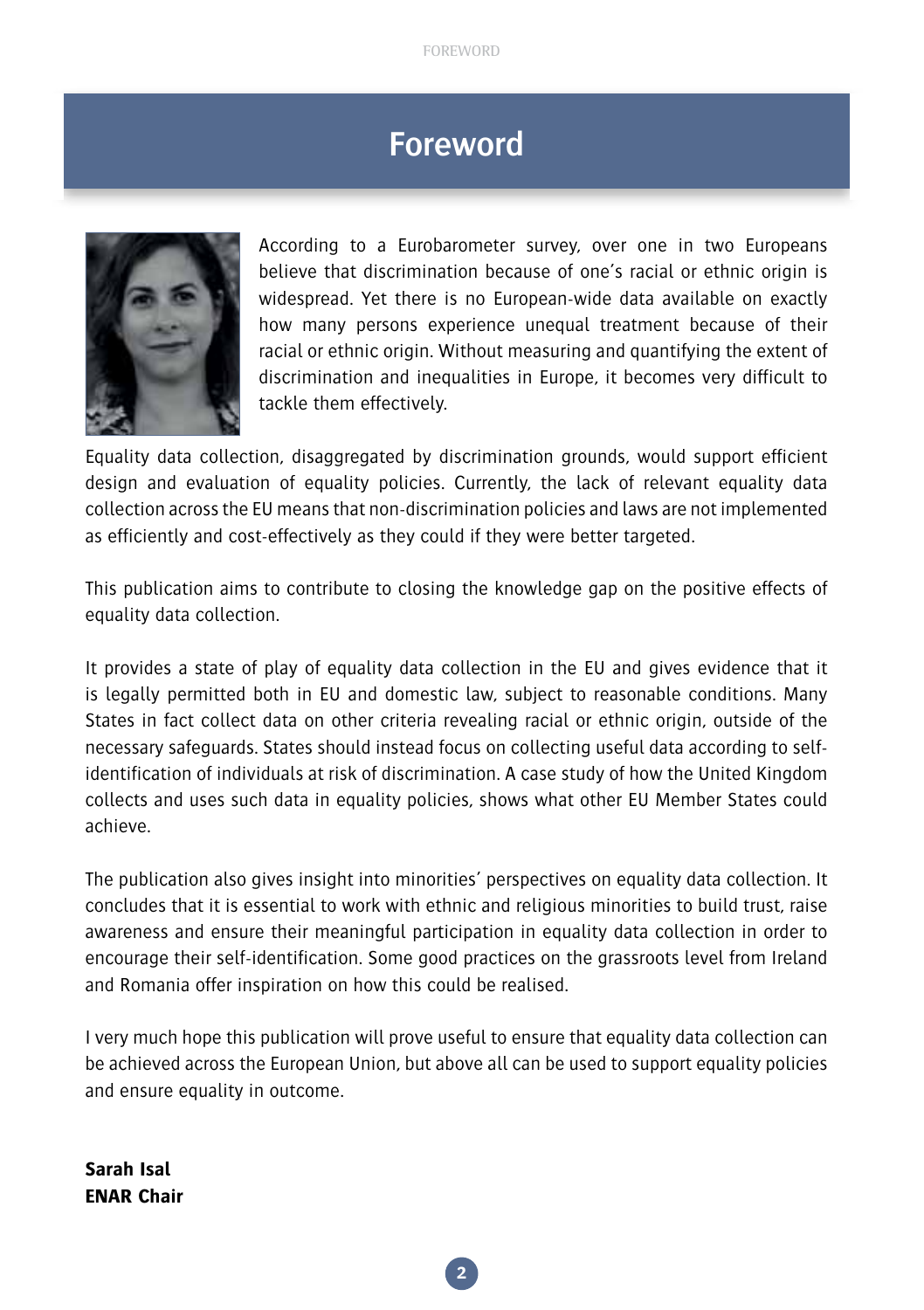# **Executive summary**

Equality data refer to all types of disaggregated data used to assess the comparative situation of a specific discriminated group or group at risk of discrimination, design public policies so that they can contribute to promoting equality and assess their implementation.

Equality data collection has been increasingly recognised as the 'missing link' $^1$  to ensure equality, both by international organisations including the European Commission and by groups affected by discrimination. Equality data disaggregated by discrimination grounds, regularly collected and published, would support efficient design and evaluation of equality policies according to relevant indicators. It would also empower groups affected by discrimination to advocate based on inequalities identified.

The goal of this publication is to contribute to closing the knowledge gap on the effects of equality data on combating discrimination, in order to inform and support advocacy activities. It is not intended to be an exhaustive overview of all data collection practices. Rather, this is a collection of snapshots of good practices.

When it comes to ensuring race equality, there are misconceptions about what equality data collection entails, whether it is legally allowed, and what it costs to collect equality data. Equality data collection does not equal racial profiling. Equality data collection should be based on voluntary self-identification and serves to promote equality. Subject to reasonable data protection safeguards and for a specific purpose, disaggregated data collection is legally permitted both in the EU and domestic law, even on the grounds of religion, race or ethnic origin. In some Member States, equality data are collected based on self-identification, at manageable costs. In other Member States, data are de facto collected based on other criteria which reveal religion, racial or ethnic belonging, but outside of data protection and fundamental rights standards.

Good practices of equality data collection have emerged and are used in policy. In particular, the United Kingdom has long been recognised as a success story, by adopting a public sector duty and collecting equality data to monitor progress, working with minorities to encourage their self-identification, and using data in equality policies.

Minorities across the EU have been ambivalent toward equality data collection. On the one hand, many realise the need and use for such data. But on the other hand, many have had negative experiences of neglect or racial profiling and do not trust the State in ensuring that

<sup>1</sup> Jozefien Van Caeneghem, Vrije Universiteit Brussel, see comments: http://www.opensocietyfoundations.org/voices/making-big-datawork-equality-0.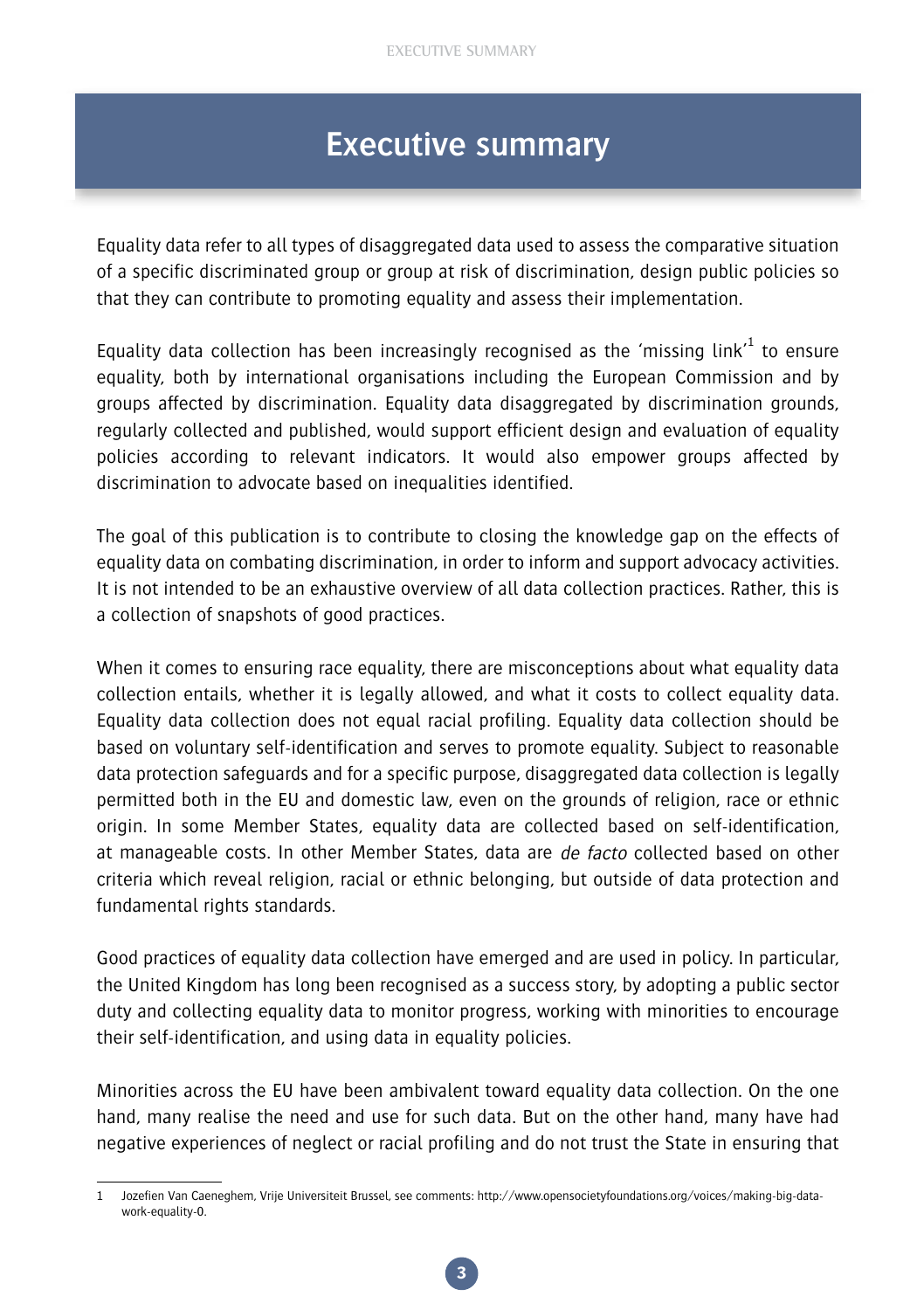data will be collected and used according to the highest protection standards. There is a pressing need to work with ethnic and religious minorities and migrants to raise awareness, build trust and ensure their meaningful participation in equality data collection processes. There is also a role for the EU in this process.

Good practices by civil society organisations offer inspiration and lessons. In Ireland and Romania, grassroots work among minorities to encourage their self-identification in the census proved effective. In Ireland, disaggregated data have highlighted glaring inequalities faced by Traveller communities and also impelled official attention to their plight.

Data are not a substitute to effective equality policies but rather tools to support equality policies and populate indicators to evaluate progress in combating discrimination and ensuring equality. Equality data collection must therefore be part of a larger positive duty to ensure equal treatment, both on the national and the EU levels.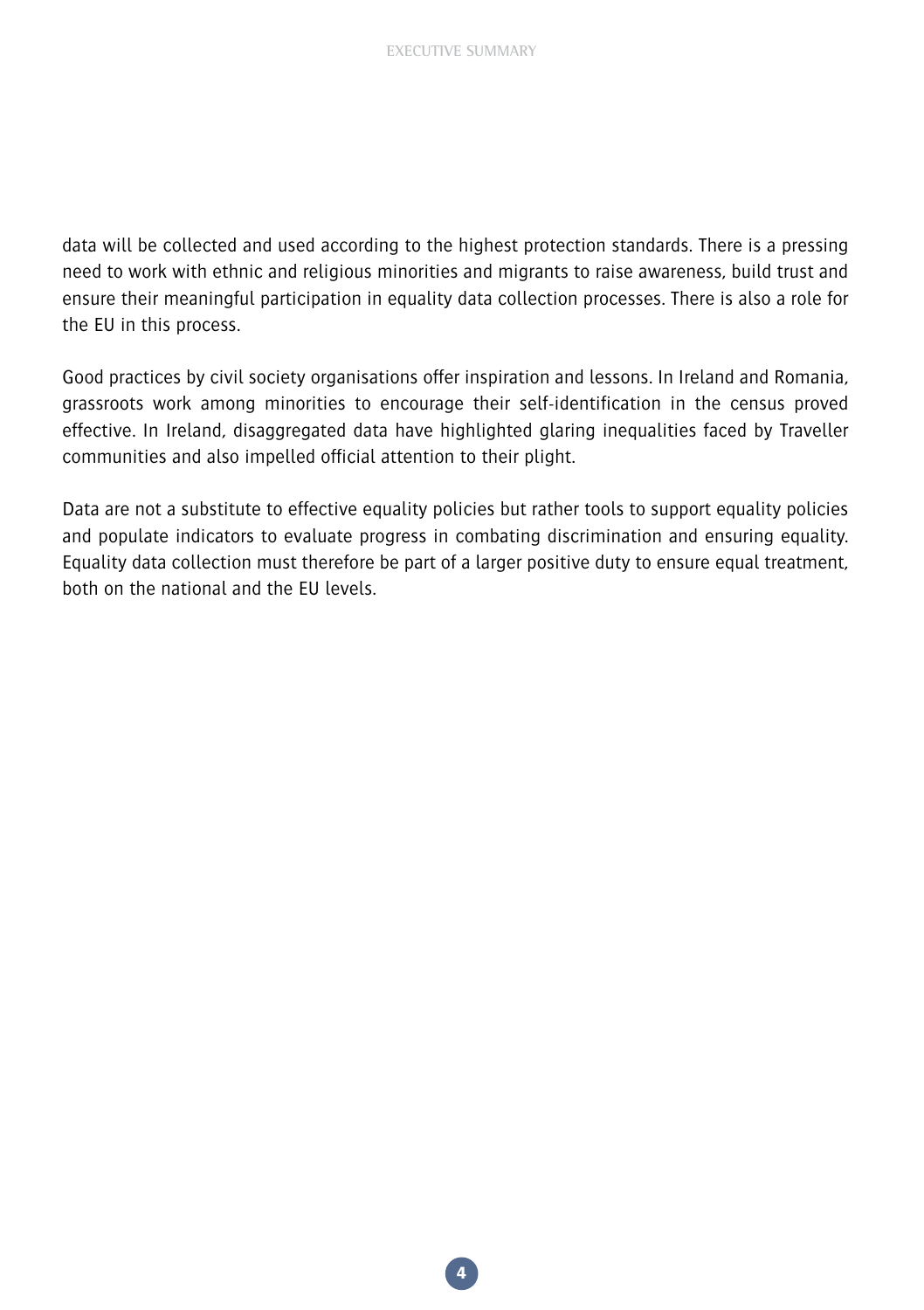# **1. Introduction**

# **1.1 Background**

## **Equality data refer to all types of disaggregated data used to assess the comparative situation of a specific discriminated group or group at risk of discrimination, design public policies so that they can contribute to promoting equality and assess their implementation.**

Equality data can be powerful tools against discrimination and exclusion, shedding light on the situation of groups that are at risk of discrimination but are invisible in general statistics or surveys.

A number of reports from EU bodies – including from the European Commission<sup>2</sup> and the EU Fundamental Rights Agency (FRA) $3$  – have extensively detailed the reasons why disaggregated data would help advance the anti-discrimination agenda. These reasons have been endorsed by most of the equality actors in Europe. Comparable sets of disaggregated data would help by:

- providing evidence of systemic discrimination in courts;
- informing and designing effective public policies;
- providing a baseline against which any changes can be measured;
- assessing equality and integration policies, and
- populating indicators to monitor progress of policies over time.

The lack of disaggregated data on racial and ethnic origin has been undermining discrimination claims in court, NGOs' and equality bodies' advocacy, and the effectiveness of public policies tackling discrimination and promoting equal treatment throughout Europe.

The overall goal of ENAR's publication 'Measure, plan, act: How data collection can support racial equality' is to contribute to closing the knowledge gap on equality data in the EU, in order to inform and support better ways to both advocate for equality data collection and start collecting secured, inclusive and useful equality data.

# **1.2 Methodology**

This publication is not intended to be an exhaustive overview of all data collection practices that exist. Rather, it provides snapshots of existing practices on ethnicity, race and religion data<sup>4</sup> that may be relevant for articulating common standards, advocating for equality data collection in specific fields/countries, or working with groups at risk of discrimination or exclusion across Europe.

<sup>2</sup> European Commission, 2014.

<sup>3</sup> EU Fundamental Rights Agency. 2012. The Racial Equality Directive: Application and Challenges.

<sup>4</sup> The publication discusses these types of data as these are the focus of ENAR's work.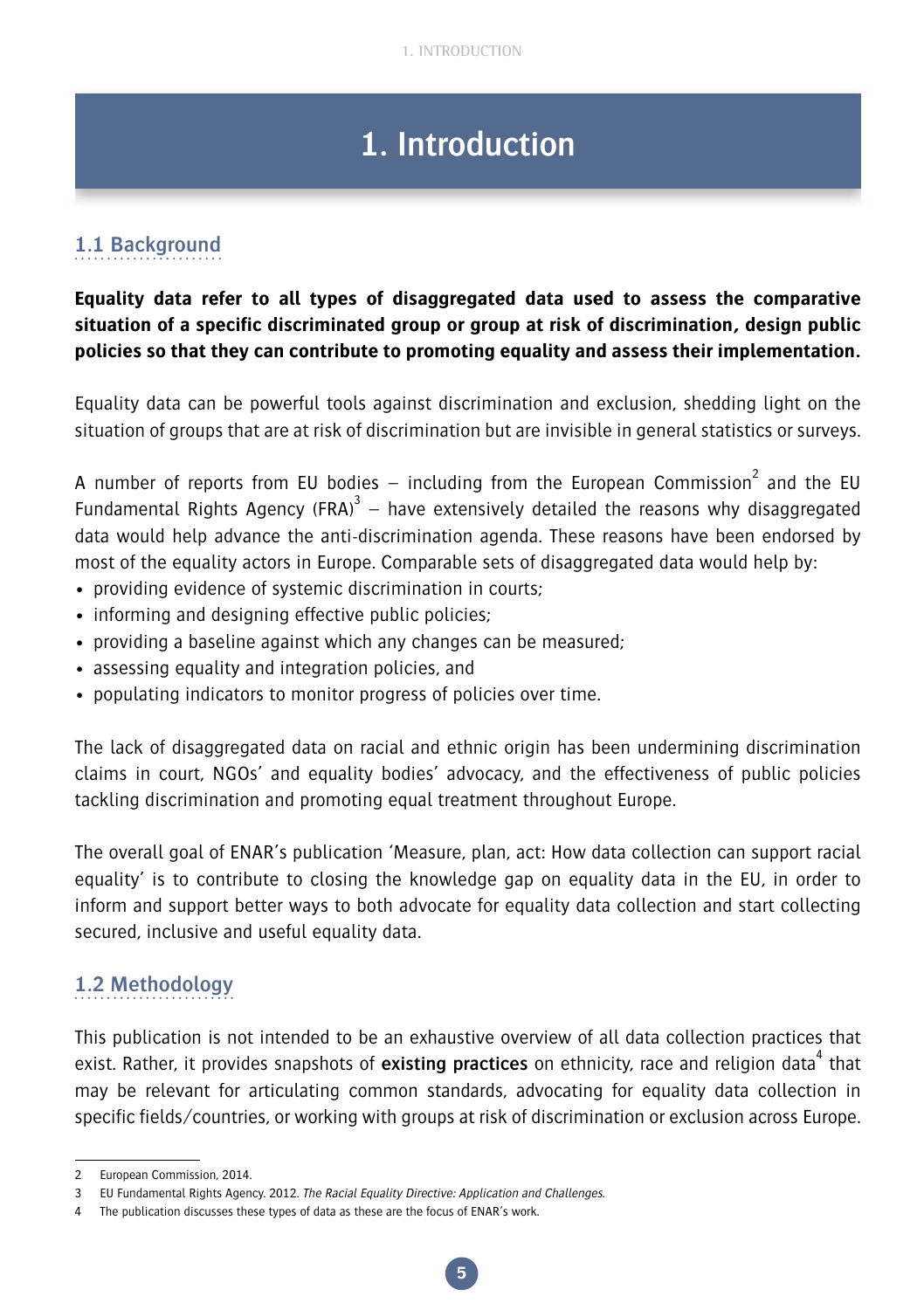The research has comprised the review of national and international standards, academic literature and NGO publications, as well as interviews with different stakeholders in the EU Member States, and an online survey of ENAR members across the EU. $^5$  The case studies are intended to give an overview of data collection processes in selected EU Member States and to review the work carried out with minority groups to raise awareness of the benefits of data collection and ensure their meaningful participation in this process.

While the models discussed in the case studies may not necessarily be applicable to all legal systems or minority groups, they nevertheless highlight essential elements for ensuring that equality data collection processes respect underlying human rights, that minority stakeholders actively participate in data collection, and that equality data result in better policies.

# **1.3 The challenge of definitions and evolving realities**

Terminology around equality data collection is generally fraught with uncertainties and controversy. It is beyond the scope of this publication to delve into the merits of different racial or ethnic categories.

There is no definition of what constitutes a 'minority' under international or European law, nor on what constitutes 'nationality' or 'ethnic/racial origin', despite attempts by the European Court of Human Rights.<sup>6</sup> Racial or ethnic categories in the 28 EU Member States differ in accordance with diverse traditions, realities and political context.<sup>7</sup>

# **Data collection and racial profiling**

**Equality data collection promotes equality** by proving discrimination and helping evaluate policies; it respects individuals' selfidentification and privacy.

**Racial profiling perpetuates inequality** by stigmatising entire groups of people. It does not respect self-identification, nor provides privacy safeguards.

Categories designed to measure racial equality

must take into account multiple discrimination and intersectionality of prohibited discrimination grounds. New forms of inequalities appear at the intersection of race, national origin, legal status, age, religion, gender, class and social origin.<sup>8</sup> Disaggregating these grounds which are in actual fact intertwined can be a difficult exercise but for equality purposes it is essential to be able to identify and isolate factors such as racial and ethnic origin.

<sup>5</sup> The survey is available at: http://www.esurveyspro.com/Survey.aspx?id=53f75a10-db9f-424d-8c6f-9c8e8f10b772.

<sup>6</sup> See for example Timisher v. Russia, 2005.

<sup>7</sup> See Open Society European Policy Institute, 2013.

<sup>8</sup> See European Network Against Racism, 2013.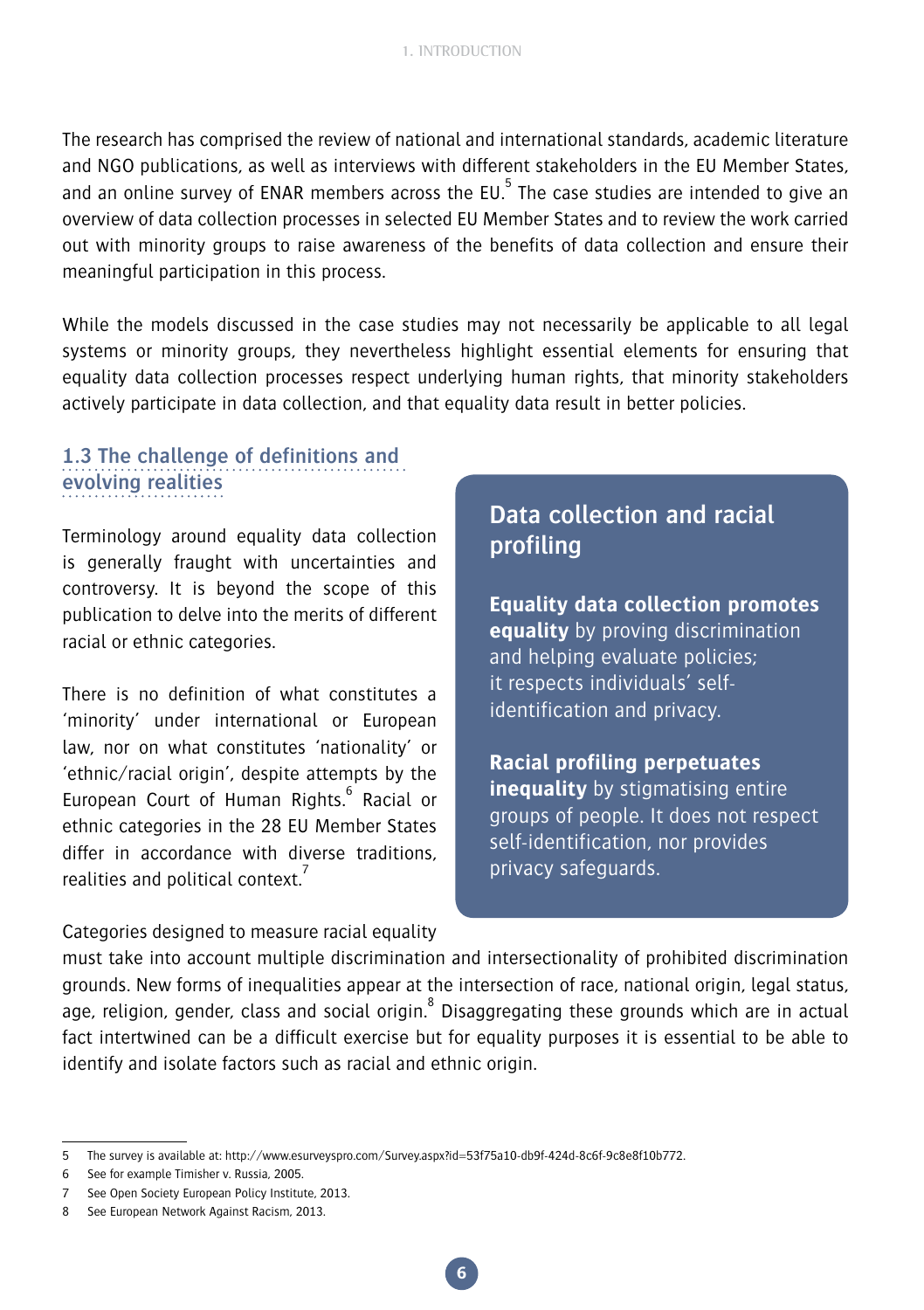**All equality data categories, including racial and ethnic ones, are dynamic concepts which evolve with changing social realities.** Societies change, and statistical categories should reflect these changes eventually, while grounded in sufficient stability to allow comparability over time. Equality categories are social constructions and have evolved to reflect changes in the understanding of gender identity for instance. In the United Kingdom, ethnic categories have also evolved including in public statistics.<sup>9</sup>

Experience shows that equality data collection can only be effective in the long run if based on self-identification. Unlike third-party identification, **self-identification** is the variable that distinguishes equality data collection from racial profiling and other data abuses, by ensuring not only that it is accurate, but also full **awareness** and active participation of the data subject. Selfidentification methods may also take into account the self-identification of perception by others.

The UK Guide on ethnic statistics stresses: 'ethnic groups, however defined or measured, will tend to evolve depending upon social and political attitudes or developments'. See Office for National Statistics, 2003: 7.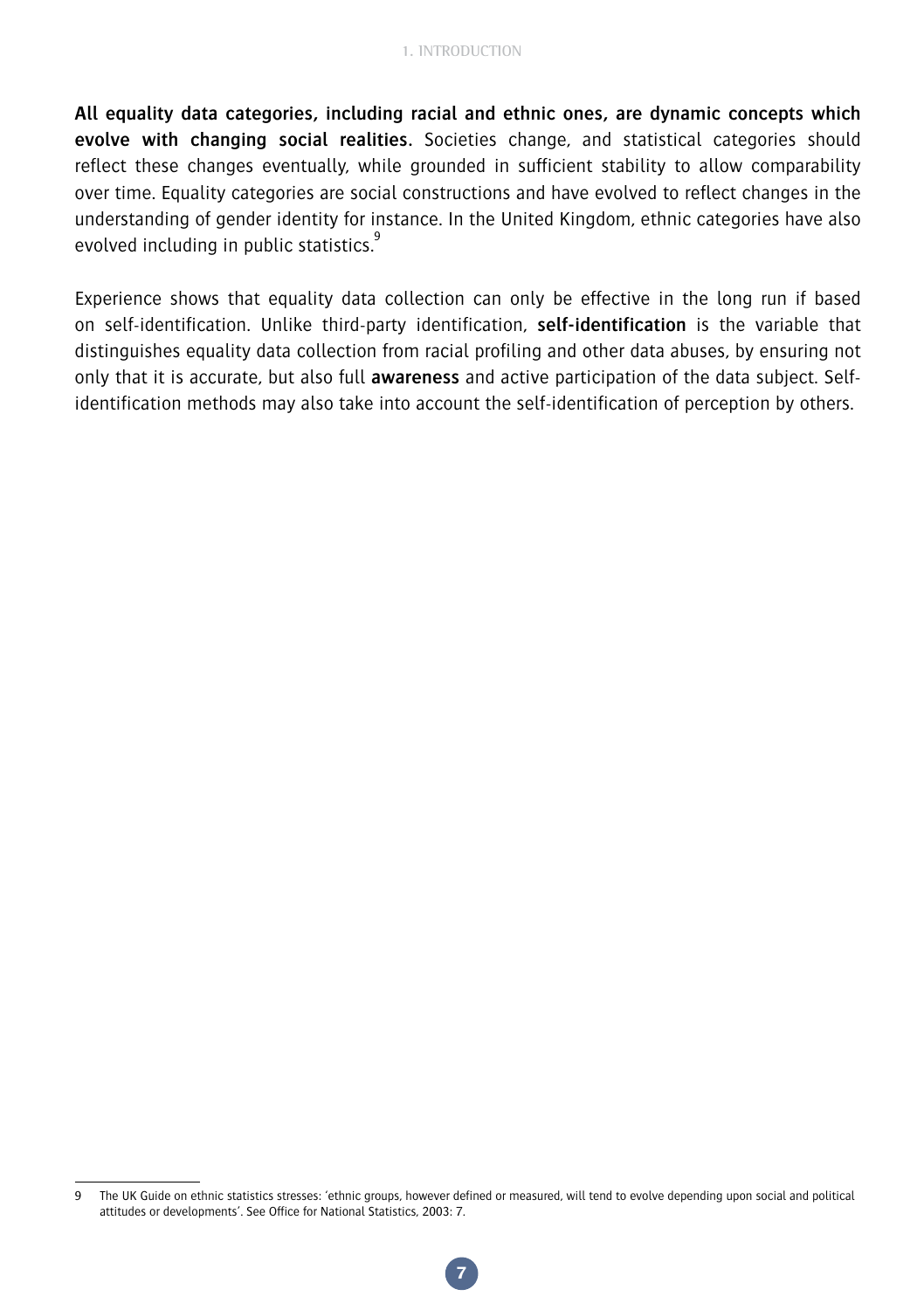# **2. Equality data collection in the EU: A state of play**

**In a nutshell, there are misconceptions both on the national and EU levels about the legality of equality data collection. However, subject to reasonable conditions, equality data collection is legally permitted both in EU and domestic law. Disaggregated data are collected in many EU Member States, albeit not in a systematic fashion, and the costs of such data collection are manageable. Good practices of equality data collection and their use in policy have also emerged.** 

## **2.1 Data protection legislation**

One of the obstacles to articulating and implementing data collection standards for the purpose of equality monitoring is the widespread perception that data protection legislation prohibits the collection of 'sensitive' data revealing racial or ethnic origin or religion. In fact, national data protection laws **authorise 'sensitive' data collection under specific and regulated conditions** in all EU Member States.

National data protection laws are the result of the transposition of Directive 95/46/EC, known as the 'Data Protection Directive'. The Directive foresees that the **processing of personal data** – information relating to an identified or identifiable natural person ('data subject') who can be identified, directly or indirectly – **is legitimate under strict circumstances**, including when the data subject has given his or her express consent.10 Truly anonymous statistics are not personal data if it is not possible to crossreference anonymised data with other information or identify the data subiect.<sup>11</sup> Therefore, specific legislation or provisions regulate the processing of personal data for the purpose of public statistics.

There are further restrictions to the processing of sensitive data, including data revealing ethnic or racial origin and religion, which can only be legal under special exceptions, such as express consent or protection of vital interest of the data subject, or data collection on an association's members.<sup>12</sup> The Data Protection Directive also provides for flexibility in States' appreciation of their national context, allowing national legislation to authorise the processing of sensitive data 'for reasons of substantial public interest'.<sup>13</sup>

**The EU Data Protection Directive stipulates exceptions** to prohibition of processing sensitive personal data (such as data revealing ethnic or racial origin or religion):

- ➻ when express consent is given
- ➻ when the State has obligations in the field of employment law
- **→** for protection of the rights of others
- ➻ for reasons of 'substantial public interest'

<sup>10</sup> Council Directive 95/46/EC, Articles 2a and 7.

<sup>11</sup> See Article 29 Data Protection Working Party, Opinion 4/2007 on the concept of personal data.

<sup>12</sup> Ibid., Article 8.

<sup>13 &#</sup>x27;Subject to the provision of suitable safeguards, Member States may, for reasons of substantial public interest, lay down exemptions in addition to those laid down in paragraph 2 either by national law or by decision of the supervisory authority', Ibid.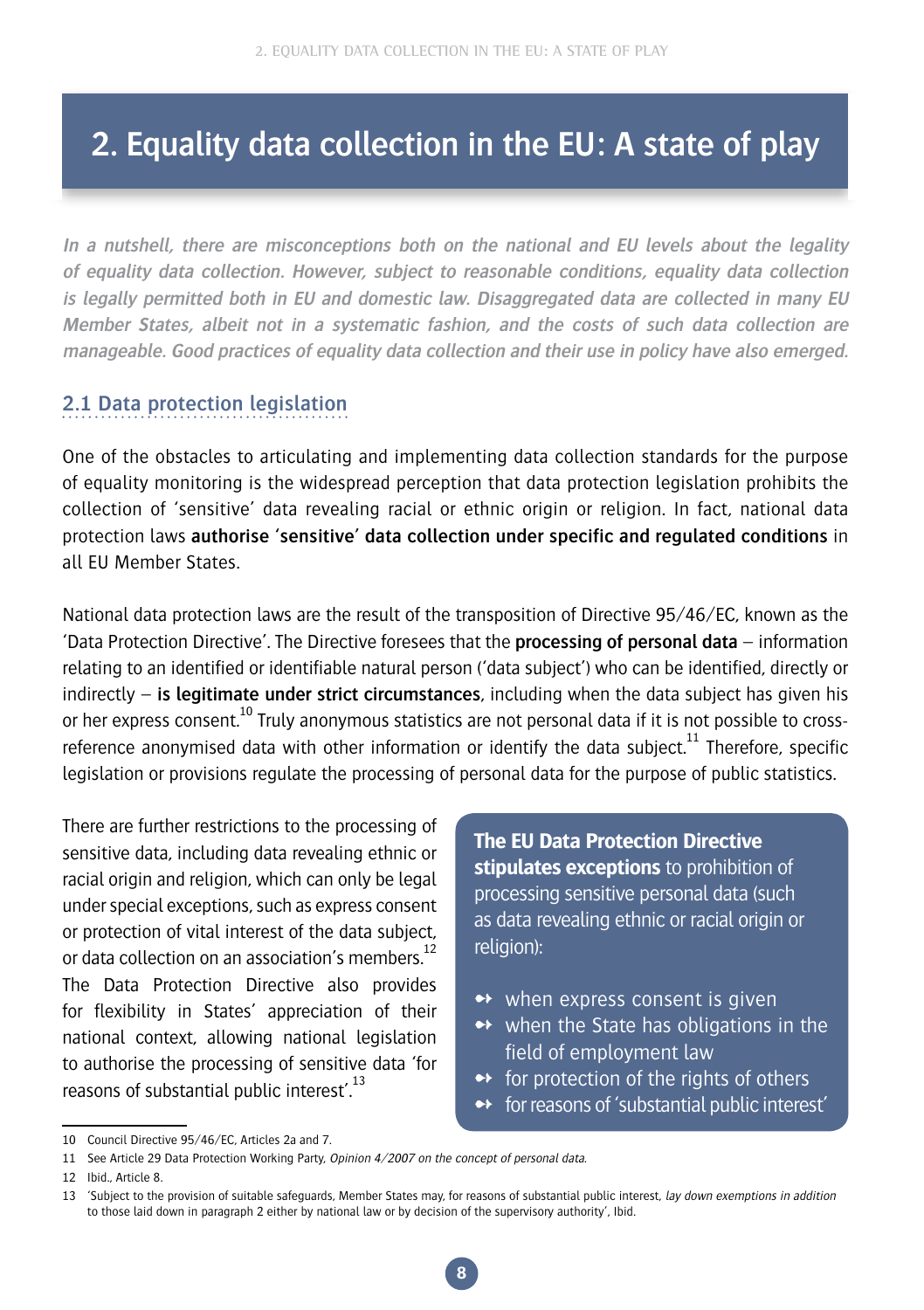The interpretation of EU law differs in the legislation of EU Member States. For example, while the United Kingdom considers the promotion of equality as a justification for equality data collection, therefore adding exceptions to their data protection law. Sweden $^{14}$  and France<sup>15</sup> have not yet considered that combating discrimination and promoting equality is a reason of public interest.

## **2.2 Equality and non-discrimination legislation**

The hallmarks of EU legislation on equality are Directives 2000/43/EC (the 'Race Equality Directive') and 2000/78/EC (the 'Employment Equality Directive'), which have been transposed by Member States. While the EU Equality Directives do not require Member States to collect equality data, the use of statistical evidence is encouraged, in particular to prove indirect discrimination.<sup>16</sup> The EU legal framework falls short of obliging Member States to collect such evidence or to produce disaggregated equality data to demonstrate their compliance with EU law. Similarly, national equality and non-discrimination legislation and provisions do not include an explicit requirement to collect equality data on the grounds of race/ ethnic origin and religion. However, in the United Kingdom, there is a common understanding that public sector organisations must collect equality data in order to fulfil their equality duty.<sup>17</sup>

# **2.3 Data collection practices**

In practice, **all EU countries collect data that reveal racial or ethnic origin using alternative categories (proxies)**, such as citizenship, country of birth, country of birth of parents, language spoken at home, migration background and name. Table I (Appendix 1) indicates data collection in public data (census, surveys, administrative registers) in each of the 28 EU Member States.

- ➻ 100%, or all EU countries legally collect data on **citizenship**
- ➻ 100%, or all EU countries legally collect data on **country of birth**
- ➻ nearly 66% (19 out of 28) legally collect data on **religion** and as many (66%) on **language** (mother tongue)
- ➻ nearly 63% (18 countries of 28) legally collect data on some ethnic groups/  $minorities<sup>18</sup>$
- ➻ about 22% (six countries: Denmark, France, Germany, Italy, the Netherlands, Sweden) use data collected on country of birth, citizenship, citizenship of parents and grandparents to create migration related categories

These categories may provide for indications and trends but are not precise enough to establish a clear picture of racial and related discrimination. For instance, data on country of birth of parents would not allow measuring the comparative situation of migrants from the second generation

<sup>14</sup> See Al-Zubaidi, 2012.

<sup>15</sup> Simon and Clement, 2006.

<sup>16</sup> Preamble, para. 15.

<sup>17</sup> For more information, see case study 1 below.

<sup>18</sup> In some EU Member States, specifically in Western and Northern Europe, the concept of 'nationality' is synonym of 'citizenship'. In others, particularly countries in Eastern and Central Europe which used to be part of the multi-ethnic empires of the past (Austro-Hungarian, Ottoman or Russian), 'nationality' is often synonym of 'ethnicity'. The latter collect data on some recognised official minorities or ethnic groups.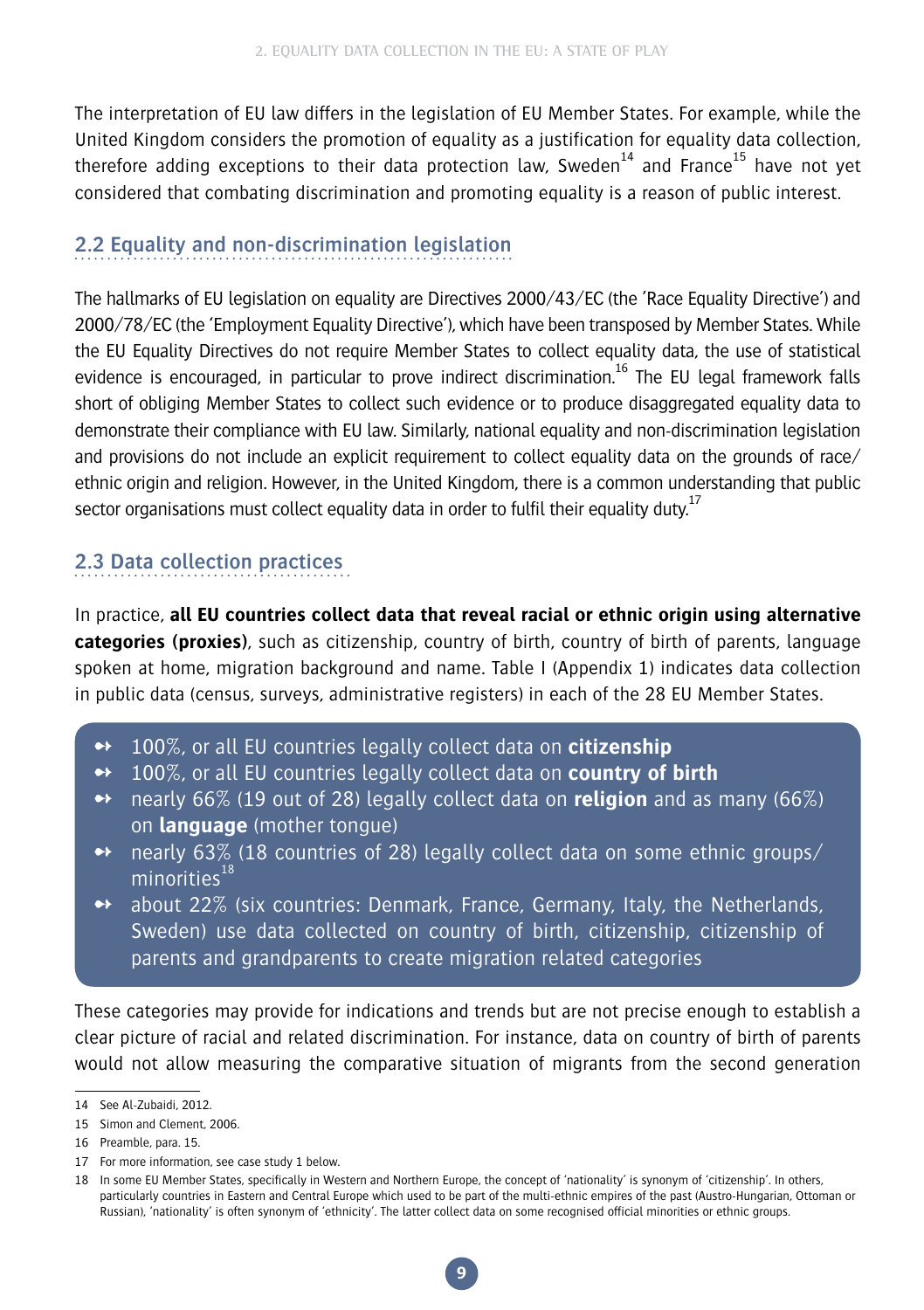onwards in Germany. Likewise, names are not always a proper indication for ethnic or racial origin. In the case of French overseas citizens, who have been French citizens for several generations and usually have 'French sounding' names, these criteria are useless to establish the discrimination they face on their racial or ethnic origin. On numerous occasions these criteria are used as a proxy for race while these data are collected without the consent of the data subjects. For example, in Germany, language is used as a proxy to separate children in different, sub-standard classes.<sup>19</sup>

Table 2 (Appendix II) summarises the official use<sup>20</sup> of disaggregated data, where available. Data on selfidentification through censuses are mainly used to determine the size of specific, recognised, national minorities. Likewise, law enforcement and criminal justice are two sectors were data revealing racial or ethnic origin and religion are used. Unfortunately, identification of data subjects in this context is usually not voluntary but performed by third party agents. Data collected through public statistics or specific enquiries are therefore rarely used for purposes of equality and non-discrimination, especially in access to economic and social rights.

Discriminatory practices, such as racial profiling, and improper use of personal sensitive data by the police are common in Europe and contribute to minorities' lack of trust in data collection. However, in the field of criminal justice, data have also been used in some countries towards positive objectives, such as monitoring hate crime.

## **2.4 Data collection methods and costs**

In recent years, there has been a trend towards harmonising data collection processes in the EU. The EU Census Regulation  $763/2008^{21}$  contains provisions on the timing and data content of censuses. Further. EU Regulation  $1201/2009^{22}$  lays down definitions and specifications for the census topics and their breakdowns to achieve Europe-wide comparability of data. In 2011, the first EU-wide census with consistent contents took place in all EU Member States. The role of the EU statistical office, Eurostat, in increasing comparability and transparency of public data in Europe is crucial.<sup>23</sup>

Existing mechanisms for data collection are rather similar across EU Member States. The main types of data are: **population censuses** (conducted in most EU Member States); **administrative registers** (collected in all Member States); and **household surveys**, conducted on an ad hoc basis in selected fields (in all Member EU States).

Despite similarities in the methods, comparability is far from being a reality on equality data collection, in particular on the grounds of ethnic or racial origin.

**Population censuses** provide the most comprehensive data on the size, composition, socio-economic and demographic characteristics of the population. Participation in the census is often mandatory,

<sup>19</sup> See Open Society Justice Initiative, Submission to the Universal Periodic Review of Germany, 2013.

<sup>20</sup> The data in Table 2 refer to *officially* collected data. There are, however, numerous examples and indications that States collect sensitive data unofficially (or illegally), often used under the guise of 'security'.

<sup>21</sup> Regulation (EC) No 763/2008.

<sup>22</sup> Regulation (EC) No 1201/2009. Also, Regulation (EU) No 519/2010 requires the data that Member States transmit to the Commission to comply with a defined programme of statistical data (tabulation) and rules concerning the replacement of data. However, the Regulation does not require transmission of confidential data.

<sup>23</sup> Eurostat website.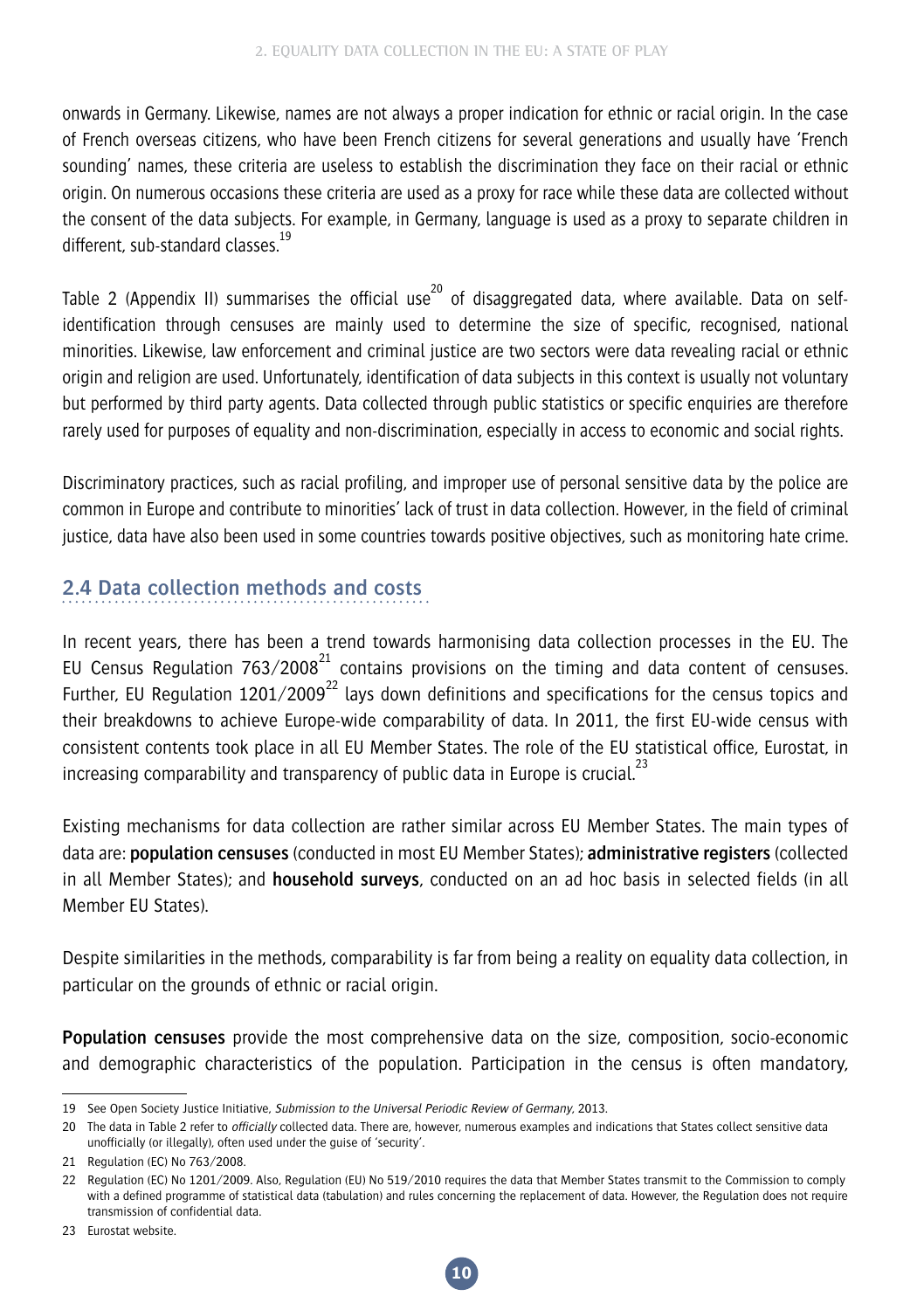although it is optional to respond to questions relating to sensitive information (e.g. ethnic origin, religion and language, where such data are collected). Censuses usually use the method of **self-identification**, which means that individuals are free to declare – or not declare – their race, ethnic origin, or religion in open or closed pre-determined categories. The

**Collecting equality data does not require introducing new structures** (which would entail additional costs), but rather revisions to categories that in any event undergo revisions for each census/data collection process.

drawback of censuses is their infrequency  $-$  in some cases censuses are conducted only once in a decade. However, Nordic countries, as well as Austria and Slovenia, currently conduct exclusively register-based censuses, which are updated annually and are also among the least expensive in the world (see Chart 1 on page 14).

**Administrative registers** include birth and marriage registries, residence registration and school registration. Administrative records generally provide up-to-date information, but data collection methodologies may differ from agency to agency. Data on discrimination complaints may also be collected by equality bodies. Administrative registers are often interlinked. This, on the one hand, provides opportunity for harmonisation of data categories, but on the other requires stricter scrutiny over personal data. These registers often rely on data deriving from third-party identification. For example, schools routinely collect pupils' information on their assumed ethnicity as perceived by teachers or school directors. Schools or employers may also

determine ethnicity or race based on proxies ranging from the place of birth of pupils and their parents, to the language(s) spoken at home, to the preferred choice for religious instruction, to the name. Frequently, respondents are unaware to what end the data are collected and who has access to them. When registering residence address with respective authorities, individuals are routinely asked to fill in information about

Advocates of equality data collection and privacy protection groups alike should focus attention on **monitoring administrative data collection**, given both the challenges and opportunities such data collection presents.

citizenship, current and at birth, place of birth, and sometimes also those of parents, sometimes without apparent rationale for such information. Hospitals and assisted living facilities may ask patients to provide information about their dietary or spiritual needs (proxy for religion).

**Household surveys** have also become increasingly popular in recent decades. There are surveys on specific socio-economic issues, such as the EU-Statistics on Income and Living Conditions (EU-SILC), as well as larger multi-country surveys of ethnic minorities.<sup>24</sup> The main drawback of these surveys is their high cost, as they have to be very large to be accurate. These surveys rely on self-identification and add questions of **experience of discrimination or perception by others**. However, non-participation of minorities – due to fear, lack of understanding or linguistic barriers – in optional surveys can significantly skew results and defeat the very purpose of conducting surveys on minorities.<sup>25</sup>

<sup>24</sup> For example, EU Fundamental Rights Agency, 2009.

<sup>25</sup> For a comprehensive analysis of the causes and consequences of minority non-response to surveys, see Feskens et al., 2010.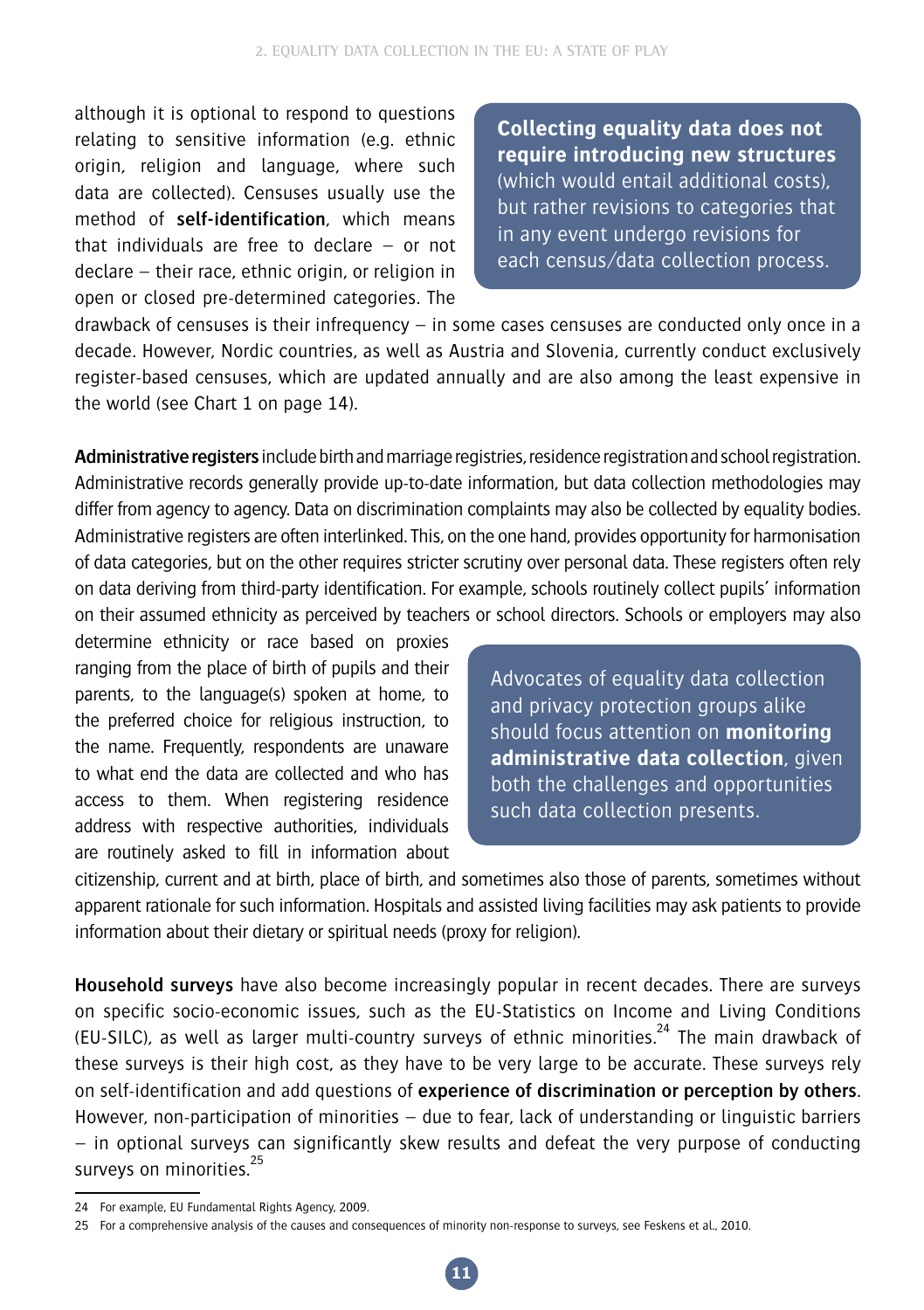Equality bodies, researchers, academics, demographers and NGOs also conduct their own **enquiries or surveys**, which offer smaller samples of population but allow for more precision in terms of measuring discrimination thanks to questions on perception of racial or ethnic origin by others or experience and situations of discrimination.<sup>26</sup> They usually use the method of self-identification. An example is the French study 'Trajectoires et Origines' by the National Institute for Demographic Studies (INED).<sup>27</sup>

Chart 1 on page 14 shows the cost per capita of conducting population censuses in different countries. Finland has proven to have the lowest census cost in the world, while the US has the highest. In the EU, Estonia has the highest census cost. The United Kingdom, considered one of the best examples in the area of collecting and using equality data, is situated in the middle range. **Equality data collection is about adding questions to the census, therefore it is not related to costs linked to mapping, processing and disseminating the census data.**

# **What do available data show?**

Even the sketchy statistics on minority groups at risk of exclusion and discrimination in different EU Member States show striking results in terms of discrimination experience and inequalities in outcome.

- ➻ One in three Roma surveyed by the EU Fundamental Rights Agency in 11 EU Member States said they were unemployed and half of the Roma respondents said they had experienced discrimination in the past 12 months because of their ethnic background.<sup>28</sup>
- ➻ In Romania, the latest census (2011) indicates dramatic levels of poverty among Roma, three times the average (75% for Roma versus 25% national average).<sup>29</sup>
- ➻ The Bulgarian 2011 census shows that Roma constitute 11.8% of illiterate persons and ethnic Turks 4.7%, compared with just 0.5% share of ethnic Bulgarians.30 23% of Roma children do not attend school, for Turks this number is 11.9%, while for Bulgarians it is 5.6%.
- ➻ In Ireland, the infant mortality rate for Travellers is 3.5 times the rate of the general population, while life expectancy is ten years less for Traveller women than the national average; for Traveller men life expectancy is 15 years less than average. $31$
- ➻ 18 % of all sub-Saharan African respondents in an EU Fundamental Rights Agency survey indicated that they had experienced at least one 'in person crime' in the last 12 months (i.e. assault or threat, or serious harassment) that they considered as being 'racially motivated'.<sup>32</sup>

The evidence presented above should be compelling enough to require States to collect more comprehensive data and to develop comprehensive equality policies.

27 See http://teo.site.ined.fr/.

<sup>26</sup> See, for example, on the use of victimisation crime surveys to complete administrative sources: UNDOC-UNECE, Manual on victimisation surveys, 2010.

<sup>28</sup> EU Fundamental Rights Agency, 2011.

<sup>29</sup> Romani CRISS, 2013.

<sup>30</sup> National Statistical Institute of the Republic of Bulgaria, 2011.

<sup>31</sup> Pavee Point, 2010.

<sup>32</sup> EU Fundamental Rights Agency. 2012. Data in Focus: Minorities as Victims of Crime.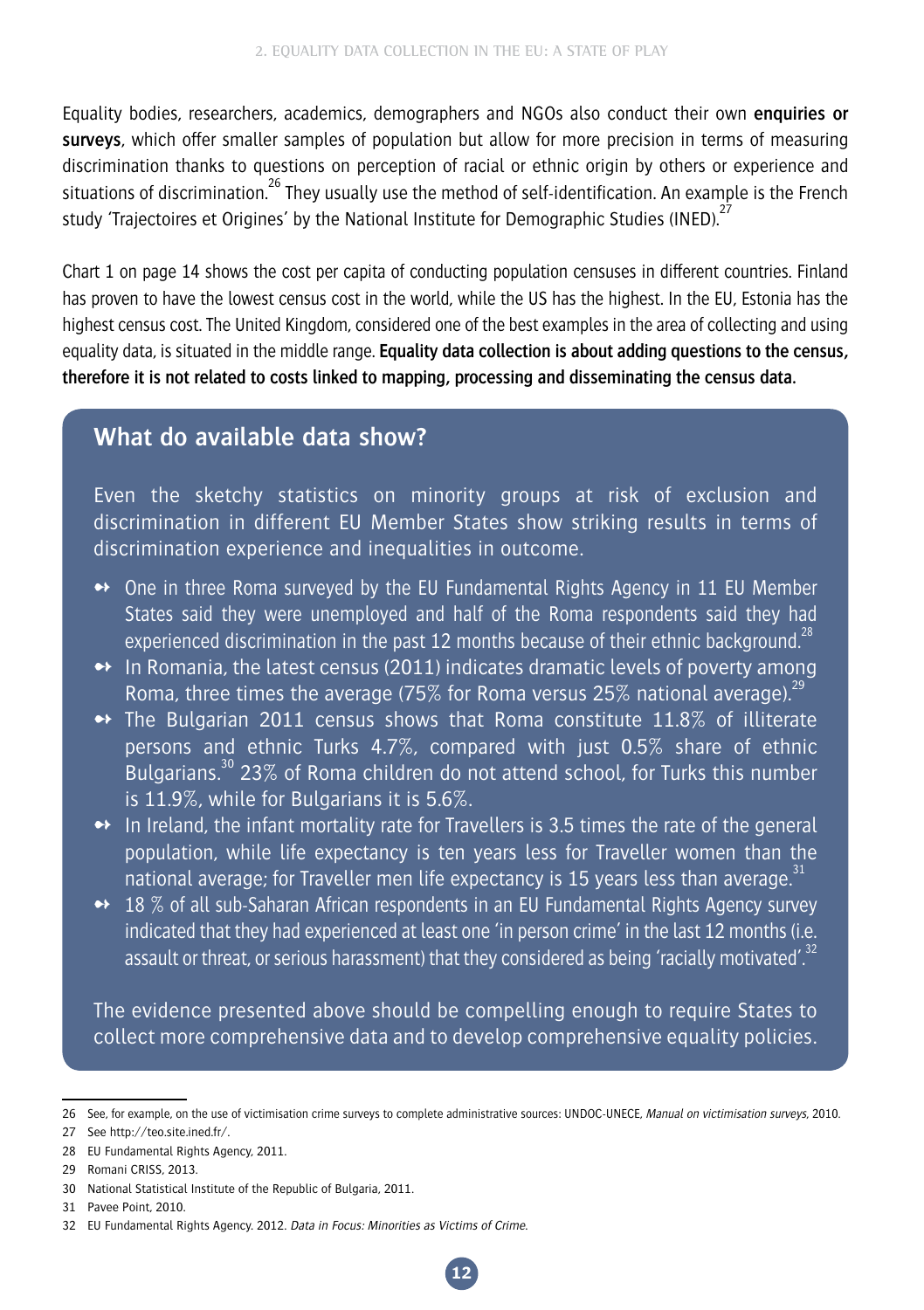#### **Chart 1: Comparative per capita costs of conducting a national census**

Source: Main Results of the UNECE-UNSD Survey on the 2010 Round of Population and Housing Censuses (ECE/CES/GE.41/2009/25).

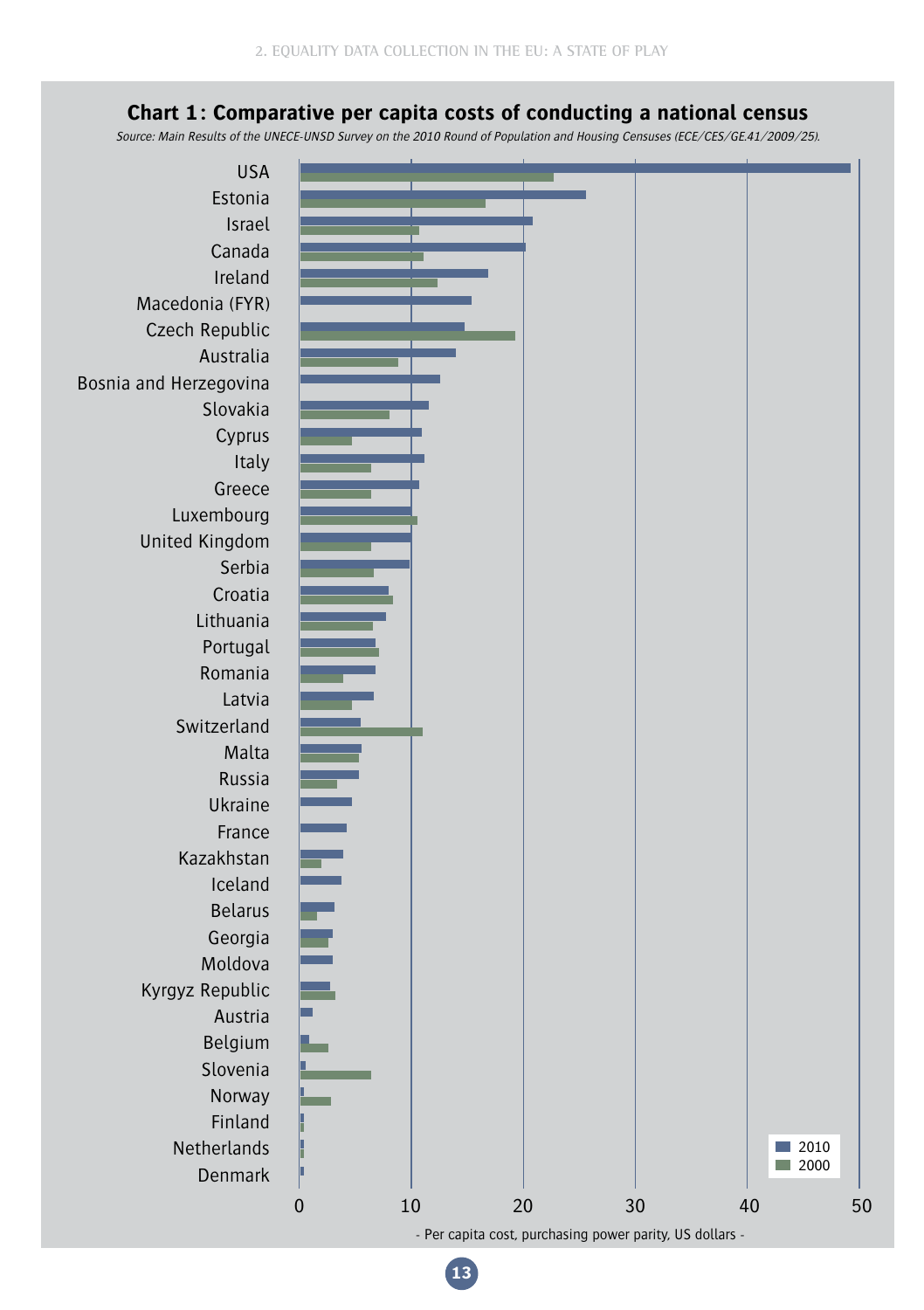# **2.5 Promising practices**

In some EU Member States, there have been attempts to overcome the deadlock over equality data collection in a few policy areas such as education, employment or criminal justice.

#### **Data on hate crime**

When it comes to monitoring hate crime, i.e. crimes committed with a bias motivation, some EU Member States have moved to a system of comprehensive collection of data disaggregated by ethnic categories.

Victims of hate crime are targeted specifically because of their real or perceived identity. Therefore, victims are requested to provide information on their ethnic or religious background

The collection of data on hate crime, disaggregated by category of bias motives or by ethnicity of the victim, supports the establishment of the motive and highlights communities victims of hate crime. Categories used by law enforcement authorities could be used in other policy areas as well.

or other personal data which may have been the reason for them being attacked. This information helps law enforcement officials to correctly identify the bias motive and should ensure that the motive is properly investigated and prosecuted accordingly. Collecting disaggregated data on categories of victims or crimes also allows establishing the scope of the problem and developing appropriate policy responses.

According to the EU Fundamental Rights Agency, **five EU Member States have comprehensive mechanisms of data collection on hate crime (Finland, the Netherlands, Sweden, Spain and the United Kingdom) and 11 Member States have relatively good mechanisms of data collection on hate crime (Austria, Belgium, Croatia, the Czech Republic, Denmark, France, Germany, Ireland, Lithuania. Poland and Slovakia).**<sup>33</sup> EU Member States most commonly record racist/xenophobic crime (recorded in 25 Member States), anti-Semitic crime (in 12 Member States), religiously-motivated crime (in six Member States) and Islamophobic or anti-Muslim crime (in six Member States). Four Member States also collect data on hate crime against Roma.<sup>34</sup> Sweden also records Afrophobic crime.<sup>35</sup>

The reported racist crimes still represent only the tip of the iceberg, and most incidents remain unreported.<sup>36</sup> Low trust in the ability of States to prosecute such crime and fear of victimisation partially explain underreporting.<sup>37</sup> This means that effective data collection and complaints mechanisms should entail effective legal redress, proper victim support and completed by victimisation surveys to get a more accurate picture of the level of hate crime. This is an important lesson also for equality data collection advocacy in other fields.

#### **Data on employment**

Some EU Member States have made inroads to monitor discrimination in employment. In Belgium, the Centre for Equal Opportunities and Combating Racism (Belgian Equality Body), in partnership with

<sup>33</sup> Ibid.

<sup>34</sup> EU Fundamental Rights Agency, 2013.

<sup>35</sup> See https://www.bra.se/bra/bra-in-english/home/crime-and-statistics/hate-crime.html.

<sup>36</sup> See EU Fundamental Rights Agency, Making hate crime visible in the EU, 2012.

<sup>37</sup> See ENAR Shadow Reports on racism in Europe, available at: http://www.enar-eu.org/Shadow-Reports-on-racism-in-Europe-203, and http:// www.enargywebzine.eu/spip.php?article304&lang=en.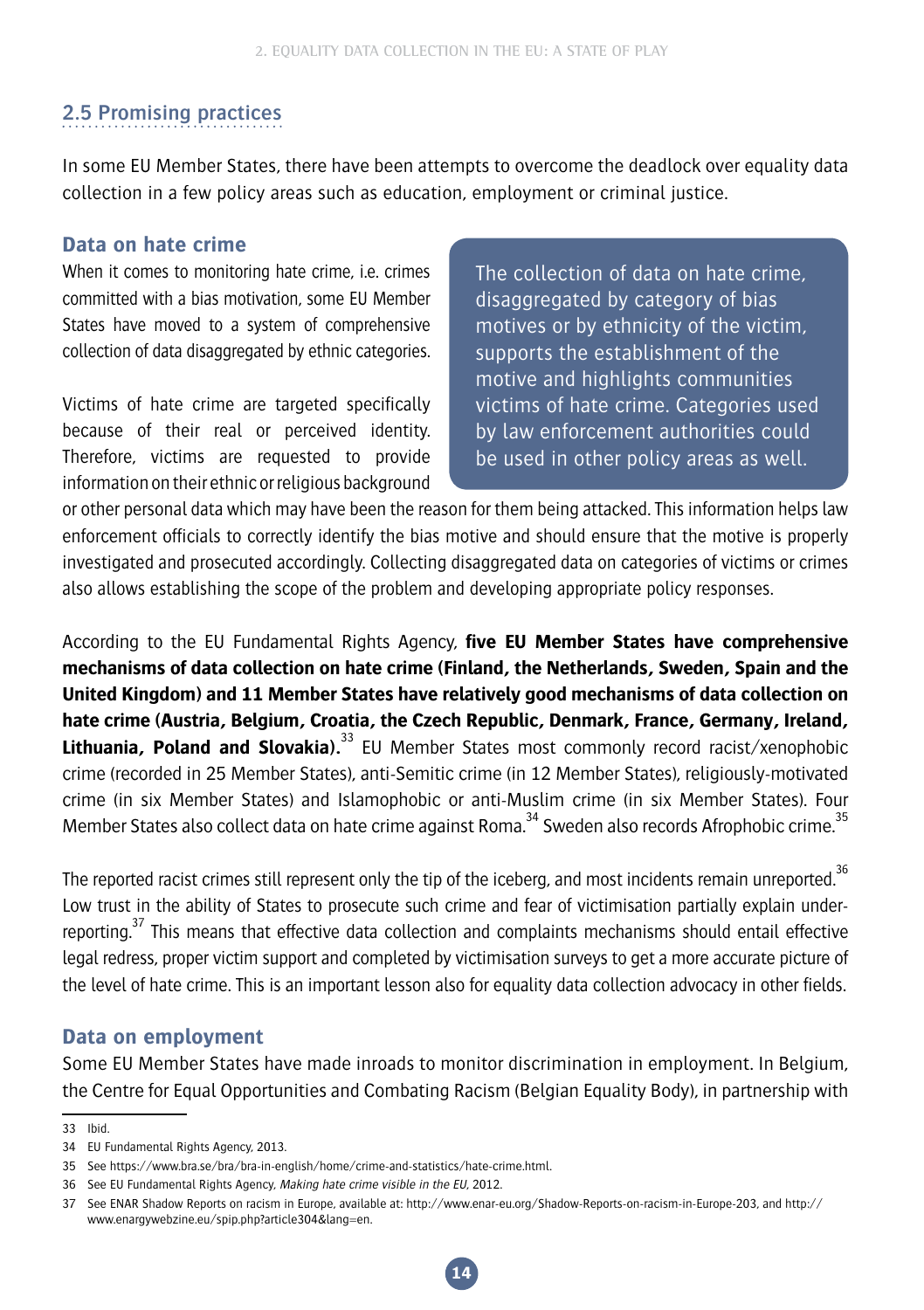the Federal Ministry of Employment, Labour and Social Dialogue, embarked in 2006 on a long-term equality monitoring project in the field of employment. $38$  The initiative aimed to use data to highlight the 'ethno-stratification' of the Belgian labour market and indirect racial discrimination. The monitoring used the

The socio-economic monitoring method used in Belgium crossreferenced data from the population register with employment specific data and unveiled patterns of structural discrimination in employment.

concept of 'origin', as a proxy for ethnic or racial origin, carefully constructed using criteria such as nationality of parents and migration background up to the third generation.<sup>39</sup> The concept is, however, being differentiated from that of 'migration background'. The study, published in 2013, cross-referenced personal data from the population register with the 'Data Warehouse Labour Market and Social Protection<sup>'40</sup> Interestingly, the initiative was supported by federal and regional consultative labour institutions, provided that there was no 'micro-monitoring' of employers. The data collection method was also authorised by the Belgian Data Protection Authority.

The method allowed the uncovering of patterns of disadvantage not only among non-nationals but also among Belgian citizens whose parents are of foreign origin. The disadvantages could not be accounted for simply by language problems or lower qualifications, but revealed deeper patterns of structural discrimination. On the basis of the study's findings, the Centre recommended, among others, the introduction of positive measures in the labour market and encouraged employers to monitor the composition of their workforce.

**The study is an attempt to go further than previous measurements but it is however only a substitute to assess the level of racial discrimination based on self-identification. The category of 'origin' was defined after consultation with academic experts, decision makers and trade unions, but not with the groups at risk of racial discrimination.** 

## **National minority rights**

Several of the EU Member States which recognise **specific national minorities** in their territories (or portions of their territories) rely on disaggregated data for providing certain minority rights.

For example, in Romania, in areas where recognised minorities constitute 20% of the population, they can use their mother tongue with authorities, and receive state-funded education in the minority language.<sup>41</sup> There are also reserved seats for minority representatives in the Romanian Parliament (currently 18.9 of which for the Hungarian minority). $42$ 

<sup>38</sup> To know more about the socio-economic monitoring, see: http://www.diversite.be/sites/default/files/documents/publication/monitoring\_socio-economique\_fr\_final.pdf (in French).

<sup>39</sup> To know more about the political consensus on the concept of 'origin', see the presentation by the Federal Minister of Employment Monica De Coninck at the 2013 ENAR OSF Symposium on Equality Data Collection: http://www.enar-eu.org/IMG/pdf/enar\_osf\_2013\_symposium\_on\_ equality\_data\_collection.pdf

<sup>40</sup> See Bribosia, 2013.

<sup>41</sup> Law no. 33 of 1995, mentioned in Romania's Declaration contained in the instrument of ratification of the European Charter of Regional or Minority Languages (ECRML), available at: http://conventions.coe.int/treaty/Commun/ListeDeclarations.asp?NT=148&CM=1&DF=&CL=ENG&VL=1.

<sup>42</sup> According to the Romanian Government's Response to the Opinion of the Advisory Committee on the Implementation of FCNM, p. 25, available at: http://www.coe.int/t/dghl/monitoring/minorities/3\_FCNMdocs/PDF\_3rd\_Com\_Romania\_en.pdf.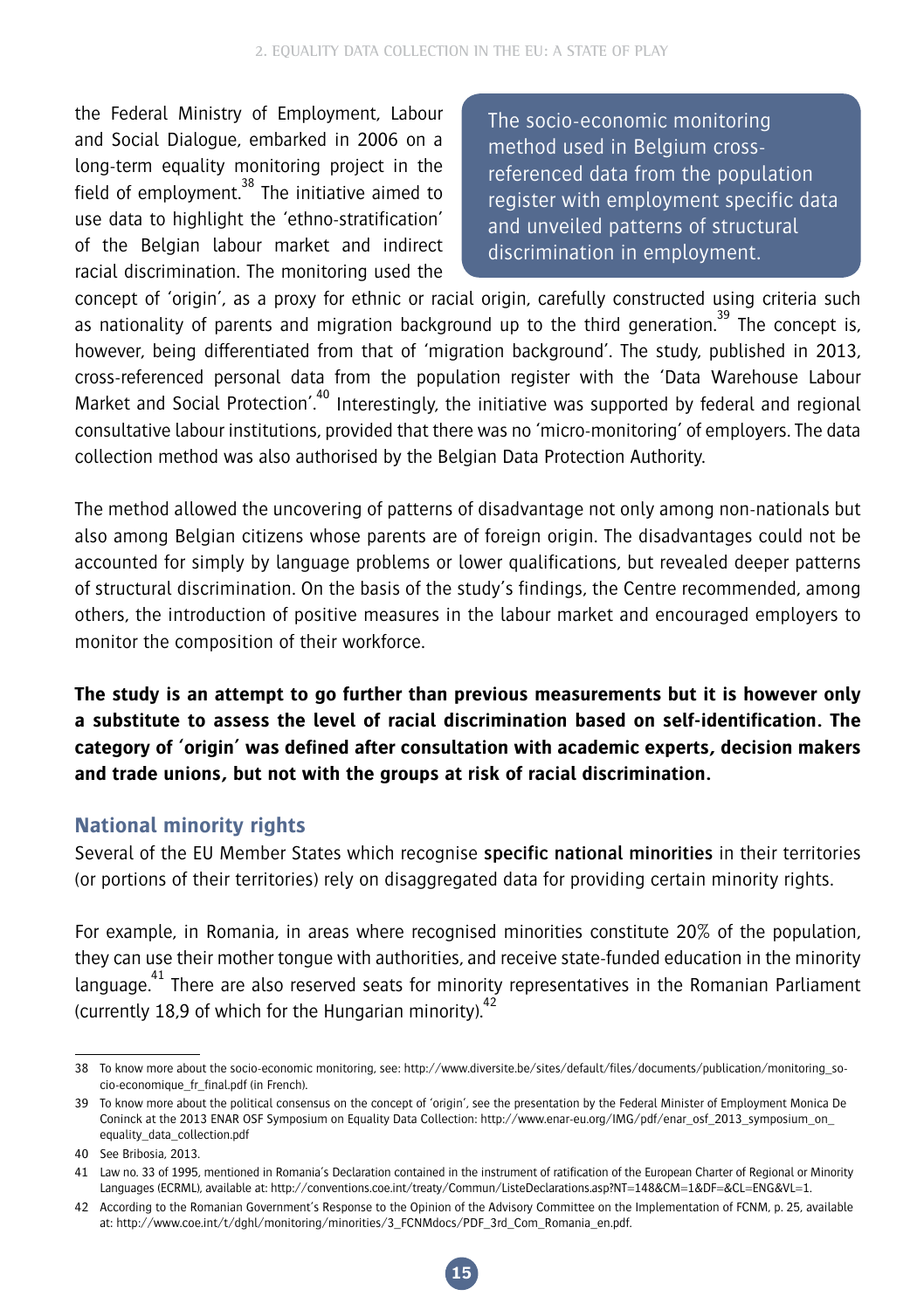In the State of Schleswig-Holstein in Germany, the members of the Danish minority who approach the Land authorities are entitled to education in Danish and other cultural rights, as well as a waiver of the 5% threshold for political representation in the Landstag (that State's parliament). The reciprocal provisions exist in Denmark, specifically in the area populated by the ethnic German minority.

In Slovenia, based on their proportion in the population, **recognised minorities** are allowed representation in the national parliament. $43$ 

While minority rights may not be universally recognised in EU Member States' laws, and cannot be generalised given country-specific and historical circumstances, **proportionate representation** may provide inspiration for introducing minority quotas and other affirmative action policies in such vital areas as employment and access to higher education.

## **Other promising developments**

Even in countries traditionally cautious on equality data collection, recent initiatives are underway that promise to bring about equality data collection for the purposes of monitoring equality.

For example, in Germany, the new Berlin State Law (Gesetz zur Regelung von Partizipation und Integration in Berlin) provides for a **quota** of employees of public administration with a 'minority' background, building on a few existing administration practices.<sup>44</sup> It is not as yet clear how the authorities will know who job applicants with 'minority backgrounds' are. In addition, the Berlin police reportedly plan to diversify the force by attracting 'minorities', but without sound mechanisms to ascertain the candidates' identity. Eventually, filling these legal quotas is bound to put pressure on the authorities to develop systematic and acceptable data collection tools. Other German states or other sectors may follow.

In France and Sweden, efforts have been made to provide guidance for legal and secured data collection, or to consult ethnic minorities on the question of data collection. The French Data Protection Authority and the French Equality Body have produced a guide on data collection by employers.<sup>45</sup> The Swedish Equality Body was commissioned by the Swedish Government to produce a report on equality data, which includes the perspective of different minorities in Sweden.<sup>46</sup>

<sup>43</sup> See List of Declarations Made with Respect to Council of Europe Treaty No. 148.

<sup>44</sup> Gesetz zur Regelung von Partizipation und Integration in Berlin, 2010.

<sup>45</sup> See http://www.cnil.fr/linstitution/actualite/article/accessible/non/article/mesurer-pour-progresser-vers-legalite-des-chances-la-cnil-et-ledefenseur-des-droits-publient/.

<sup>46</sup> See Al-Zubaidi, 2012.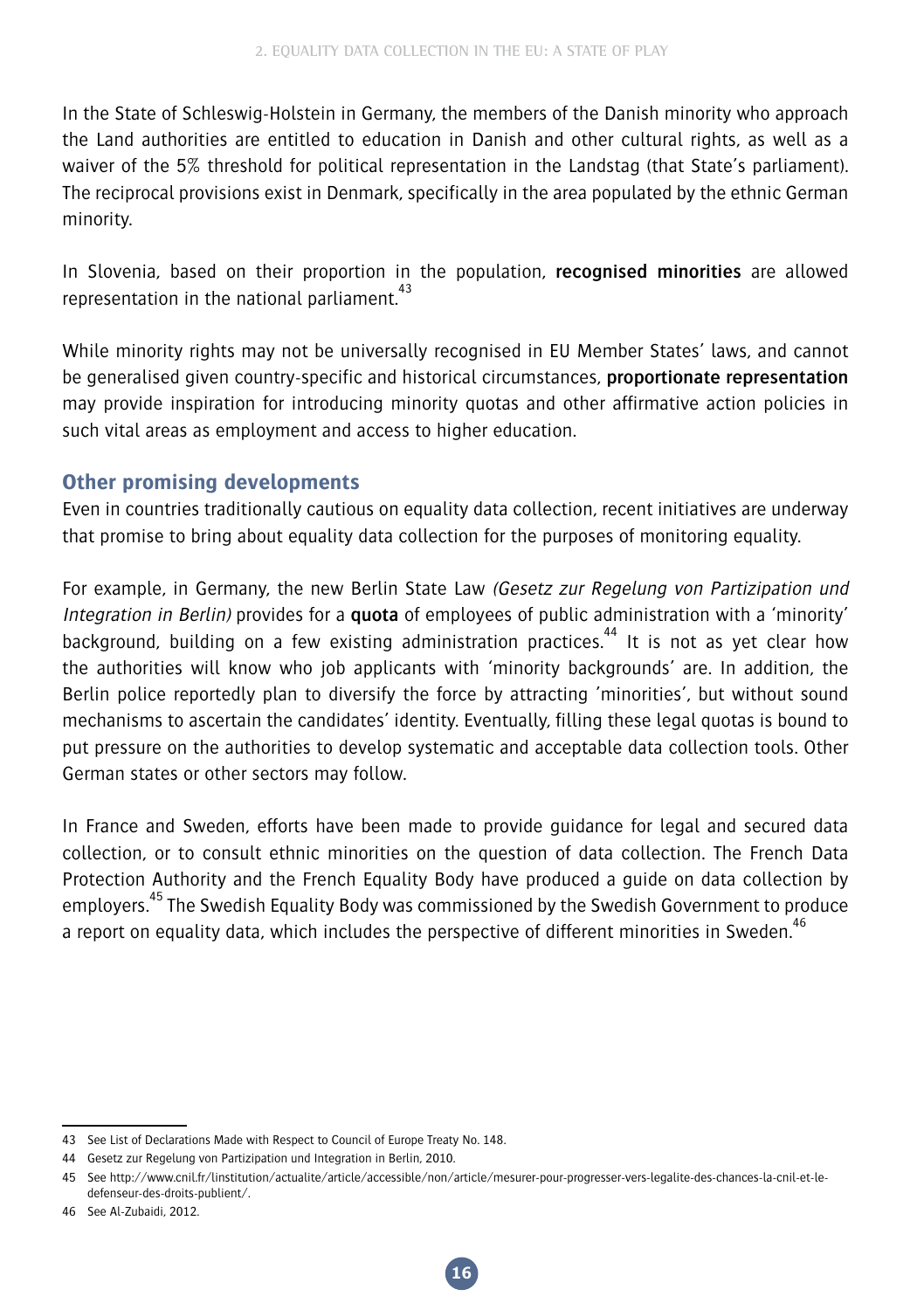# **Case study 1: Ethnic monitoring in the United Kingdom**

While equality data collection in one country might not be transferred or replicated in its entirety in another country, there are elements and models which could inform and guide similar processes elsewhere. The case study of the United Kingdom (UK) offers useful insights into equality data collection processes and policy uses of such data.

#### **Background**

The UK has been collecting data on ethnic and racial origin in the census since 1991; prior to that, since 1971, only data on place of birth, and that of parents, were collected. In 1976, the Race Relations Act (RRA) was adopted, which sought to address ethnic inequalities. The existing data categories in the census (which then excluded measures of ethnic/racial group) did not conform to the categories targeted by the RRA and failed to provide necessary quantitative information on minorities. Therefore, the Office of Population Censuses and Surveys began a series of test questionnaires in the late 1970s to develop appropriate ethnic categories for the decennial census.<sup>47</sup>

The long process of academic and methodological reflection and trial-and-error in the development of appropriate statistical categories lasted until the 1991 census, when the new options were finally introduced. Subsequently, in the 2001 census, several additional categories were added. The mixture of ethnic and racial categories, as well as write-in options, is innovative and results in better quality and more comprehensive statistical data.<sup>48</sup> The data collection takes place on the basis of voluntary self-identification.

It is important to note that equality data collection in the UK is decentralised: England and Wales, Northern Ireland and Scotland each have their own census with some variations in the categories (see

#### **England & Wales census categories**

#### WHITE

- 1. English / Welsh / Scottish / Northern Irish / British
- 2. Irish
- 3. Gypsy or Irish Traveller
- 4. Any other White background, please describe

#### Mixed / Multiple ethnic groups

- 5. White and Black Caribbean
- 6. White and Black African
- 7. White and Asian
- 8. Any other mixed / Multiple ethnic background, please describe

#### Asian / Asian British

- 9. Indian
- 10. Pakistani
- 11. Bangladeshi
- 12. Chinese
- 13. Any other Asian background, please describe

#### Black / African / Caribbean / Black British

- 14. African
- 15. Caribbean
- 16. Any other Black / African / Caribbean background, please describe

#### Other ethnic group

- 17. Arab
- 18. Any other ethnic group, please describe

Source: UK Office for National Statistics

<sup>47</sup> Simon et al., 2005: 540.

<sup>48</sup> Simon, 2007.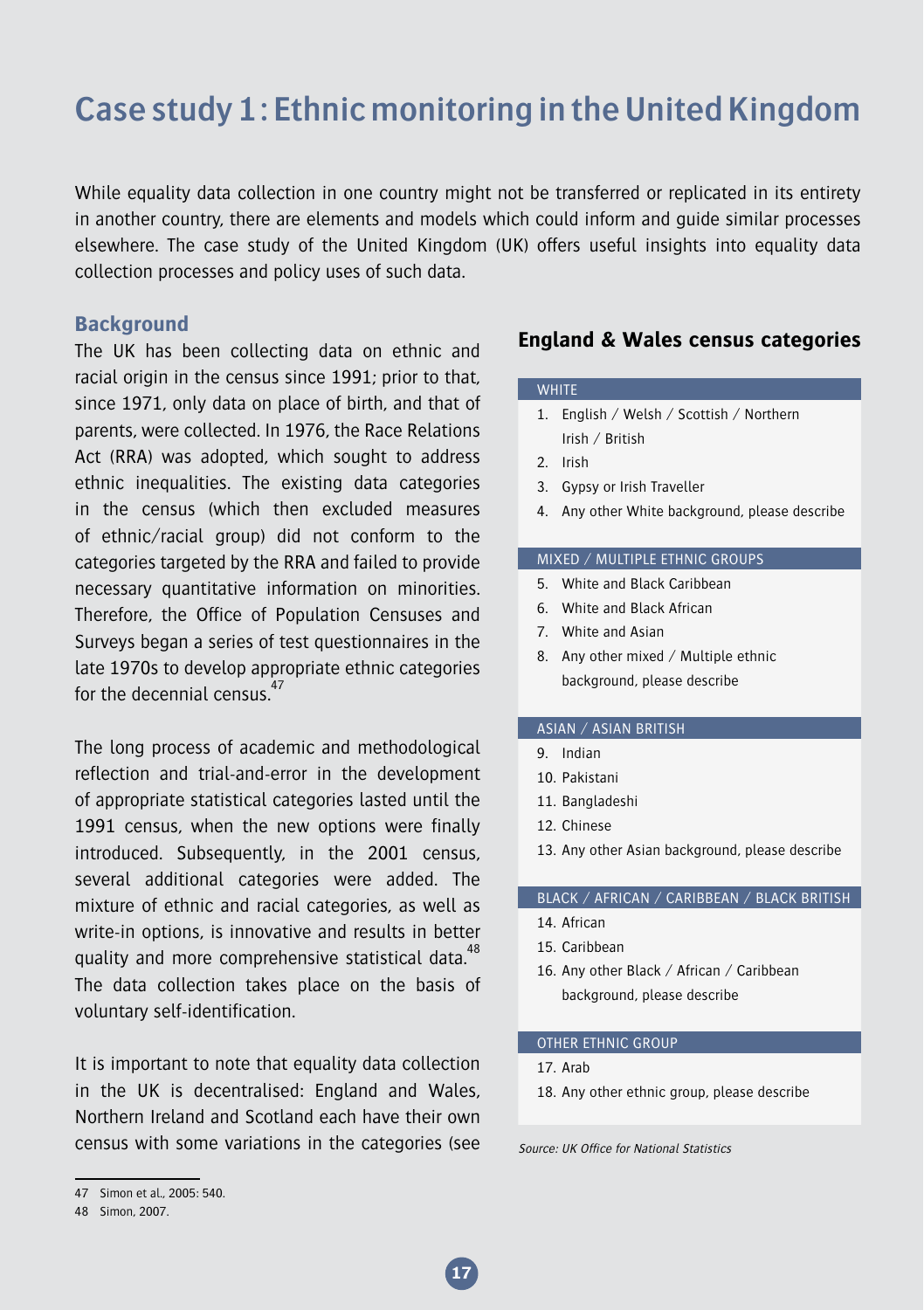the box on the previous page for the category list in the England and Wales census). In addition, different ministries are responsible for data collection in their respective fields of competence, such as education, health, employment, etc. This decentralisation presents its own challenges, such as insufficient coordination of data collection processes by different agencies and at times duplication of efforts.

The National Population Census, conducted every 10 years (the most recent in 2011), provides the most comprehensive population data, as well as the benchmark against which other data are compared. In England and Wales, the Census is conducted by the Office for National Statistics  $(0NS)^{49}$ 

Understanding Society is a longitudinal study of 40,000 UK households collecting information each year, since 2009, on a variety of socio-economic topics. Ethnicity plays a central role in the questionnaires. The project is funded by the Economic and Social Research Council (ESRC) with a budget of 48.9 million pounds (approximately 62.6 million euros) until

 $2015<sup>50</sup>$  The data and subsequent research are used by politicians and civil servants in national, regional and local government, as well as by NGOs to rely on hard data in their advocacy work.

Most importantly, the UK is currently one of very few European countries that not only collects but also uses the data in the development and evaluation of equality policies. Therefore data collection is seen as an integral part of the policy planning process.

#### **Positive duty to ensure equality**

**"Equality data collection is not that expensive, it is a simple matter of adding an extra box to the census – the results are invaluable to inform policy and operational decisions."** Superintendent Paul Giannasi, Hate Crimes Unit, UK Ministry of Justice

One of the unique features of the UK legal framework is an explicit positive duty to ensure equality in practice, introduced with the 2000 amendment to the RRA and further strengthened with the Equality Act 2010 which rationalised equality legislation to provide protection from discrimination across nine different protected characteristics.<sup>51</sup> The public sector equality duty (PSED) requires public bodies, and those carrying out public functions, to have due regard to the need to eliminate discrimination, to advance equality of opportunity and foster good relations between those who share a protected characteristic (e.g. race) and those who do not.

Ministers can introduce regulations which impose specific duties on certain public bodies to help them to meet the PSED more effectively. The specific duties in England started on 10 September

51 Equality Act 2010.

<sup>49</sup> Office for National Statistics (UK) website.

<sup>50</sup> Information available at: https://www.understandingsociety.ac.uk/.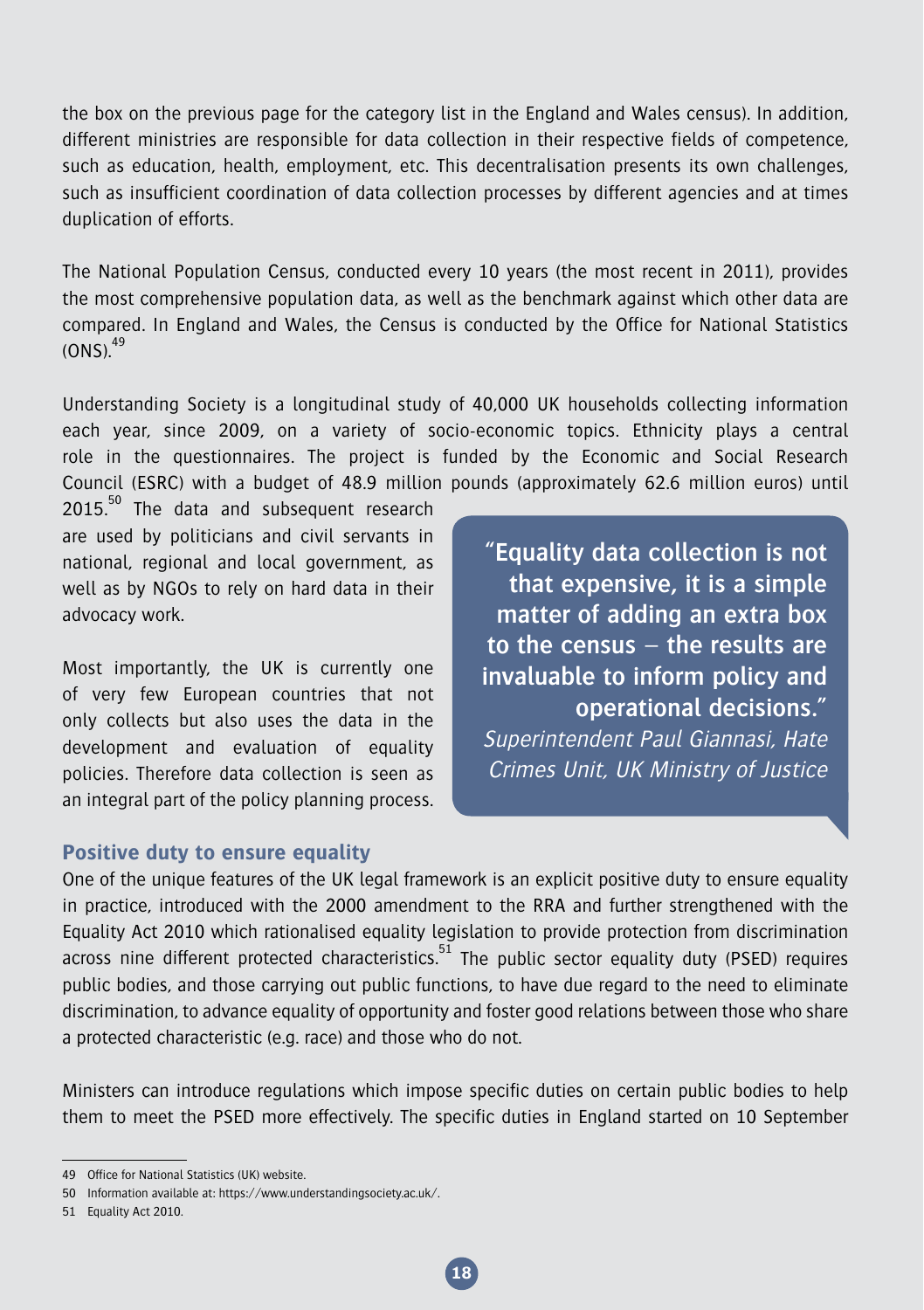2011 and require relevant public bodies to publish information to show that they consciously thought about the three aims of the Equality Duty as part of the process of decision making.

The information published must include:

- information relating to employees who share protected characteristics (for public bodies with 150 or more employees); and
- information relating to people who are affected by the public body's policies and practices who share protected characteristics (for example, service users).

The UK Equality Body, the Equality and Human Rights Commission (EHRC), is responsible for the enforcement, monitoring and assessment of how public bodies comply with the PSED and specific duties. It has powers to issue compliance notices to public bodies which have failed to comply and can also bring judicial reviews and intervene in court proceedings.

In 2012, the EHRC published an assessment of how public authorities in England have implemented the specific duty to publish equality information and have been following this up accordingly. The EHRC has notably recommended that public bodies self-assess their performance in term of promotion of equality compared to other bodies in similar sectors.

**In the area of education, public authorities are bound by the duty to assess the impact of all their policies on pupils, staff and parents from different ethnic groups.** The Department for Education has issued non-statutory advice to schools about the Equality Act and how to fulfil their duties under the Act. Interestingly, the Ministry reminds that the collection of data on how the positive duty is respected should not be an additional burden for schools, which already collect a lot of data.

Schools should in particular publish data on how they combat discrimination and promote equality. Schools should also publish attainment data which show how pupils with different characteristics are performing in order to identify whether there are areas of inequality which may need to be addressed. Information on what steps have been taken to redress some of these differences should also be provided. This information should support schools to set up their own specific and measurable equality objectives.<sup>52</sup>

**In the area of employment, as stated above, public bodies with 150 or more employees should publish information on employees who share protected characteristics** as part of their duty to promote equality. There are no set requirements on how or what information should be published, but it could include the make-up of the overall workforce and recruitment and retention rates for staff with different protected characteristics. Factors such as the pay gap and access to employment could be measured. The data collection obligation can also fall on outsourced private companies working on behalf of public authorities.

<sup>52</sup> See https://www.gov.uk/government/uploads/system/uploads/attachment\_data/file/315587/Equality\_Act\_Advice\_Final.pdf.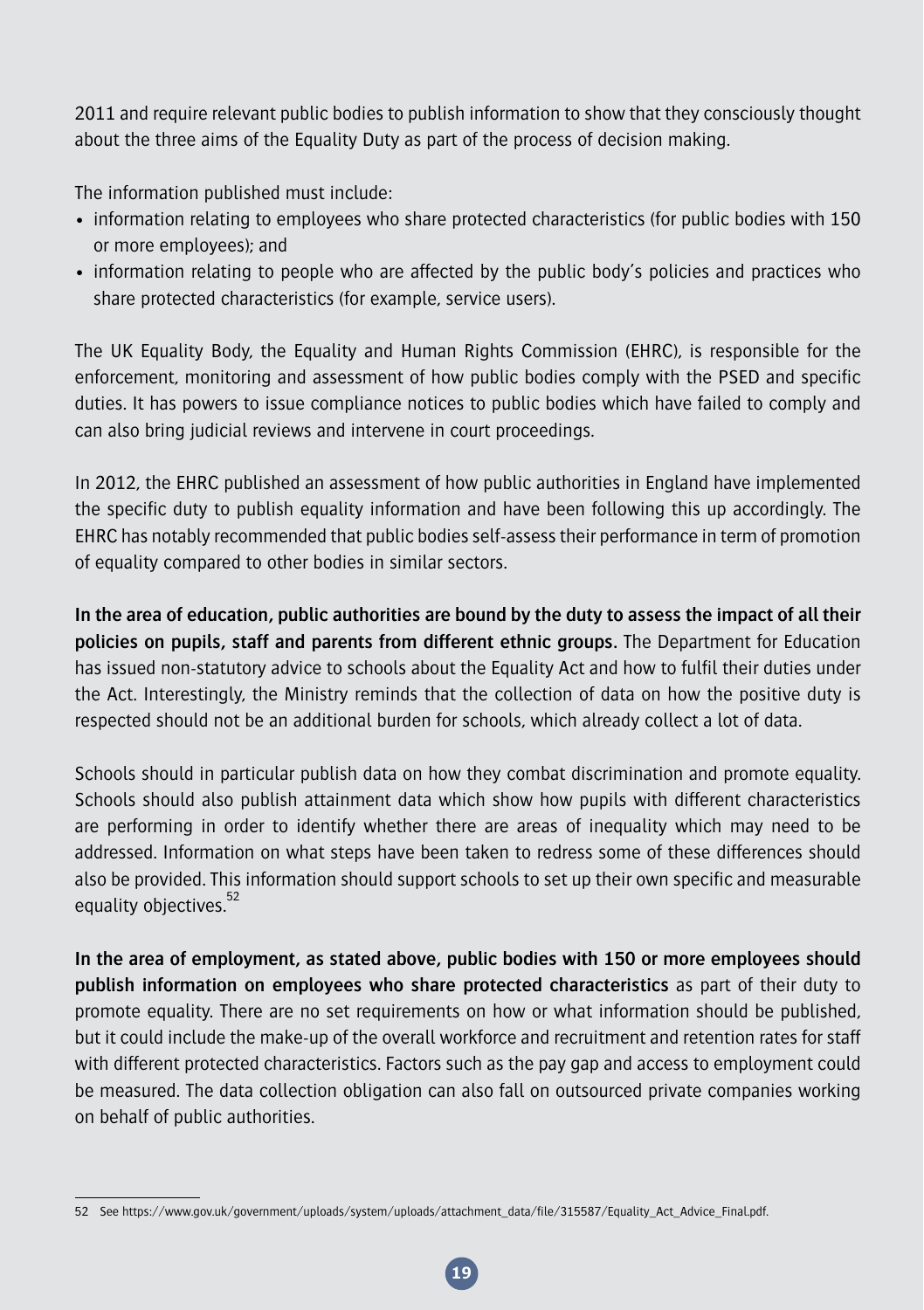**In the area of health, as in other areas of service delivery, public authorities have a duty to eliminate discrimination, advance equality of opportunity and foster good relations in all policies and dealing with the staff.** Research and ethnic monitoring of health is conducted with the help of the census data, surveys and the computerised NHS medical records.

For instance, the Scottish health and ethnicity linkage study is a concrete application of data collection in order to improve health outcome of ethnically diverse Scotland.<sup>53</sup> The study examined ethnic variations in cardiovascular, cancer, maternal and child, and mental health using data linkage methods to bring together data on self-defined ethnicity and health outcomes. This use of data, which were aggregated to ensure no personal data were revealed, provided the National Health Service Scotland evidence to highlight inequalities in health outcomes and inform action to address them.<sup>54</sup>

<sup>53</sup> Mathur, 2013.

<sup>54</sup> For more information see: http://www.scot-ship.ac.uk/sites/default/files/Retreat/Raj\_Bhopal.pdf.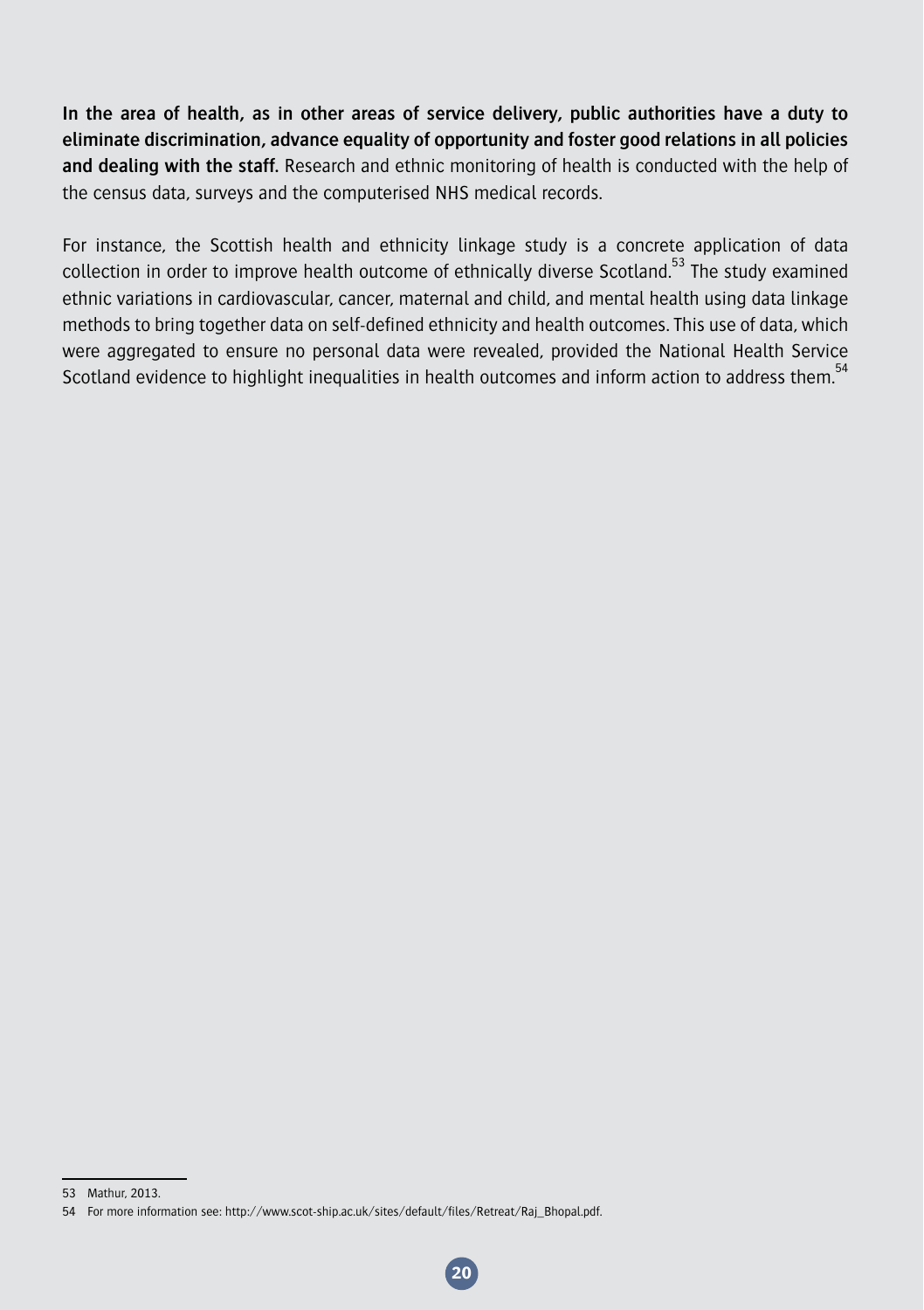# **Lessons learned**

The conclusions that follow from the above review of legislation and practice in the EU Member States are: **equality data collection is legally possible, economically feasible, and practically indispensable**.

But while most EU Member States have facilities to collect disaggregated data (via censuses or administrative registers), there is still lack of reliable and comparable equality data. This challenges the premise that legal restrictions are primarily responsible for the absence of such data.

Even in the EU Member States that do collect disaggregated statistics, the **data are often not used for the benefit of minority groups at risk of discrimination** or exclusion. And thus, minorities often prefer not to self-identify, with implications for the accuracy of the existing data.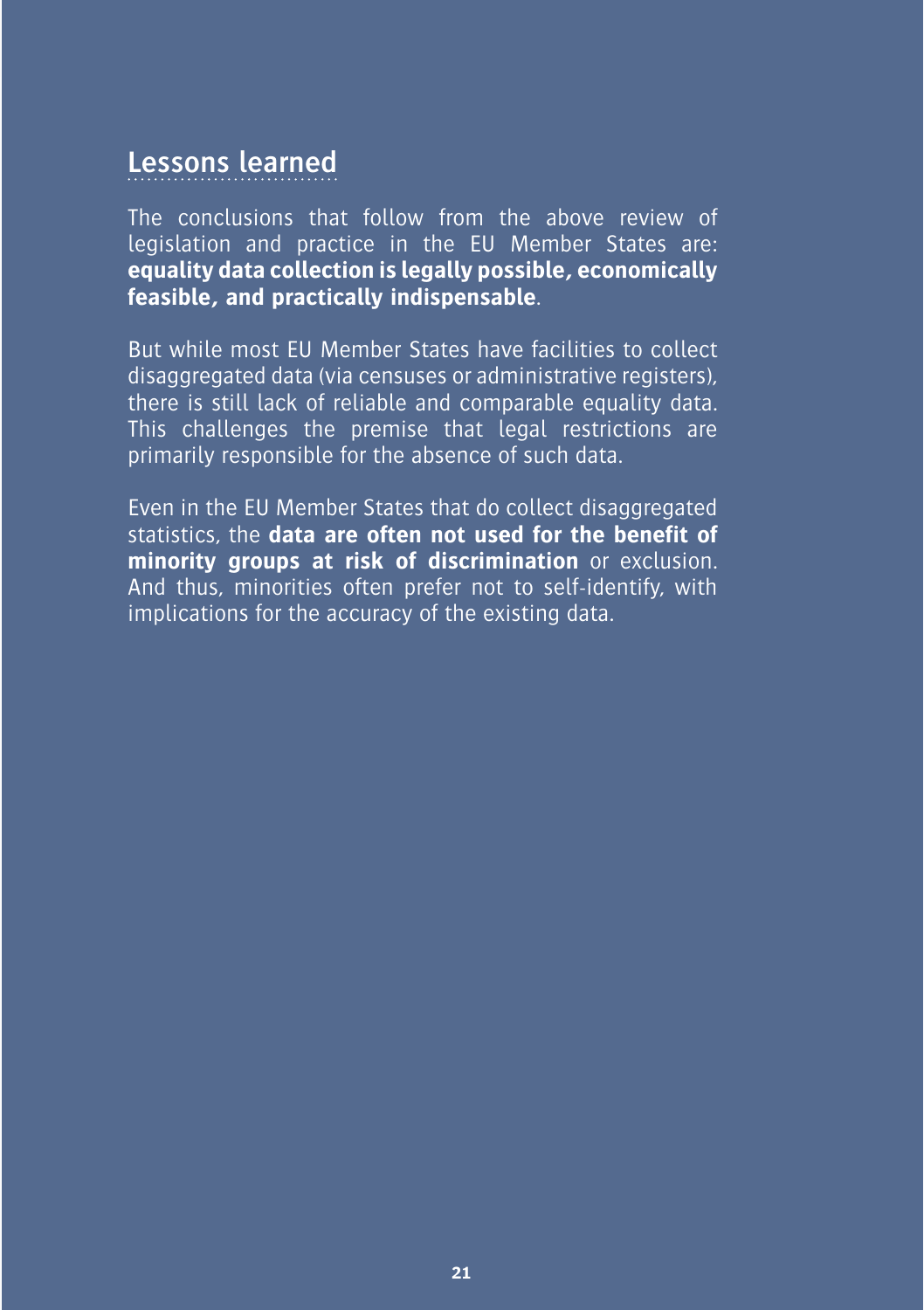# **3. Minority perspectives on equality data collection**

**In a nutshell, minorities have been ambivalent towards equality data collection. On the one hand, many realise the need for such data. On the other hand, many have had negative experiences of either official neglect or racial profiling. There is a pressing need to work with minorities to build trust, raise awareness and ensure their active participation in equality data collection. Some good practices on the grassroots level offer inspiration and lessons. There is also an important role for the EU in this process.**

## **3.1 Attitudes towards equality data collection**

Equality data collection should be based on voluntary self-identification. In order for data to be sufficiently reliable and exploitable, there should be enough respondents ready to self-identify, including members of groups at risk of racial discrimination. If potential beneficiaries of public policies do not feel that selfidentification would help them in any way or, worse, might harm them, they are unlikely to self-identify. Ethnic and religious minorities' attitudes towards data collection have been ambivalent.

**"They collect the data to abuse us anyway, they might as well collect the data to help us."** Roma activist in Germany

On the one hand, there is empirical evidence suggesting that in principle minorities agree that equality data collection is necessary and useful if conducted in compliance with fundamental rights standards.

In 2010, the EU Fundamental Rights Agency (FRA) conducted a survey of ethnic minorities and people with a migration background where over 65% of respondents stated they were in favour of providing, on an anonymous basis, personal information about their ethnic origin, as part of a census, if that could help to combat discrimination their country. The question was also asked for information on religion.<sup>55</sup>

In October 2013, ENAR conducted a survey among anti-racism NGOs (ENAR members and others) in order to assess attitudes towards equality data collection from the perspective of stakeholders directly affected by such data collection. The results show that over **80% of respondents would be in favour of equality data collection**, if this was done on a voluntary basis and safeguards were in place to protect individuals.<sup>56</sup>

<sup>55</sup> See EU Fundamental Rights Agency, 2009 and EU Fundamental Rights Agency. 2012. The Racial Equality Directive: Application and Challenges.

<sup>56</sup> The survey is available at: http://www.esurveyspro.com/Survey.aspx?id=53f75a10-db9f-424d-8c6f-9c8e8f10b772. The number of respondents was 208.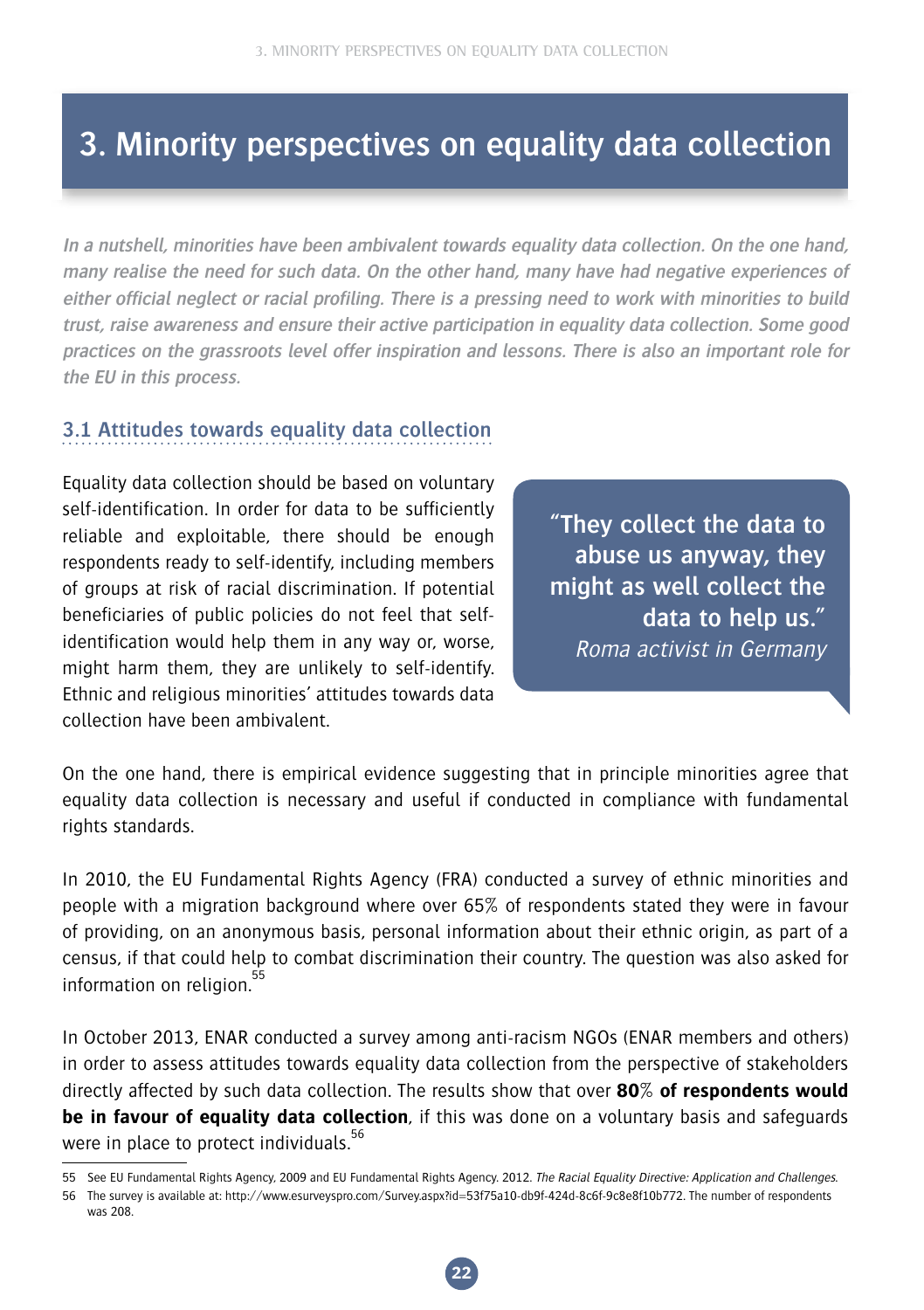- ➻ In France, 58% of respondents of North African origin and 61% of Sub-Saharan African origin were in favour of providing their data for anti-discrimination purposes.
- ➻ North African respondents in Italy and Belgium were the most likely to have no objection to providing such data (80-81% - 69-70% respectively).
- ➻ In Germany, 88% of respondents of Turkish origin and 90% of ex-Yugoslav origin were in favour of providing their data for anti-discrimination purposes.
- ➻ In Portugal, 53% of respondents of Brazilian origin and 62% of Sub-Saharan origin were in favour of providing their data for anti-discrimination purposes.
- ➻ A number of Roma respondents expressed their reluctance to provide data on their personal characteristics even in an anonymous survey, which the FRA explains by a history of data abuses for this minority. Yet, apart from Greece, a majority of Roma respondents in all EU Member States covered by the FRA survey expressed willingness to give such data.  $57$

Nearly 70% believe marginalised groups would benefit from such data collection (an additional 17% believe 'maybe' these groups would benefit). Over 70% of respondents said it would benefit their own organisation's work to have such data (while 16% said it 'maybe' would benefit their work).

While the overall positive attitude is encouraging, it is nevertheless important to keep in mind that even in the countries that provide for voluntary self-identification in the census (see Table 1, in Appendix 1), members of some of the most marginalised groups, for example Roma, prefer not to self-identify. In Germany, France and Sweden, some representatives of minority organisations and anti-racism NGOs are often among the most vocal against personal data collection. They fear misuse of such data, based on historical and current experience of data abuse.<sup>58</sup> Over half of respondents in the ENAR anonymous survey skipped questions relating to their own sensitive characteristics. Over a third of respondents (36%) could see problems resulting from collection of disaggregated equality data in their countries, such as the use of data for wrongful purposes, misinterpretation of data and use by racist or xenophobic parties.<sup>59</sup>

<sup>57</sup> Ibid.

<sup>58</sup> Interviews with civil society representatives at the ENAR-OSF Symposium on Equality Data Collection, Brussels, Belgium, 24-25 October 2013.

<sup>59</sup> Information on file with ENAR.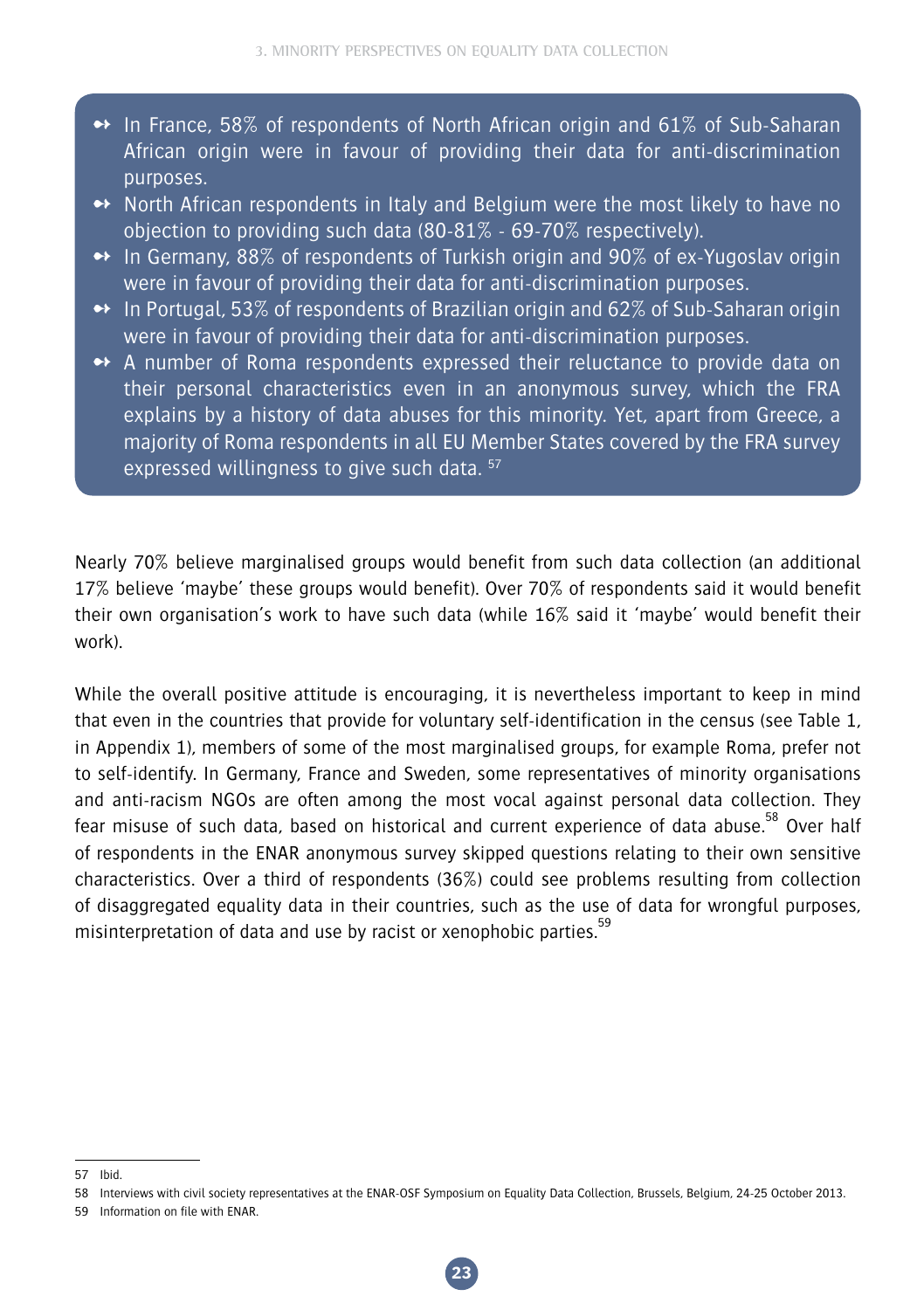NGOs such as Pavee Point (Traveller and Roma Centre) in Ireland.<sup>60</sup> the CRAN (National Representative Council of Black Associations) in France, $61$  the European Roma Rights Centre, $62$  the African Empowerment Centre in Denmark, $63$  Muslim Rights Belgium,  $64$  the Swedish Muslim Human Rights Committee<sup>65</sup> have taken public positions in favour of equality data collection. There seems to be more support for data as part of the public policy elaboration cycle among People of African Descent/ Black Europeans and Muslim communities, which link this to their visibility under current data collection practices. Roma and Jews, for reasons of historical and current data abuses, seem more reluctant. <sup>66</sup>

**Share of anti-racism NGOs who would be in favour of equality data collection, if this was done on a voluntary basis and safeguards were in place to protect individuals**<sup>66</sup>



<sup>60</sup> See http://www.paveepoint.ie/resources/data-portal/.

<sup>61</sup> See http://www.le-cran.fr/communiques-cran-associations-noires-de-france\_lire\_debat-sur-les-statistiques-ethniques\_18\_120\_4.html.

<sup>62</sup> See http://www.errc.org/article/errc-calls-on-states-to-collect-and-publish-data-to-address-roma-health-gap/4229.

<sup>63</sup> See https://www.facebook.com/PAD.BE.DK.

<sup>64</sup> See http://www.mrb-online.be/rapportannuel2013.pdf.

<sup>65</sup> See http://www2.ohchr.org/english/bodies/cerd/docs/ngos/SwedishMuslimsCooperationNetwork\_Sweden\_CERD83.pdf.

<sup>66</sup> The survey is available at: http://www.esurveyspro.com/Survey.aspx?id=53f75a10-db9f-424d-8c6f-9c8e8f10b772. The number of respondents was 208.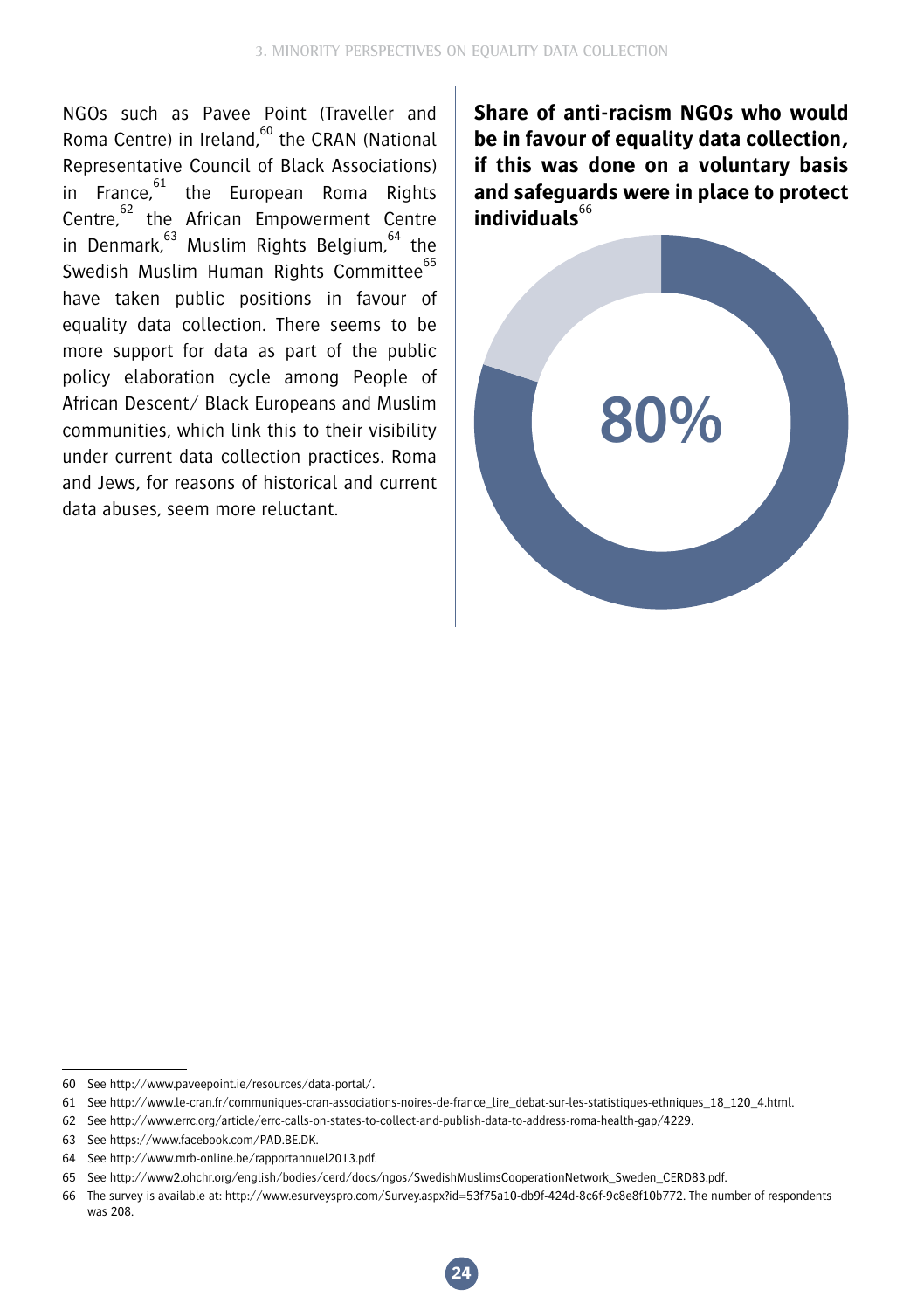# **Case study 2: Equality data collection in Ireland**

#### **Background**

Irish Travellers share unique identity which sets them apart from the majority population of Ireland. Travellers have been traditionally marginalised. Racism, discrimination and social exclusion are responsible for Travellers' disadvantage in virtually all socio-economic fields, as well as the reason for their reluctance to self-identify.

According to the latest Census (2011), there are 29,573 Irish Travellers, a 30% increase from just over 22,000 in the 2006 Census. However, informal sources' estimates and evidence from the Our  $Geels$  – All Ireland Traveller Health Study are considerably higher.<sup>67</sup>

In 1993-1995, during the elaboration of the seminal Government Task Force on Travelling People, published in July 1995, the need for disaggregated data became obvious to Pavee Point. Absence of data made it difficult to advocate for appropriate policy and programme responses in a range of policy areas including education, health, accommodation, training and employment. Since that time, Pavee Point has prioritised work on equality data collection to promote equality and combat discrimination.

#### **Pavee Point pilot projects**

The Irish NGO Pavee Point Roma and Traveller Centre has worked with Traveller communities on the grassroots level since 1985 and directly on data issues since 1994. Initially, there was resistance both on the part of public authorities, and within the Traveller community, many of whom could not understand the use or benefit of such ethnic monitoring, frequently associating it with 'ethnic cleansing'.

Pavee Point worked with Traveller communities explaining the reasons for providing personal data, the uses for such data, and benefits such data collection may bring. Eventually, the NGO managed to involve and get positive support from Traveller leaders and organisations. The main takeaway from this exercise was **the importance of minority stakeholders being aware of the purpose and process of equality data collection and mutual trust.**

In 1994, Pavee Point approached the Irish Central Statistics Office (CSO) and sought their support for the introduction of a question of self-declared ethnicity in the National Census. At this stage only a question on 'Traveller' was introduced in the 1996 Census. Following the Census, Pavee Point successfully piloted a question on ethnicity categories on a range of health data systems between 1999 and 2002.

Pavee Point subsequently worked together with other anti-racism NGOs and the National Consultative Committee on Racism and Inter-culturalism to advocate for the addition of a question

<sup>67</sup> Pavee Point,  $2011:2$ .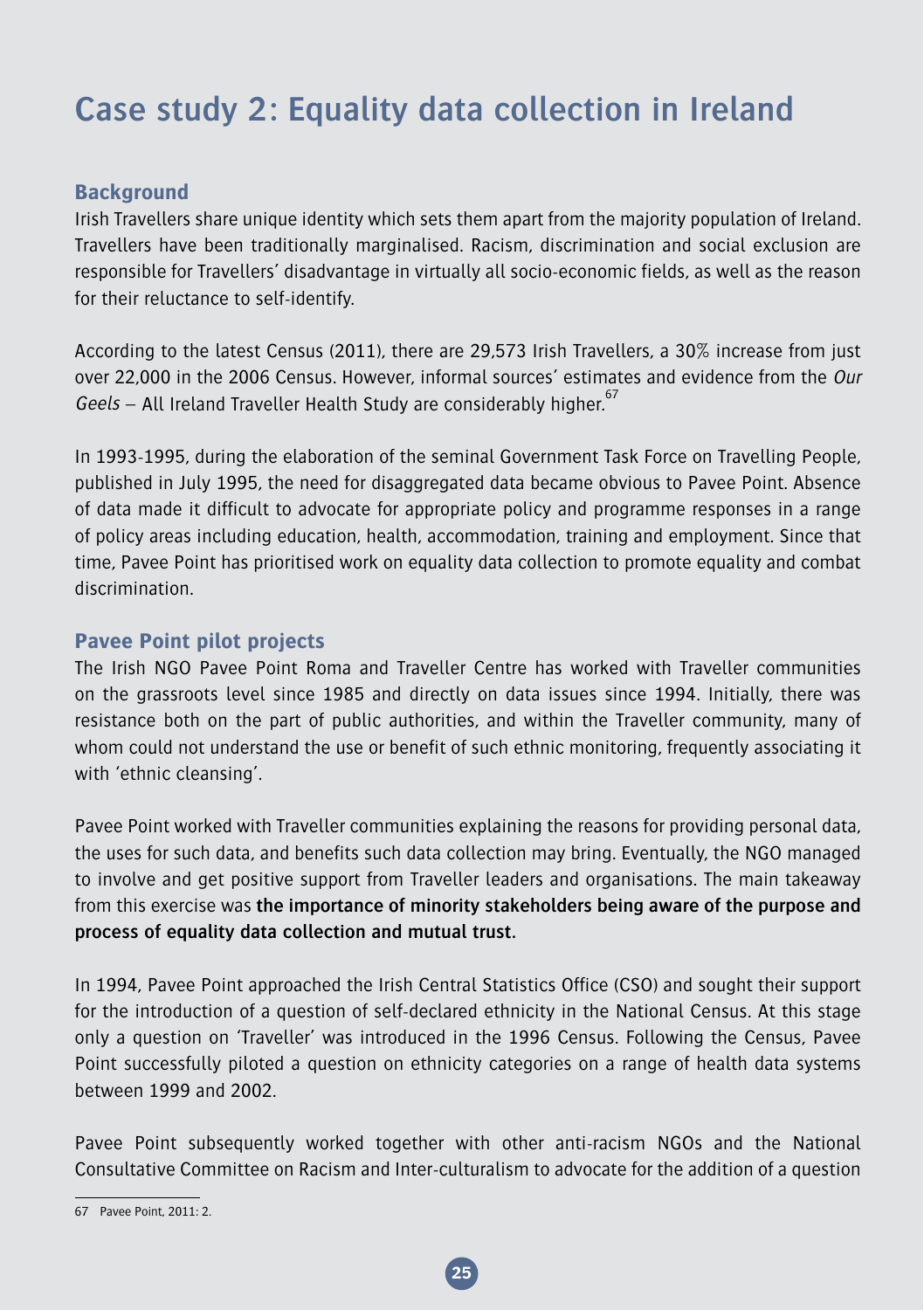on ethnicity in the 2001 Census. However, in the 2002 Census (delayed by a year because of Foot and Mouth disease outbreak in 2001), only a Traveller question was used, based on selfidentification this time. It is finally in the 2006 Census that a question of self-identification in the ethnicity category was introduced. The list, however, does not include the category 'Roma'. It also nearly excluded Travellers because they are not formally recognised as a minority ethnic group in Ireland. A compromise was negotiated and the ethnic census question now asks: 'what is your ethnic or cultural background?', making it inclusive of Travellers.

Pavee Point continues to work closely with the Central Statistics Office to support the collection of equality data in the census and the following Traveller-specific actions have been implemented in the most recent census:<sup>68</sup>

- consultation with Pavee Point in the development of Census questionnaires;
- training provided by Pavee Point for Census Enumerator Managers;
- linkages to share information and knowledge;
- information DVDs (explaining to the communities what the Census forms are, how to complete them, and how the Census data benefit people);
- dedicated website when Census fieldwork is being carried out to share information;
- operation of a telephone hotline to trouble shoot where problems arise;
- dissemination of Census results.

There is also a commitment to the recruitment of Traveller enumerators, however the deadlines did not facilitate Traveller uptake during the Census 2011.

According to the CSO authorities, the awareness raising activities among the communities and involvement of the Traveller organisations have led to a smoother data collection process, rendered considerably more accurate statistical data, and thus resulted in a much more effective use of limited resources 69

## **Health study**

In 2007, the Departments of Health and Children and Health, Social Services and Public Safety, in partnership with the School of Public Health and Population Science of the University College Dublin and Traveller organisations across Ireland, launched a cross-border research into Travellers' Health Status and Needs Assessment Study.<sup>70</sup> Pavee Point led and coordinated the involvement of Traveller organisations in this process.

The All-Ireland Traveller Health Study – Our Geels 2010 (AITHS) took three years to complete and includes a detailed census on Travellers and their health status.<sup>71</sup>

<sup>68</sup> Healy, 2013.

<sup>69</sup> Ibid.

<sup>70</sup> UCD News, 2007.

<sup>71</sup> School of Public Health, Physiotherapy and Population Science, University College Dublin, 2010.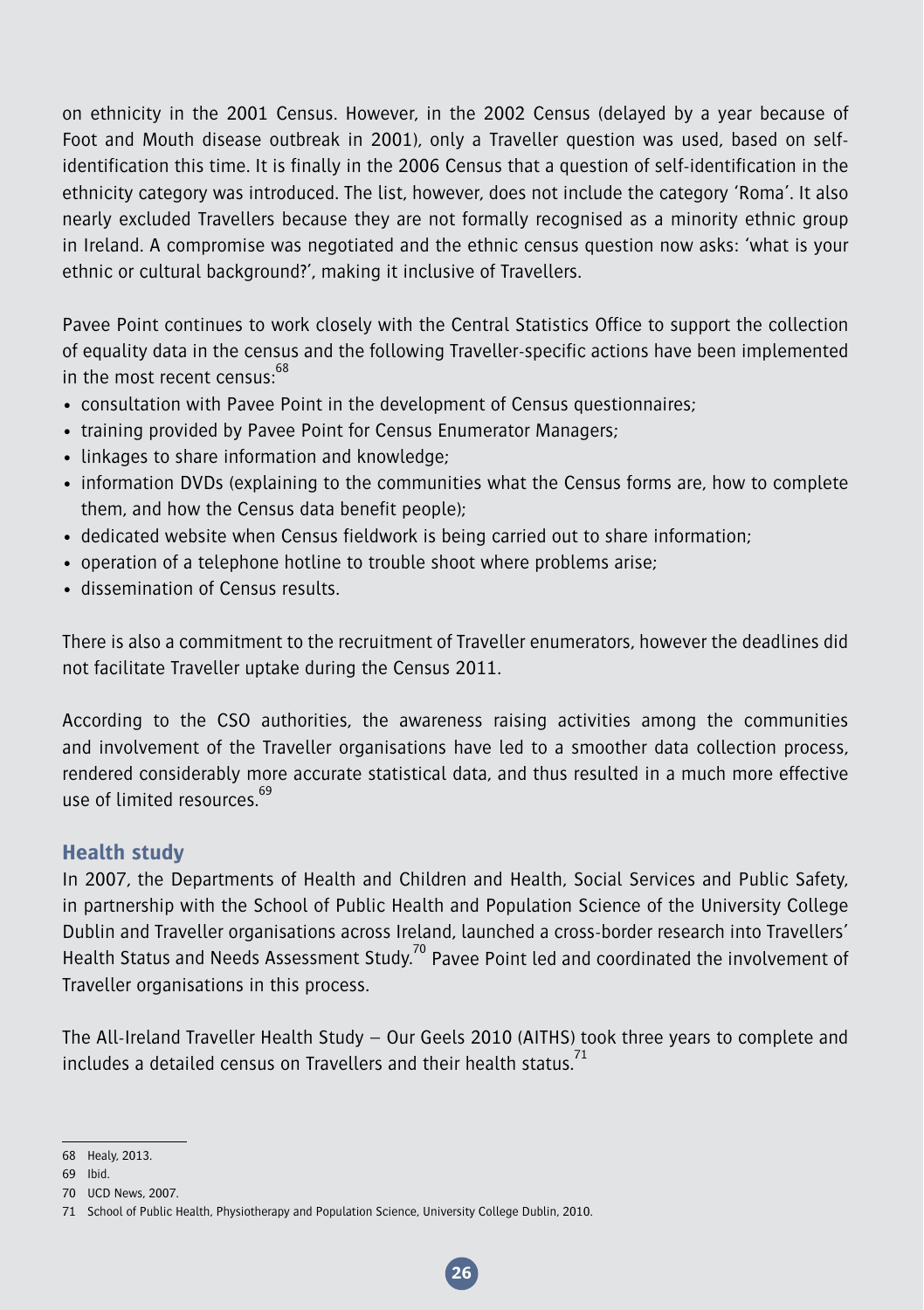Some of the results of the study showed that the health status of Travellers either has not changed, or was even worse than in 1987:

- ➻ Life expectancy is still 11 years less for Traveller women than for the majority women (in 1987 the gap was 12 years).
- ➻ The life expectancy **gap increased** for Traveller men to 15, up from 10 in 1987.
- ➻ The infant mortality rate for Travellers is 3.5 times the rate of the general population (4 infant deaths per 1,000 in the national population compared to 14 per 1,000 in the Traveller population.
- ➻ Traveller men have 4 times the mortality of the national population; Traveller women have 3 times the mortality of the national population.
- ➻ Suicides rates are 6 times higher for the Traveller community than for the majority.

In 2014, the Department of Education agreed to ask all primary schools to collect information on the ethnicity of children, based on optional self-identification questions for parents. The form includes categories of ethnicity identical to the census categories, to which the category 'Roma' was added. The form should help the Department of Education in allocation of resources and help track the progress of students throughout their educational path. Pavee Point and other NGOs also advocate for the census to include a 'Roma' category and agreed to work with Roma communities to support their self-identification as such in the next census.

Unfortunately, the available data are not used to the full extent in shaping government policies. Pavee Point noted that no Traveller health action plan has been developed since the publication of the Health Study in 2010 for instance. If anything, the current economic crisis, whereby under the guise of austerity measures political choices are being made, and ongoing budgetary cuts threaten to halt even what progress has been achieved.

The NGO notes the critical need for a 'positive equality duty', through an amendment to the Irish equality legislation, as key to moving equality data collection to the next level, so it is used in policy. The recent legislation on the new Human Rights and Equality Commission may provide the necessary basis for such positive duties to be developed through secondary legislation.<sup>72</sup>

**"There is a need for a dual approach in advocating for equality data collection: on the grassroots community level, as well as on the EU level."** Brigid Quirke, Pavee Point

<sup>72</sup> See http://www.justice.ie/en/JELR/Pages/PR14000083.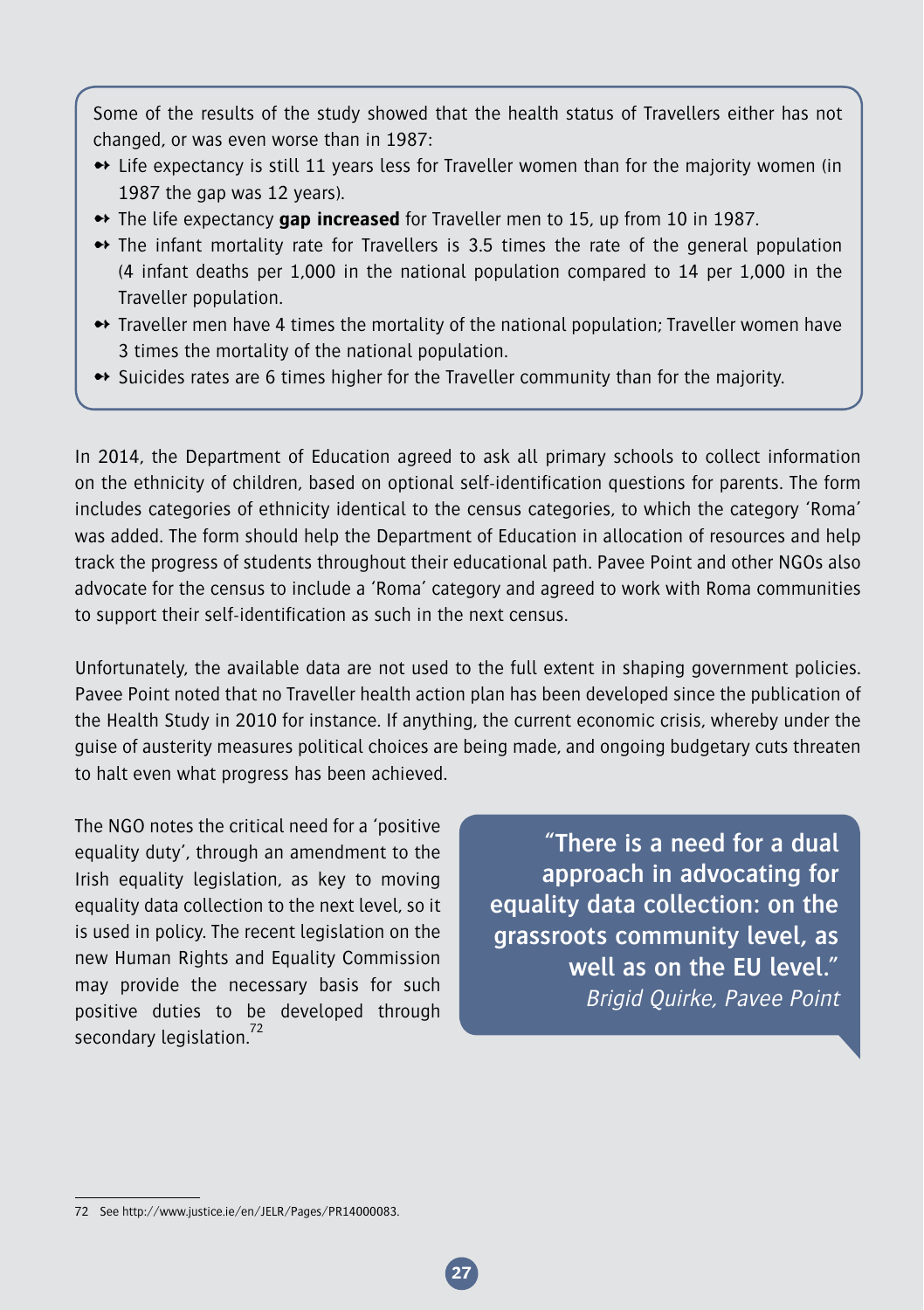# **Case study 3: Roma in the 2011 Romanian census**

#### **Background**

According to the 2002 Romanian Census, there are approximately 500,000 Roma in the country.<sup>13</sup> According to the Institute for Quality of Life, the number of Roma stood at 1.5 million, or 6.7% of the total population, in 1998. $^{74}$ 

Some Roma do not self-identify as Roma during the census for different reasons, including fear of negative consequences or the inability to take part in the census because of seasonal work. Some Roma also do not identify as Roma because they do not speak the Romani language.

The Romanian NGO Romani CRISS also reports fear of stigmatisation and discrimination in access to employment or housing, fear that anonymous data would be made public, fear of a special tax for Roma, and even fear of deportation. Most of the Roma respondents in the Romani CRISS survey could not 'name the advantages' of declaring their Roma ethnicity, such as health mediators or access to services in Romani language.<sup>15</sup>

Many of these concerns have a basis in reality. For example, in some hospitals Roma newborns had their birth certificates marked with the word 'Gypsy', in violation of both Romanian and international law.<sup>76</sup> Roma have also experienced – and continue experiencing – frequent deportations and forced evictions from the compact settlements (often unofficial) where they tend to reside. Discrimination against Roma in education, employment and healthcare is rampant in Romania, which causes Roma to hide their identity.

In sum, **there has been a pronounced lack of trust among Roma in official institutions, manifesting itself in a refusal to self-identify in the census**. Low numbers, in turn, provide an excuse for the Romanian authorities on different levels to withhold certain rights, underestimate the extent of Roma exclusion, or limit budgetary allocations for Roma programmes.

## **"I am Roma" project**

Ahead of the 2011 national census, Romani CRISS launched a **campaign to encourage Roma to self-identify.** The project, the various components of which were supported by the European Commission, the Dutch Embassy and the Open Society Foundations' Roma Initiatives Office, aimed at improving the accuracy of the census data regarding the Roma population and tackling discrimination against Roma in various fields of life. $''$ 

Romani CRISS prepared a number of proposals to the Romanian authorities to improve data collection processes among Roma communities during the 2011 census. Some of these proposals

<sup>73</sup> National Institute of Statistics of Romania website.

<sup>74</sup> Open Society Foundations, 2010.

<sup>75</sup> Romani CRISS, 2011: 7.

<sup>76</sup> Interview with Oana Mihalache, Romani CRISS (Romania), 29 November 2013.

<sup>77</sup> Romani CRISS, 2011.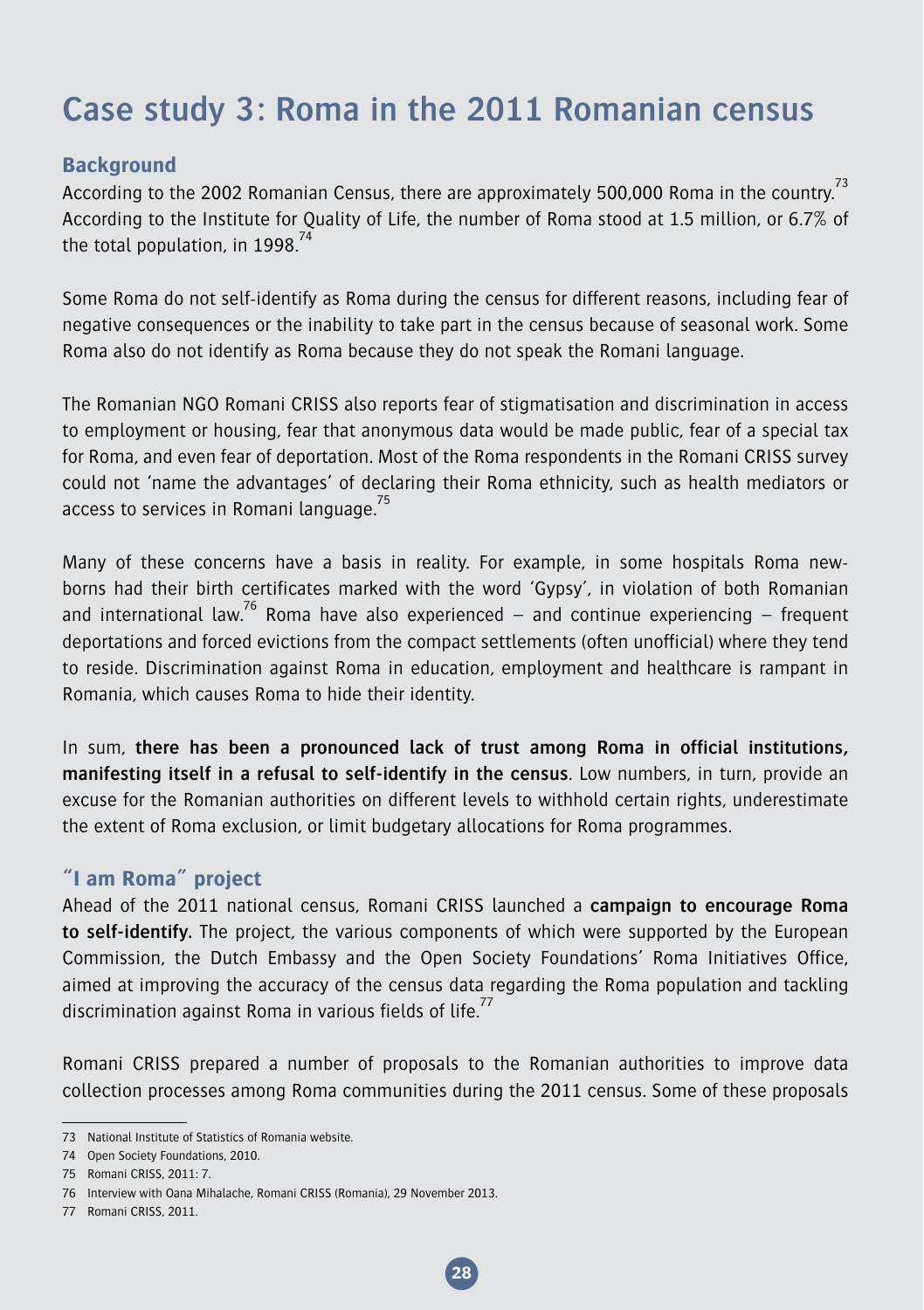were heeded by the Romanian Institute of Statistics. For example, Romani CRISS suggested that in addition to 'Roma', several other denominations be used in the census, to ensure that people who see themselves somewhat differently from 'Roma' would still have their identity reflected among statistical categories. The 2011 Census included 19 categories of Roma-related groups.<sup>78</sup>

Further, Romani CRISS proposed to hire Roma enumerators who would fulfil a mediating function and explain to Roma respondents the statistical language and procedures that otherwise might not be understood. The direct public appeal of Romani CRISS encouraged NGOs to register as census observers and encouraged eligible Roma individuals to register as enumerators. A total of 83 Roma enumerators, including Roma teaching assistants, Roma health mediators and other Roma working locally, were recommended to the municipalities in focus.

Romani CRISS also advocated, although unsuccessfully, that the Romanian State conduct awareness raising activities across the entire country. Due to financial constraints, Romani CRISS' own local campaign was limited to only eight localities in the municipalities of Brasov, Tulcea, Hunedoara, Bucharest, Ilfov, Suceava and Bistrita.

The project was implemented from May to October 2011 on the national as well as local levels. The action teams were set up to work among local Roma communities to encourage them to selfidentify. The NGO's outreach coordinators and volunteers held regular information meetings with Roma, engaged in door-to-door awareness raising, and developed a promotional video for the national campaign, in order to explain the benefits and procedures for self-identification.<sup>79</sup> About 200 Roma were reached directly in each locality.

**"It is hard to believe, but just taking a few minutes to talk to people, explaining what the Census is about, can change 20-30 years of conviction that Roma should not self-identify."** Oana Mihalache, Romani CRISS

Several Romanian celebrities of Roma origin – an actress, an actor and a singer – were involved in the campaign. They travelled to Roma communities, with a mobile caravan, talking about Roma identity, about taking pride in that identity, and about manifesting it publicly. Promotional materials (bags, mugs, magnets, posters, t-shirts, etc.) used in the campaign were printed with the image of Roma celebrities and with the messages of the campaign and distributed among the communities.<sup>80</sup>

Romani CRISS and partner NGOs also organised a Roma Dignity March. The US Ambassador to Romania, Open Society Foundations President George Soros $^{81}$  and other prominent public figures gave a speech on this occasion, providing a further publicity boost to the initiative.<sup>82</sup>

<sup>78</sup> The complete list is available (in Romanian) at: http://www.recensamantromania.ro/wp-content/uploads/2011/10/nomenclator-etnie-limbamaterna1.pdf.

<sup>79</sup> Available (in Romanian) at: http://www.youtube.com/watch?v=0NiSQWMlhK4.

<sup>80</sup> Romani CRISS, 2011:11.

<sup>81</sup> George Soros message, available at: http://www.youtube.com/watch?v=dTHwKg7omwE&list=UU79dS-YvaaXrd6oiO-RZt\_g&index=16-.

<sup>82</sup> Romani CRISS, 2011:20.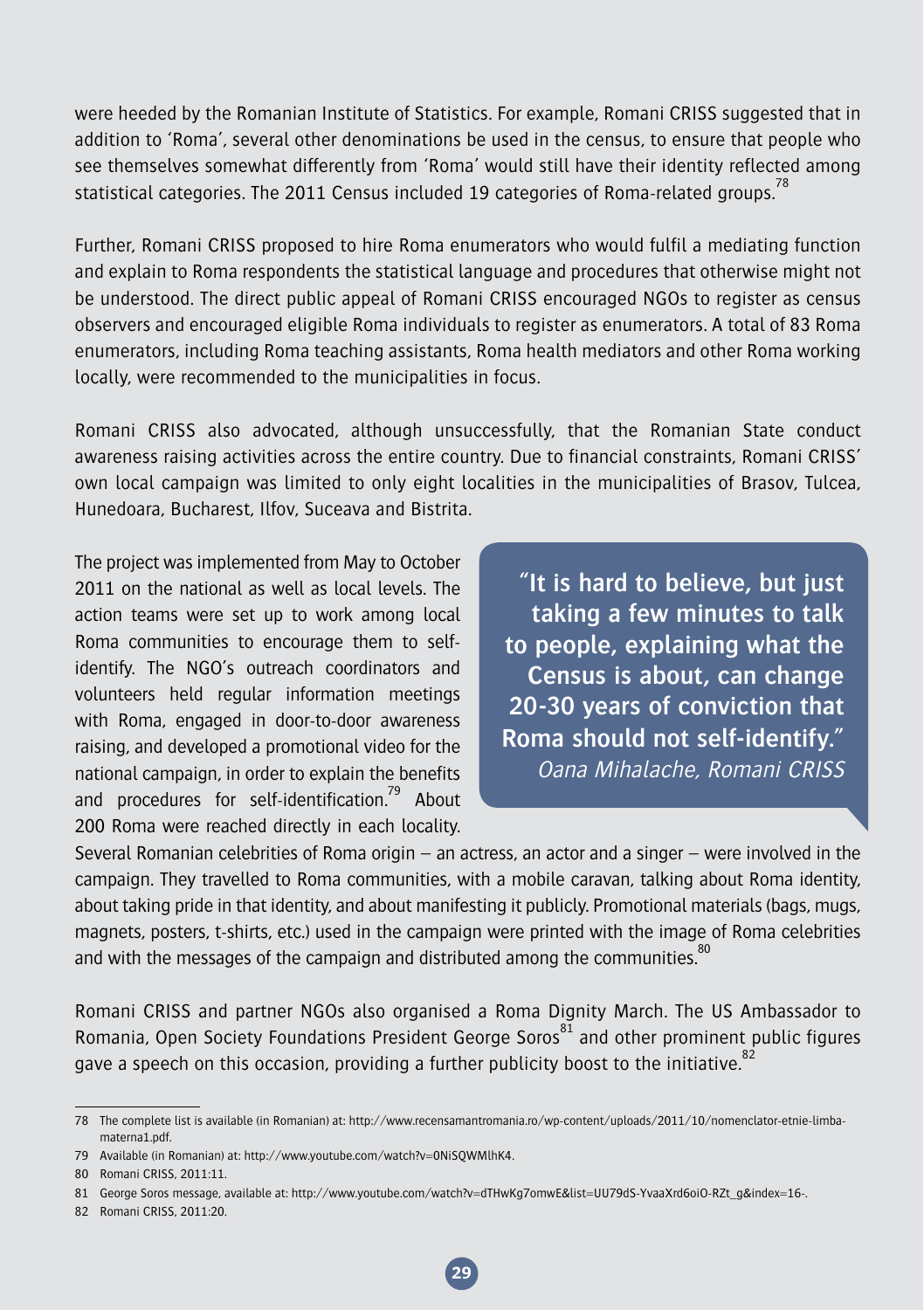## **Results of the 2011 Census**

In the eight communities where Romani CRISS conducted door-to-door campaigns, the number of self-declared Roma increased from 3,936 (in 2002) to 6,156 (in 2011), an increase of 56%. This is also 3.5 times more than the increase recorded on the national level.<sup>83</sup>

- ➻ The official number of Roma in Romania increased by 16%: from 535,140 in 2002 (representing 2.46% of the total) to 621,573 people in 2011 (3.08% of total).
- ➻ Roma represent the ethnic majority in 67 municipalities of Romania.
- ➻ The largest numerical increase was recorded in Babadag, Tulcea County: from 168 Roma in 2002 (1.67% of its population) to 1,219 Roma (13.63%) in 2011. It was followed by Apata village, Brasov County: from 146 Roma (4.87%) to 545 Roma (17.19%) and Tunari village, Ilfov County: from 80 Roma (2.1%) to 449 Roma (8.41%).

Among other useful data, the recent census indicates considerable progress achieved by the Roma minority since 2002 in the area of education, even though showing their continued disadvantage compared to the majority population:

- ➻ Despite substantial progress achieved since 2002 in the area of education, in 2011 Roma are still disadvantaged: 20% of Roma have no schooling, compared with 3.5% national average; the figures for 2002 were 34% and 5% respectively.
- ➻ Only 44% of Roma complete secondary school, compared with 65% national average, even though this is a 53% increase from 29% of Roma completing secondary school in 2002.
- ➻ Just 0.71% of Roma, compared with 14% national average, graduate from university. In 2002, the discrepancy was even higher: 0.16% versus 7%.

While in absolute terms this increase in Roma self-identification in the national census may not be substantial, as 1.4 million of individuals still prefer not to self-identify at all in Romania, <sup>84</sup> this is at least a small step towards measuring policy changes over time.

Romani CRISS is considering a series of follow-up activities in the inter-census period. **The State, in turn, can and should do this type of awareness raising on the national and local levels in order to obtain equality data.** More importantly, the available data must actually be used to develop and evaluate Roma-oriented policies, something that Romania has been slow in doing.

<sup>83</sup> Romani CRISS, 2013.

<sup>84</sup> Some sociologists claim that people who chose not to identify are Roma. There is no evidence either to support or to refute this claim. Interview with Mihai Surdu, expert from Romania, at the ENAR-OSF Symposium on Equality Data Collection, Brussels, Belgium, 24 October 2013.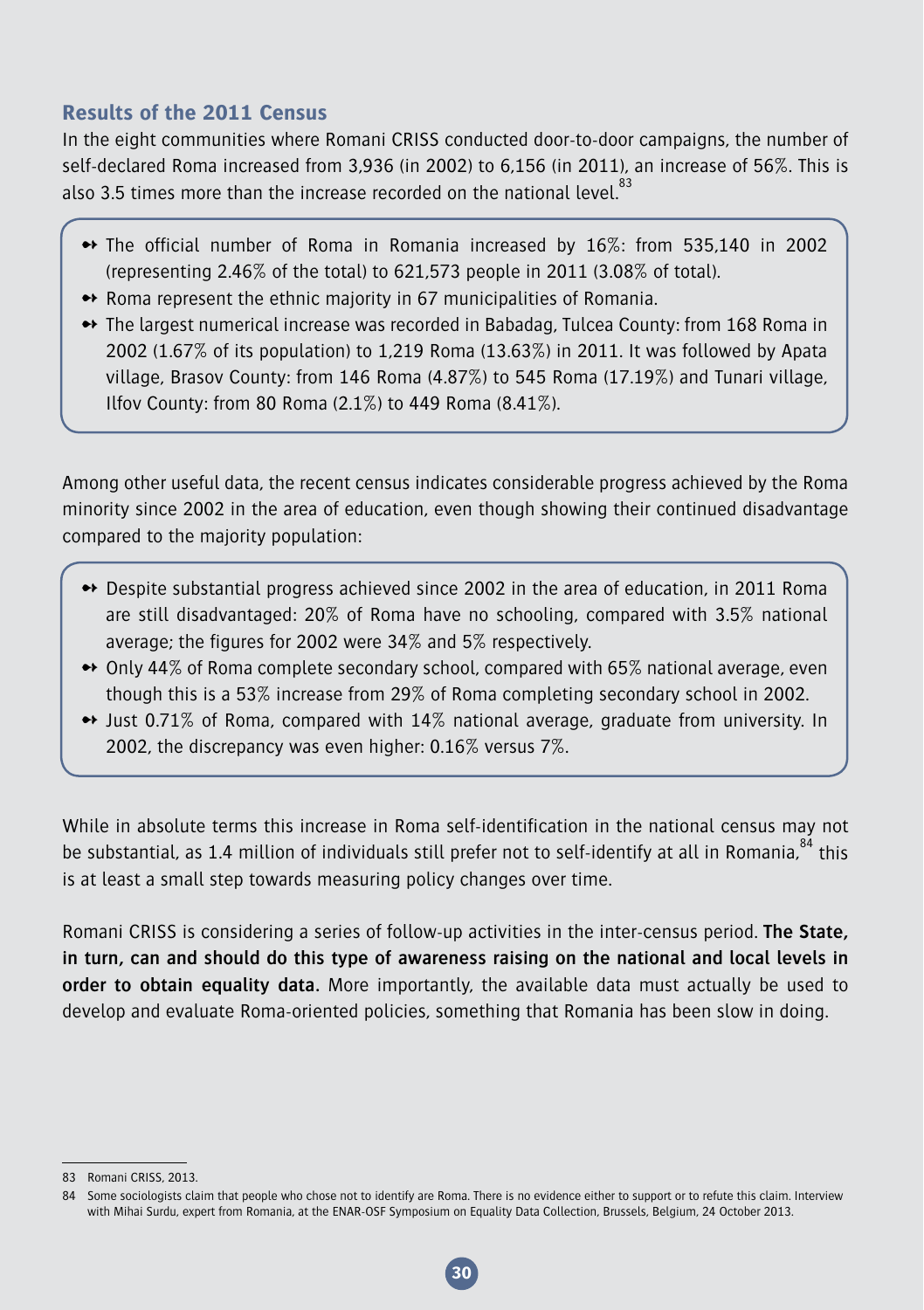# **Lessons learned**

The key to encouraging self-identification of ethnic and religious minorities is ensuring minorities' participation at all stages of the data collection processes, ensuring respect for data protection standards, **building trust** and **showing the benefits** of equality data. For example, in Ireland and Romania, grassroots organisations working with Traveller and Roma communities managed to demonstrate the benefits and as a result, self-identification increased significantly. The manner in which the data are collected and **used in practice** also plays a crucial role in the decision of beneficiaries to cooperate – or withhold cooperation – in the actual data collection processes.

In the countries where equality data collection is not officially allowed, or where there have not been recurrent surveys based on self-identification, it seems that the first steps should be to reach out to communities and run a pilot self-identification exercise with a precise aim, for instance in education or health. The findings could lead to the collection of equality data on a national scale.

The lack of equality data, or minorities' lack of trust in such data collection, should in no way be understood by State authorities as a justification for inaction in addressing discrimination. The absence of data merely limits tools at the State's disposal to ensure legal equality and slows progress towards equality objectives. This is why a **positive equality duty**, which would compel public bodies to collect equality data and publish evidence-based information of what steps they have taken to promote equality, has been consistently identified by minority advocates as **key to ensuring equality in practice**.

The European Union may have a particularly important role to play in promoting equality data collection and ensuring Member States appropriately collect such data. Close to 75% of the above-mentioned ENAR questionnaire respondents believe the EU should play a role.

Finally, it is important to keep in mind that achieving equality data collection as part of public policies planning is a **long and arduous process**. In the United Kingdom, it took decades between starting the data collection and seeing initial results of related policies, with many a trial and error along the way. Efforts to promote equality data collection, monitor States' activities and policies, and any resulting impact must be continuous and systematic.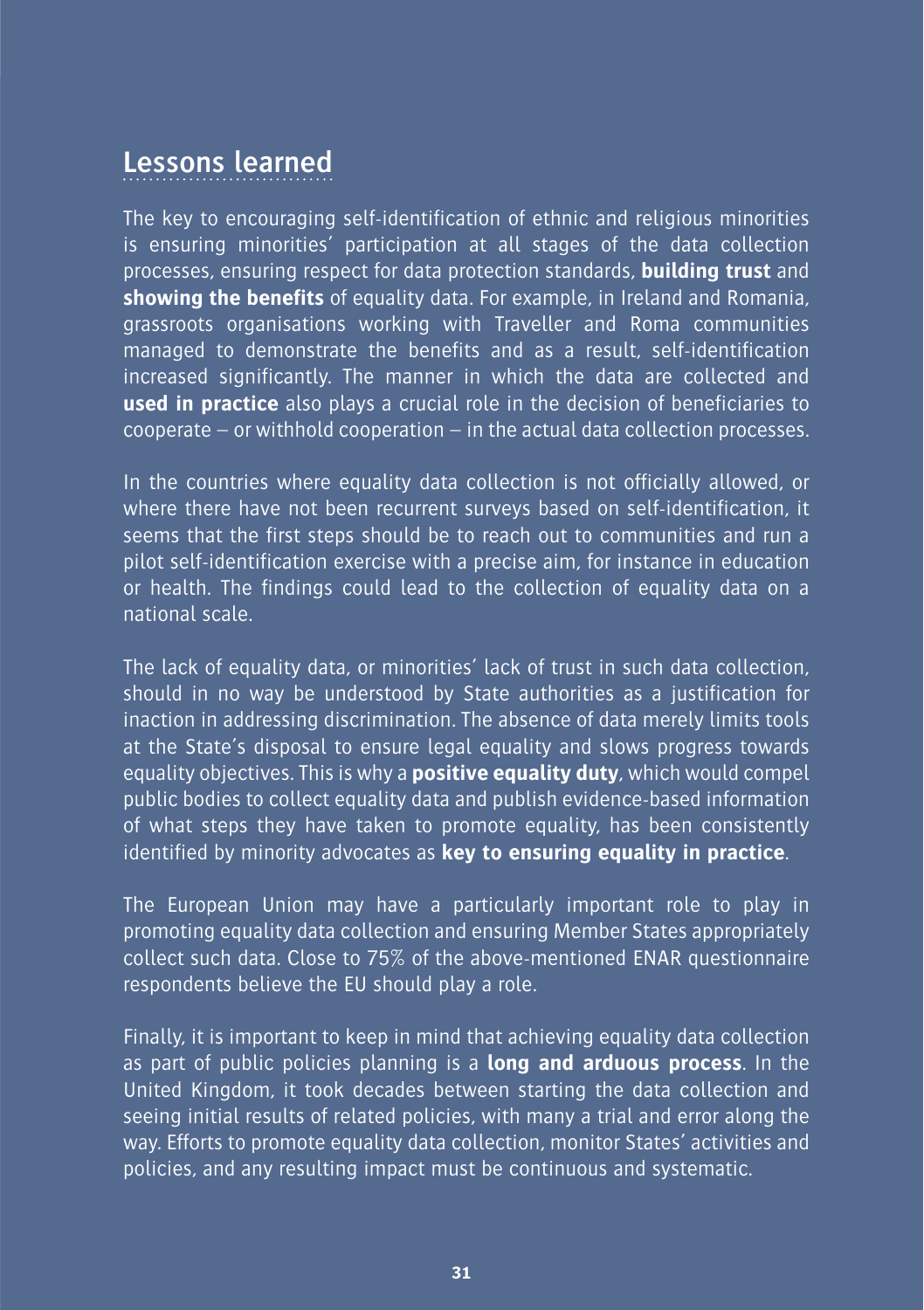# **4. Conclusions and recommendations**

**EU law, and all Member States' laws, do not prohibit equality data collection** as long as such data are provided voluntarily and according to data protection standards. Recent developments in the harmonisation of the EU census data, along with the European equality framework, make the European Union an important player in equality data collection.

The **European Commission** should issue specific guidelines on inclusive and secure equality data collection to be adopted as part of **Council recommendations on equality data collection to ensure implementation of EU equality legislation**.

**Categories for equality data collection, including ethnic and racial categories**, may depend on the historic and political context in every country, which may vary in time, and should be developed in accordance with the self-definition categories in use. Standard EU-wide categories may be developed and should then be adjusted in every Member State, in consultation with the groups at risk of discrimination.

The **European Commission** could **support the development of these categories** in consultation with civil society organisations and other relevant stakeholders, including statisticians.

Specific national categories may be aggregated in EU comparable categories to ensure comparability. Data categories and data collection methods must respect voluntary **self-identification**.

Equality data are already collected in some countries and the costs of obtaining such data are not prohibitive. There is a need for better information and exchange of good models and practices to explain what works, what does not, and why.

The **EU Fundamental Rights Agency** should **disseminate both the disaggregated data it collects and the methodology used** for its surveys on discrimination experiences to encourage States to conduct similar exercises.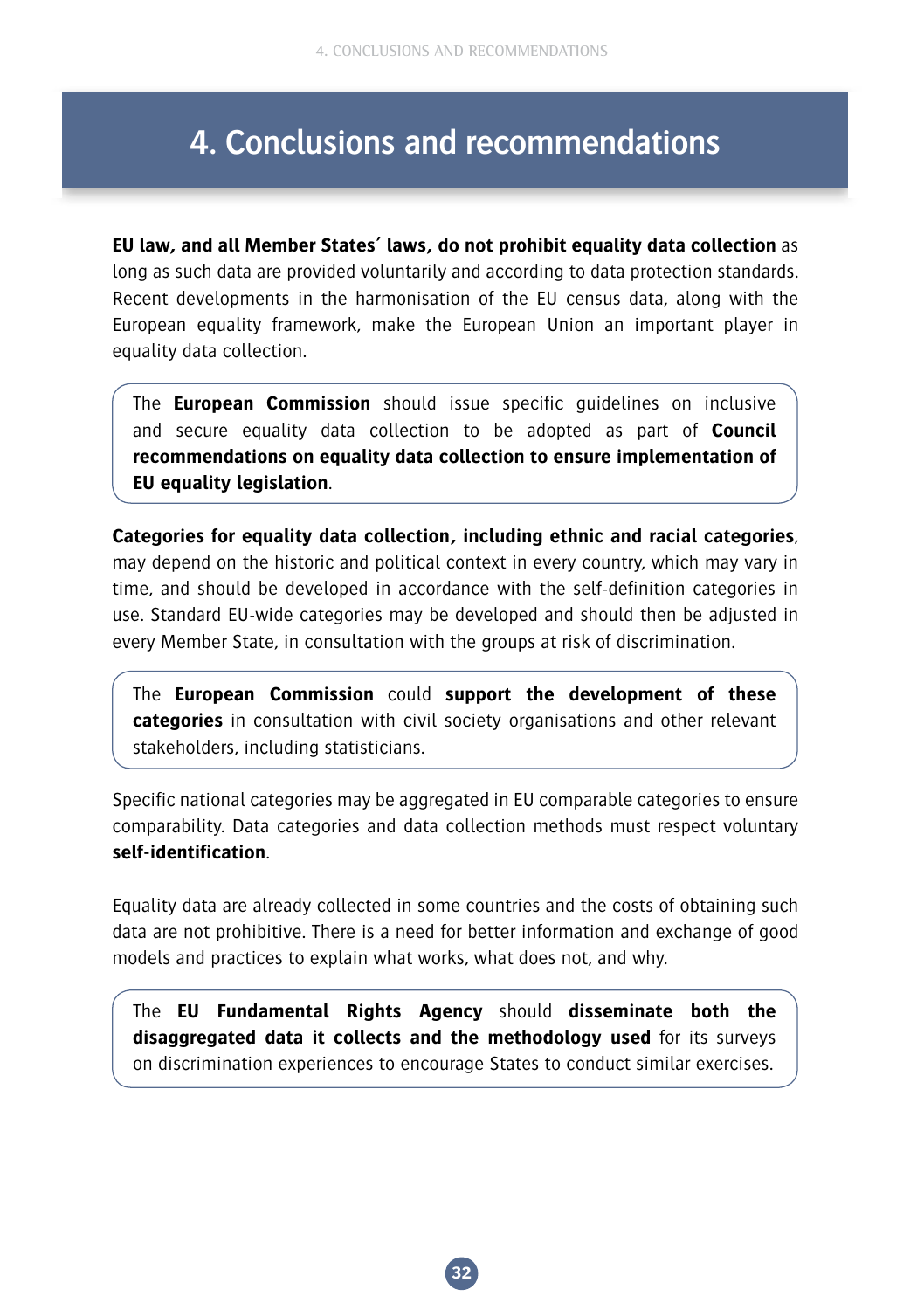**Equality data collection needs a trigger to begin**. For example, the findings of the gaps in health status of Irish Travellers generated a momentum for data collection on the situation of Traveller communities in Ireland. Findings about exclusion of minority groups in other countries, coupled with active civil society advocacy, may provide similar impetus.

**NGOs** could **consult communities on their willingness to collect data** to measure discrimination, including by conducting their own surveys and pilot data collection exercises.

**Building trust and ensuring empowerment to active participation of minority groups is key**. Distrust among certain members of minorities in the ability and willingness of States to improve their situation is not only grounded in truth but may also be an important obstacle to data collection.

**EU Member States** must **work with civil society organisations to include members of minorities** throughout the whole process of equality data collection and analysis, for instance by recruiting census enumerators from these groups.

**Equality data should be an integral part of public policies including equality policies**. Data collection may be the missing link for eliminating discrimination, but it is no substitute for systemic changes. **Positive duty enshrined in law is often a necessary condition to ensuring equality in practice**.

**EU Member States** should **adopt a binding positive equality duty** requiring public bodies to have due regard to the need to advance equality.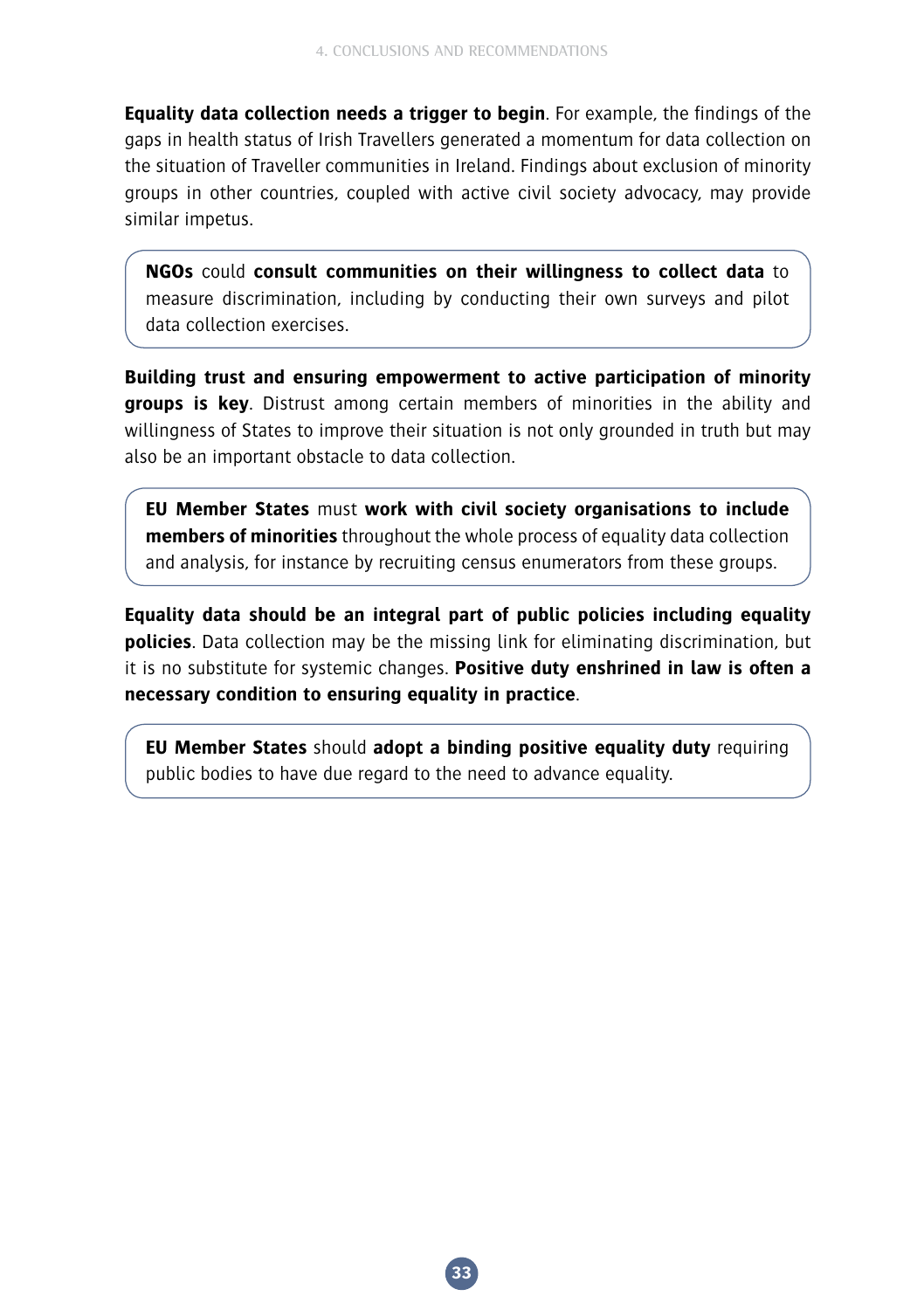# **Appendix 1**

# Table 1: Data collection in the EU Member States' censuses and population registers<sup>85</sup>

| <b>EU State</b>   | Data Categories                      |                  | <b>Comments</b> |         |                     |                                                                                                  |
|-------------------|--------------------------------------|------------------|-----------------|---------|---------------------|--------------------------------------------------------------------------------------------------|
|                   | <b>Ethnic</b><br>Group <sup>86</sup> | Language<br>87   | Religion        | Citizen | Country<br>of Birth |                                                                                                  |
| Austria           | yes <sup>*</sup>                     | yes              | yes             | yes     | yes                 | *Traditional minorities<br>(Volksgruppen) and<br>'new' minorities<br>(former migrants).          |
| Belgium           | yes <sup>*</sup>                     | no               | no              | yes     | yes                 | *In the Flemish-<br>speaking part only.                                                          |
| <b>Bulgaria</b>   | $yes^*$                              | yes <sup>*</sup> | yes             | yes     | yes                 | *Pre-coded list in the<br>census.                                                                |
| Croatia           | yes <sup>*</sup>                     | yes <sup>*</sup> | yes             | yes     | yes                 | *Pre-coded list in the<br>census.                                                                |
| Cyprus            | $yes^*$                              | yes              | yes             | yes     | yes                 | *Pre-coded list in the<br>census.                                                                |
| Czech<br>Republic | yes <sup>*</sup>                     | yes <sup>*</sup> | yes             | yes     | yes                 | *Pre-coded list in the<br>census.                                                                |
| <b>Denmark</b>    | $no^*$                               | yes              | no              | yes     | yes                 | *Ethnicity is gathered<br>only for asylum-<br>seekers.                                           |
| Estonia           | yes <sup>*</sup>                     | $ves^*$          | yes             | yes     | yes                 | *Pre-coded list in the<br>census.                                                                |
| Finland           | $no^*$                               | yes              | yes             | yes     | yes                 | *Ethnicity is gathered<br>only for asylum-<br>seekers.                                           |
| France            | no                                   | no               | no              | yes     | yes <sup>*</sup>    | *Former citizenship<br>also collected, so<br>non-French origin is<br>derived from the data.      |
| Germany           | $no^*$                               | no               | yes             | yes     | yes                 | *There is a special<br>census of foreigners;<br>nationality is used as a<br>proxy for ethnicity. |
| Greece            | no                                   | no               | no              | yes     | yes                 |                                                                                                  |

<sup>85</sup> The table is prepared by the author based on desktop research.

<sup>86</sup> This in some countries means culture, but in others also includes race.

<sup>87</sup> This may nor coincide with ethnicity.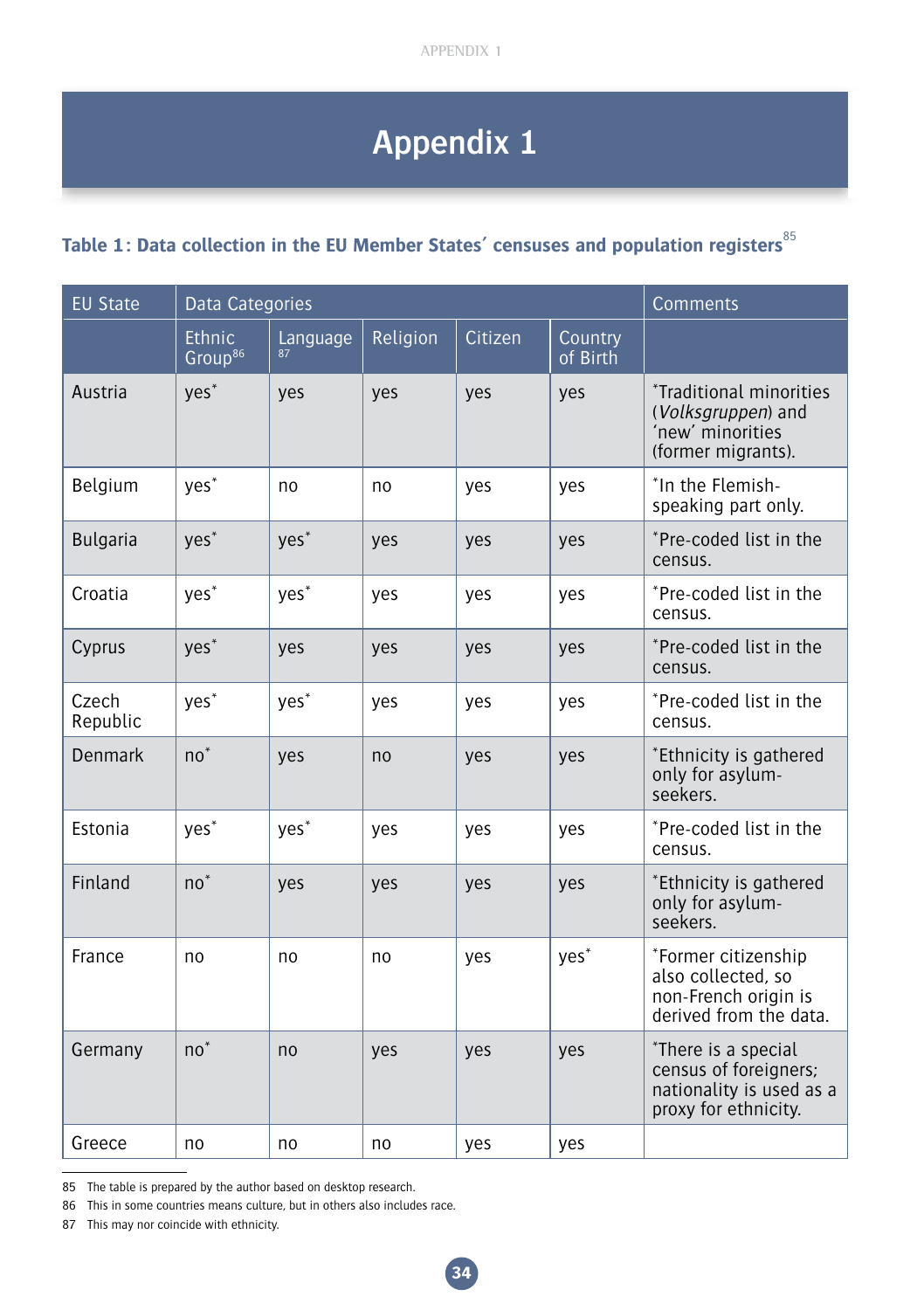| <b>EU State</b>   | Data Categories        |                  | <b>Comments</b>  |         |                     |                                                                                                                                         |
|-------------------|------------------------|------------------|------------------|---------|---------------------|-----------------------------------------------------------------------------------------------------------------------------------------|
|                   | <b>Ethnic</b><br>Group | Language         | Religion         | Citizen | Country<br>of Birth |                                                                                                                                         |
| Hungary           | $ves^*$                | $ves^*$          | yes              | yes     | yes                 | *Pre-coded list in the<br>census.                                                                                                       |
| Ireland           | yes                    | yes              | yes              | yes     | yes                 | *Pre-coded list.<br>System similar to the<br>UK, except no mixed<br>categories.                                                         |
| Italy             | no                     | no               | no               | yes     | yes <sup>*</sup>    | *Former citizenship<br>also collected, so non-<br>Italian nationality is<br>derived from the data.                                      |
| Latvia            | yes <sup>*</sup>       | yes <sup>*</sup> | yes              | yes     | yes                 | *Pre-coded list in the<br>census.                                                                                                       |
| Lithuania         | yes <sup>+</sup>       | yes <sup>*</sup> | yes              | yes     | yes                 | *Pre-coded list in the<br>census.                                                                                                       |
| Luxembourg        | no                     | no               | no               | yes     | yes                 |                                                                                                                                         |
| Malta             | no                     | yes              | no               | yes     | yes                 |                                                                                                                                         |
| Netherlands       | yes <sup>*</sup>       | no               | yes <sup>*</sup> | yes     | yes                 | *Derived from parents'<br>citizenship even for<br>the second generation<br>citizens; binary format<br>(autochthon versus<br>allochthon) |
| Poland            | yes                    | yes <sup>*</sup> | yes              | yes     | yes                 | *Binary format ('Polish'<br>and 'catholic', versus<br>'other') in the census.                                                           |
| Portugal          | no                     | no               | yes <sup>*</sup> | yes     | yes                 | *Optional.                                                                                                                              |
| Romania           | yes                    | yes <sup>*</sup> | yes <sup>*</sup> | yes     | yes                 | *Binary format for<br>religion ('Romanian'<br>and 'Orthodox', or<br>'other') and pre-coded<br>list for ethnicity in the<br>census.      |
| Slovakia          | yes <sup>*</sup>       | yes <sup>*</sup> | yes              | yes     | yes                 | *Pre-coded list in the<br>census.                                                                                                       |
| Slovenia          | yes                    | yes              | yes              | yes     | yes                 | *Pre-coded list in the<br>census.                                                                                                       |
| Spain             | no                     | yes              | no               | yes     | yes                 |                                                                                                                                         |
| Sweden            | no                     | no               | no               | yes     | yes <sup>*</sup>    | *Ethnicity derived from<br>parents' citizenship.                                                                                        |
| United<br>Kingdom | yes <sup>*</sup>       | yes <sup>*</sup> | yes <sup>*</sup> | yes     | yes                 | *Pre-coded list, allows<br>for 'mixed' and write-<br>in categories.                                                                     |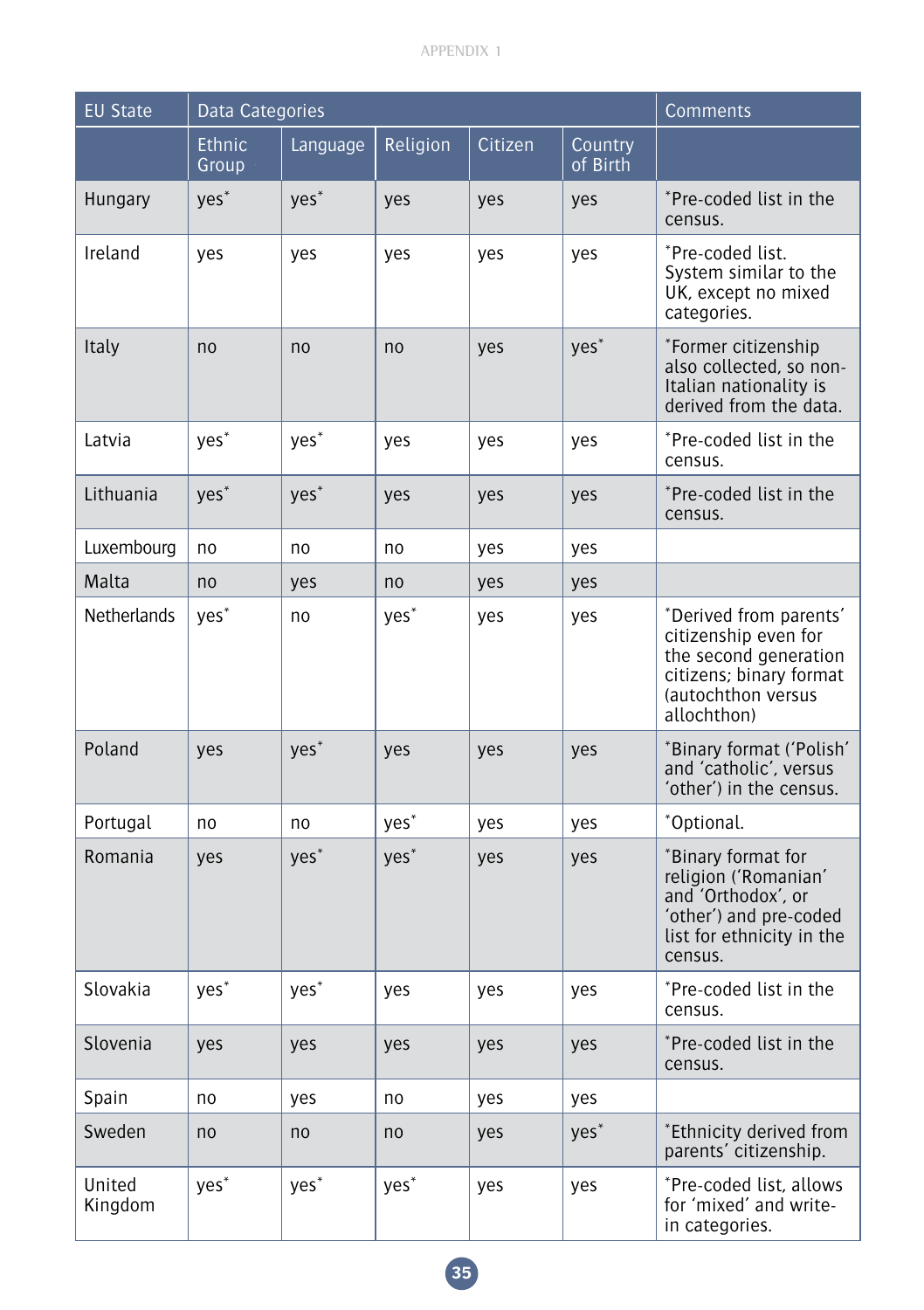# **Appendix 2**

## **Table 2: The official use of data in different social/economic fields in the EU Member States**<sup>88</sup>

|                                  | Policy Development in: |            |                |                |                          |                    |                             |                                                         |
|----------------------------------|------------------------|------------|----------------|----------------|--------------------------|--------------------|-----------------------------|---------------------------------------------------------|
| <b>EU Member</b><br><b>State</b> | Education              | Employment | <b>Housing</b> | Health         | Justice/Police<br>Issues | Minority<br>Rights | Combating<br>Discrimination | Other Use /<br>Comment                                  |
| Austria                          | no                     | no         | no             | no             | yes                      | yes                | no                          |                                                         |
| Belgium                          | no                     | no         | no             | no             | yes                      | yes <sup>*</sup>   | no                          | *Only titular<br>minorities.                            |
| <b>Bulgaria</b>                  | no                     | no         | no             | no             | yes                      | yes                | no                          |                                                         |
| Croatia                          | no                     | no         | no             | no             | yes                      | yes                | no                          |                                                         |
| Cyprus                           | no                     | no         | no             | no             | yes                      | no                 | no                          |                                                         |
| Czech<br>Republic                | no                     | no         | no             | no             | yes                      | yes                | no                          |                                                         |
| Demark                           | no                     | no         | no             | no             | yes                      | $yes^*$            | no                          | *Only for the<br>German minority in<br>the border area. |
| Estonia                          | no                     | no         | no             | no             | yes                      | yes                | no                          |                                                         |
| Finland                          | no                     | no         | no             | no             | yes                      | yes                | no                          |                                                         |
| France                           | no                     | no         | n <sub>0</sub> | n <sub>o</sub> | yes                      | no                 | no                          |                                                         |
| Germany                          | no                     | $n0^{89}$  | no             | no             | yes                      | yes                | n <sub>0</sub>              |                                                         |
| Greece                           | no                     | no         | no             | no             | yes                      | no                 | no                          |                                                         |
| Hungary                          | n <sub>0</sub>         | no         | no             | no             | yes                      | yes                | yes                         |                                                         |
| Ireland                          | yes                    | no         | no             | yes            | yes                      | no                 | yes                         |                                                         |
| Italy                            | no                     | no         | no             | no             | yes                      | $ves^*$            | no                          | *German minority in<br>Bolzano.                         |
| Latvia                           | no                     | no         | no             | no             | yes                      | yes                | no                          |                                                         |

<sup>88</sup> The table was prepared by the author on the basis of desktop research and stakeholder interviews.

<sup>89</sup> However, the recent Berlin Law provides for a quota of employees of public administration with a 'migrant' background. The law is in the early stages of implementation, and is the only such law in Germany, so it is not yet clear how the Berlin authorities will know who job applicants with a 'migrant background' are. In addition, the Berlin police reportedly plan to diversify the force by attracting 'minorities', but without sound mechanisms to ascertain the candidates' identity.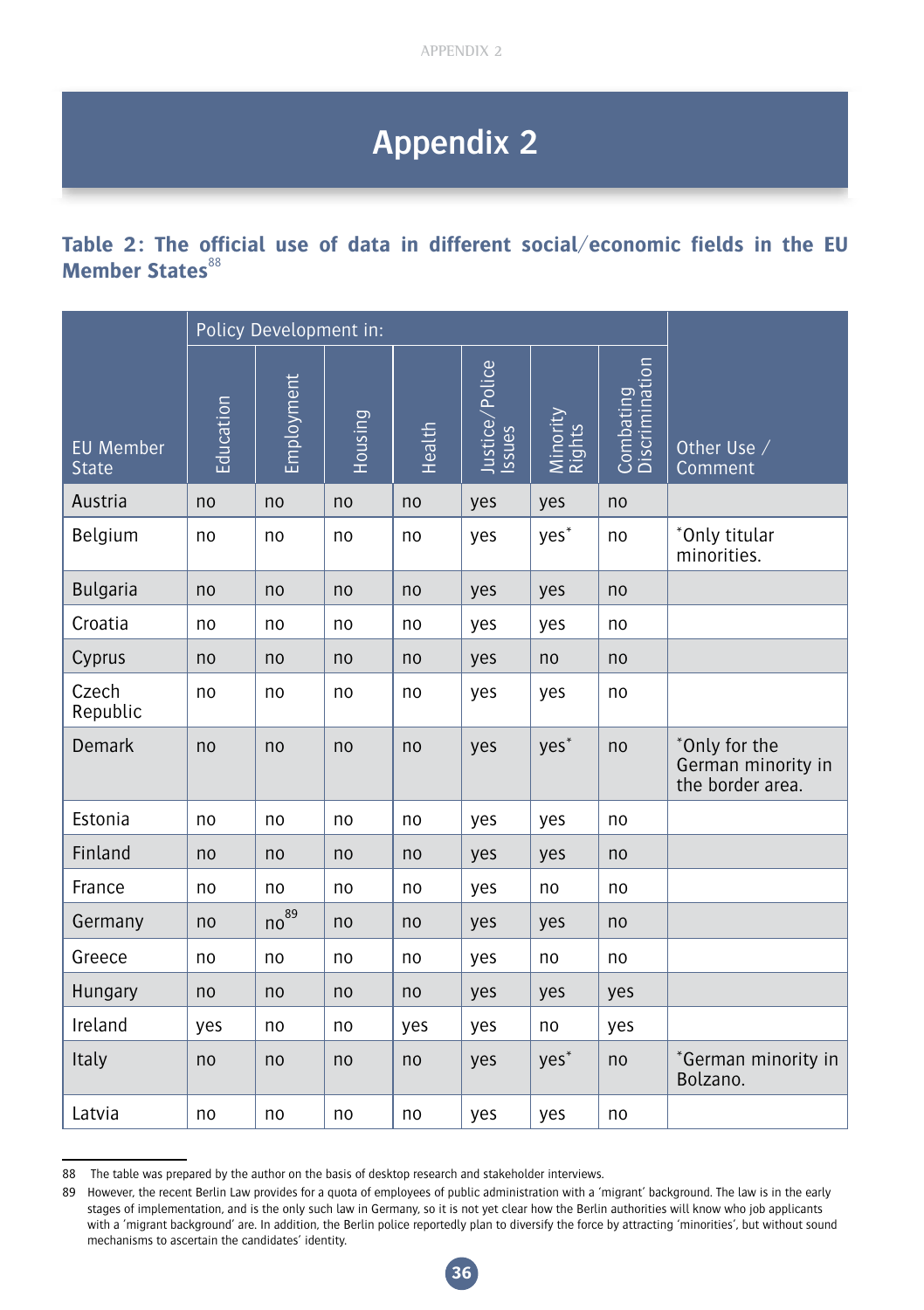|                                  | Policy Development in: |                |                |                |                          |                    |                             |                                                                            |
|----------------------------------|------------------------|----------------|----------------|----------------|--------------------------|--------------------|-----------------------------|----------------------------------------------------------------------------|
| <b>EU Member</b><br><b>State</b> | Education              | Employment     | <b>Housing</b> | Health         | Justice/Police<br>Issues | Minority<br>Rights | Combating<br>Discrimination | Other Use /<br>Comment                                                     |
| Lithuania                        | no                     | no             | no             | no             | yes                      | yes                | n <sub>0</sub>              |                                                                            |
| Luxembourg                       | no                     | no             | no             | no             | yes                      | no                 | no                          |                                                                            |
| Malta                            | n <sub>0</sub>         | n <sub>0</sub> | n <sub>0</sub> | no             | yes                      | n <sub>0</sub>     | no                          |                                                                            |
| Netherlands                      | no                     | no             | no             | no             | yes                      | yes <sup>*</sup>   | yes                         | *Street names<br>in ethnic<br>neighbourhoods,<br>other language<br>rights. |
| Poland                           | no                     | n <sub>0</sub> | no             | n <sub>o</sub> | yes                      | no                 | no                          |                                                                            |
| Portugal                         | no                     | no             | no             | no             | yes                      | no                 | no                          |                                                                            |
| Romania                          | n <sub>0</sub>         | no             | n <sub>0</sub> | no             | yes                      | yes                | n <sub>0</sub>              |                                                                            |
| Slovakia                         | no                     | no             | no             | no             | yes                      | yes                | no                          |                                                                            |
| Slovenia                         | n <sub>0</sub>         | no             | n <sub>o</sub> | n <sub>o</sub> | yes                      | yes                | n <sub>0</sub>              |                                                                            |
| Spain                            | no                     | no             | no             | no             | yes                      | yes <sup>*</sup>   | no                          | Only 'pueblos'. 90                                                         |
| Sweden                           | n <sub>0</sub>         | no             | no             | n <sub>0</sub> | yes                      | yes                | no                          |                                                                            |
| United<br>Kingdom                | yes                    | yes            | yes            | yes            | yes                      | yes                | yes                         |                                                                            |

<sup>90</sup> In the Spanish Constitution, there is no concept of 'minorities'. Instead, the Constitution mentions several 'peoples' (pueblos), among whom are Roma (Gitanos).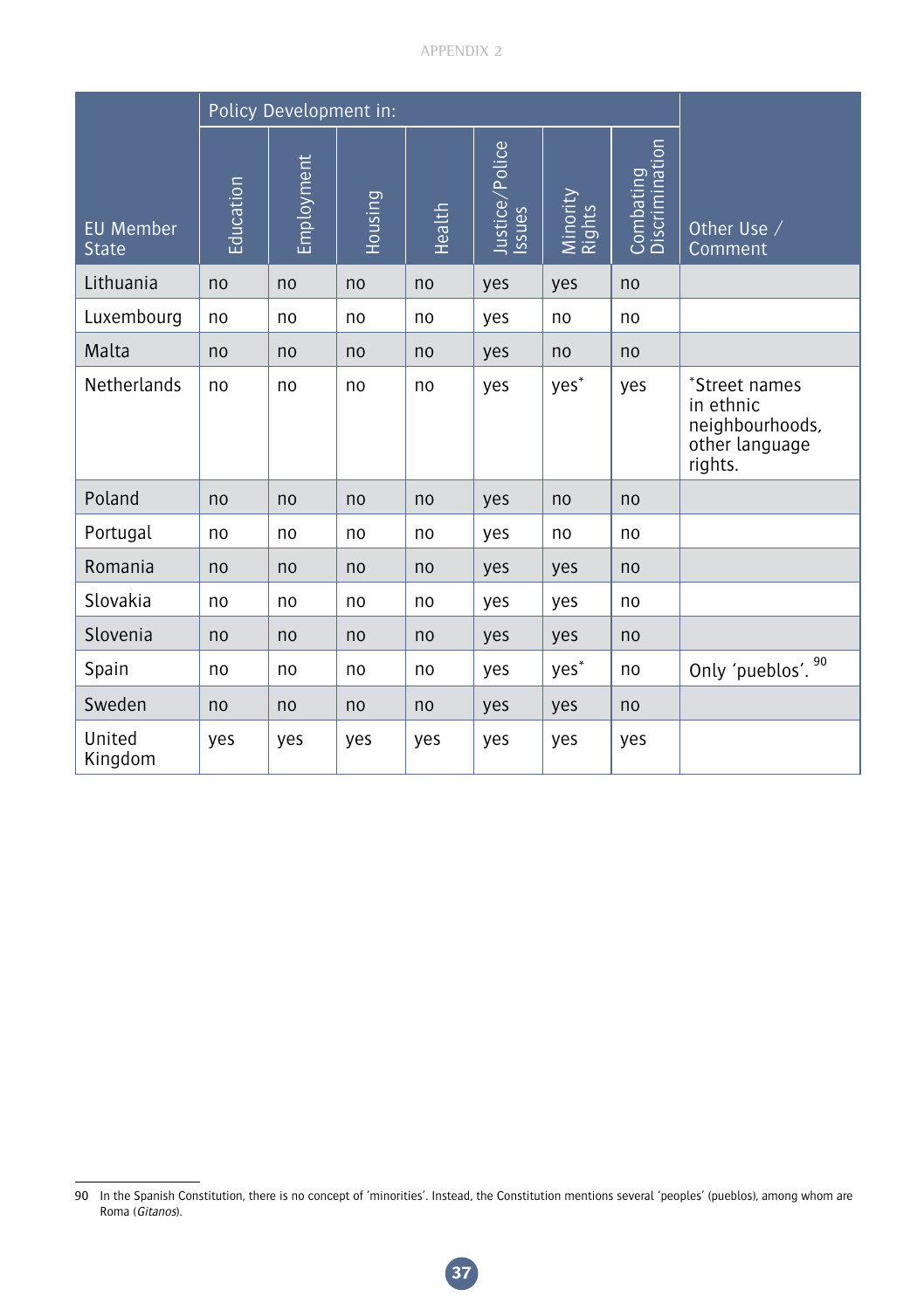# **Bibliography**

## **Legislation and treaties**

Commission Regulation (EU) No 519/2010 of 17 June 2010 Adopting the Programme of the Statistical Data and of the Metadata for Population and Housing Census Provided for by Regulation (EC) No 763/2008 of the European Parliament and of the Council. 2010. Available at: http://eurlex.europa.eu/LexUriServ/LexUriServ.do?uri=OJ:L:2010:151:0001:0013:EN:PDF.

Commission Regulation (EC) No 1201/2009 of 30 November 2009 Implementing Regulation (EC) No 763/2008 of the European Parliament and of the Council on Population and Housing Censuses as Regards the Technical Specifications of the Topics and of their Breakdowns. 2009. Available at: http://eur-lex.europa.eu/LexUriServ/LexUriServ.do?uri=OJ:L:2009:329:0029:0068:EN:PDF.

Council Directive 2000/43/EC of 29 June 2000 Implementing the Principle of Equal Treatment Between Persons Irrespective of Racial or Ethnic Origin. 2000. Available at: http://eur-lex.europa. eu/LexUriServ/LexUriServ.do?uri=CELEX:32000L0043:EN:HTML.

Council Directive 2000/78/EC of 27 November 2000 Establishing a General Framework for Equal Treatment in Employment and Occupation. 2000. Available at: http://eur-lex.europa.eu/ LexUriServ/LexUriServ.do?uri=CELEX:32000L0078:EN:HTML.

Council Directive 95/46/EC of the European Parliament and of the Council of 24 October 1995 on the Protection of Individuals with Regard to the Processing of Personal Data and on the Free Movement of Such Data. 1995. Available at: http://eur-lex.europa.eu/LexUriServ/LexUriServ.do?u ri=CELEX:31995L0046:en:HTML.

Equality Act. 2010. Available at: http://www.legislation.gov.uk/ukpga/2010/15/contents.

Gesetz zur Regelung von Partizipation und Integration in Berlin (PartIntG). 2010. Available (in German) at: http://www.berlin.de/imperia/md/content/lb-integration-migration/publikationen/ recht/partintg\_bf.pdf?start&ts=1355822309&file=partintg\_bf.pdf.

List of Declarations Made with Respect to Council of Europe Treaty No. 148 (European Charter for Regional and Minority Languages). Available at: http://conventions.coe.int/treaty/Commun/ ListeDeclarations.asp?NT=148&CM=1&DF=&CL=ENG&VL=1.

Race Relations (Amendment) Act. 2000. Available at: http://www.legislation.gov.uk/ ukpga/2000/34/contents.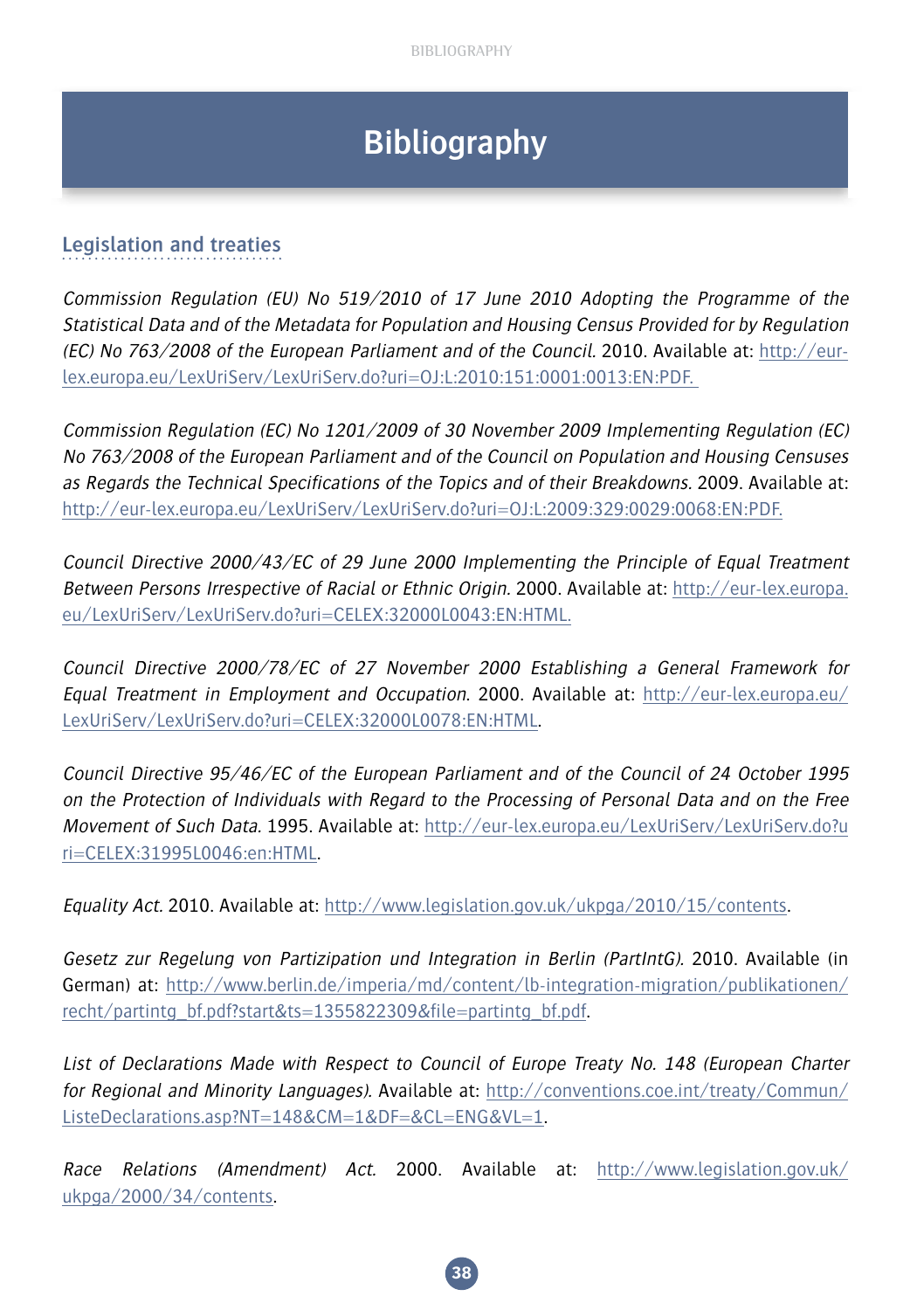# **Books, articles and reports**

Al-Zubaidi, Yaman. 2012. Statistikens roll i arbetet mot diskriminering (The Role of Statistics in Combating Discrimination). Stockholm: Swedish Antidiscrimination Ombudsman Office.

Aspinall, Peter. 2007. 'Approaches to Developing an Improved Cross-National Understanding of Concepts and Terms Relating to Ethnicity and Race'. International Sociology 22(1): 41-70.

Bhopal, Raj. 2013. 'Challenges and Learning from Ethnic Data Collection in Scotland: Innovations and Insights'. Presentation at the Ethnic Identifier Seminar, Dublin, Ireland, 4 November 2013. Available at: http://www.paveepoint.ie/tempsite3/wp-content/uploads/2013/11/Raj-Data-Seminar.pdf.

Bond, Laurence, McGinnity, Frances, and Russell, Helen, eds. 2010. Making Equality Count: Irish and International Research Measuring Equality and Discrimination. Dublin: The Liffey Press. Available at: http://www.equality.ie/Files/MAKING%20EQUALITY%20COUNT%20-%20Full.pdf.

Bribosia, Emmanuelle. 2013. First Report on 'Socio-Economic Monitoring of Employment'. Belgium. Brussels: MPG. Available at: http://www.non-discrimination.net/content/media/BE-89- BELGIUM\_FR\_89\_%20First%20report%20on%20Socio-Economic%20Monitoring.pdf.

Commission for Racial Equality. 2002. Ethnic Monitoring: A Guide for Public Authorities. London: Commission for Racial Equality.

De Schutter, Olivier and Ringelheim, Julie. 2010. Ethnic Monitoring: The Processing of Racial and Ethnic Data in Anti-Discrimination Policies: Reconciling the Promotion of Equality with Privacy Rights. Brussels: Bruylant.

Educational Reporting Consortium. 2007. Education in Germany: An Indicator-Based Report Including an Analysis of Education and Immigration. Summary of Important Results. Bielefeld: W. Bertelsmann Verlag. Available at: http://www.bildungsbericht.de/daten2008/summary06.pdf.

EU Fundamental Rights Agency. 2013. Crimes Motivated by Hatred and Prejudice in the EU: FRA Brief. Available at: http://fra.europa.eu/sites/default/files/fra-brief\_hatecrime\_en.pdf.

EU Fundamental Rights Agency. 2012. Data in focus: Minorities as victims of crime. Available at: http://fra.europa.eu/sites/default/files/fra-2012-eu-midis-dif6\_0.pdf.

EU Fundamental Rights Agency. 2009. European Union Minorities and Discrimination Survey (EU-MIDIS). Available at: http://fra.europa.eu/en/project/2011/eu-midis-european-union-minoritiesand-discrimination-survey.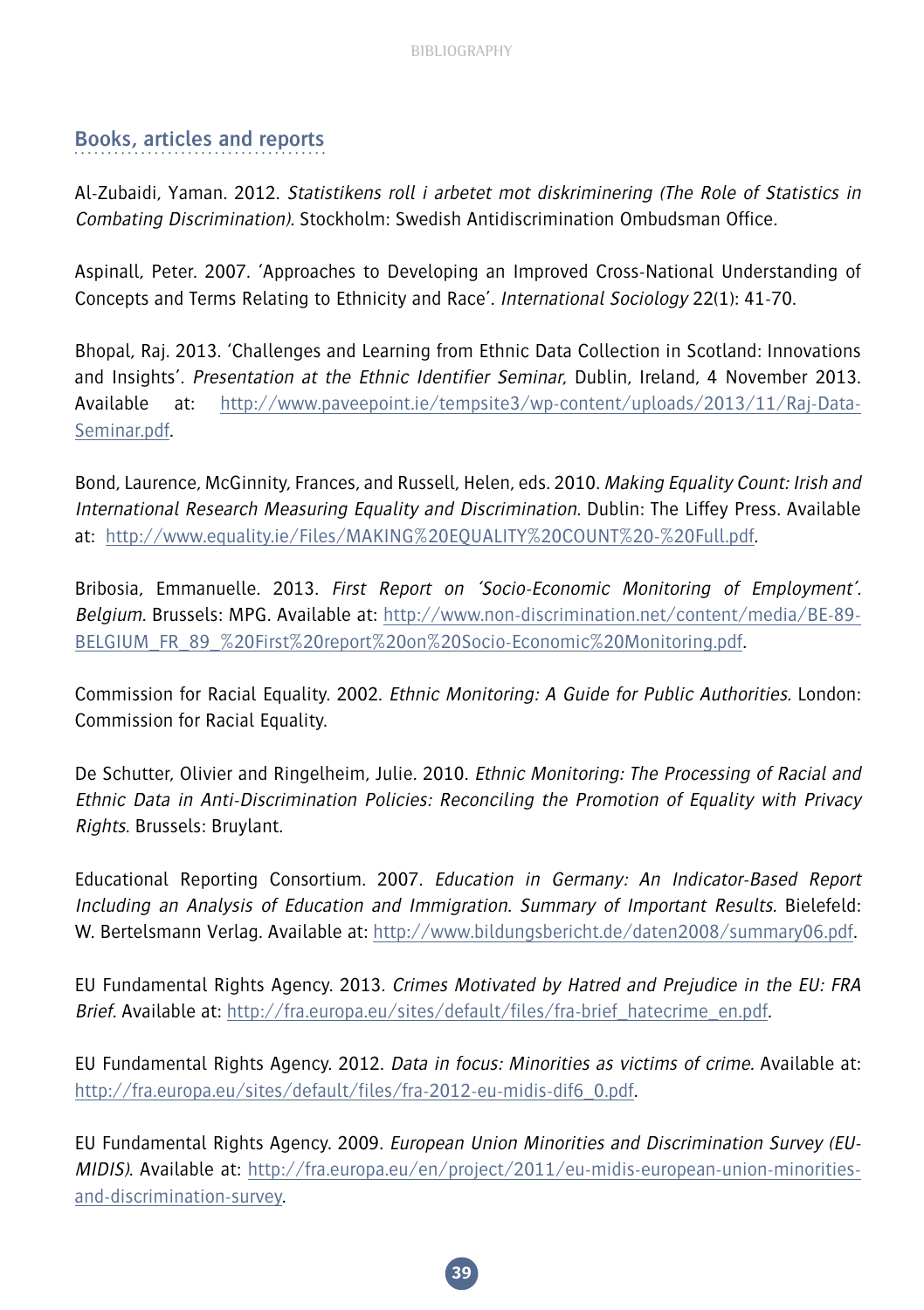EU Fundamental Rights Agency. 2012. The Racial Equality Directive: Application and Challenges. Luxembourg: Publications Office of the European Union. Available at: http://fra.europa.eu/sites/ default/files/fra\_uploads/1916-FRA-RED-synthesis-report\_EN.pdf.

EU Fundamental Rights Agency. 2011. The situation of Roma in 11 Member States. Luxembourg: Publications Office of the European Union. Available at: http://fra.europa.eu/sites/default/files/ fra\_uploads/2099-FRA-2012-Roma-at-a-glance\_EN.pdf.

European Commission. 2014. Joint Report on the Application of Council Directive 2000/43/EC of 29 June 2000 Implementing the Principle of Equal Treatment between Persons Irrespective of Racial or Ethnic Origin ('Racial Equality Directive') and of Council Directive 2000/78/EC of 27 November 2000 Establishing a General Framework for Equal Treatment in Employment and Occupation ('Employment Equality Directive'). Available at: http://ec.europa.eu/justice/ discrimination/files/com\_2014\_2\_en.pdf.

European Commission. 2013. Special Eurobarometer 393: Perceptions of Discrimination in the EU in 2012. Available at: http://ec.europa.eu/public\_opinion/archives/ebs/ebs\_393\_en.pdf.

European Network Against Racism. 2013. Anti-racism in Focus 1. Recycling Hatred: Racism(s) in Europe Today. Brussels: European Network Against Racism. Available at: http://www.enar-eu.org/ IMG/pdf/symposiumreport\_lr\_final\_final.pdf.

European Roma Information Office. 2008. Survey on Ethnic Data Collection Risk or Opportunity? Available at: http://erionet.org/site/upload/surveys/Data Collection Survey.pdf.

Eurostat. 2011. EU Legislation on the 2011 Population and Housing Censuses. Explanatory Notes. Luxembourg: Publications of the European Union. Available at: http://epp.eurostat.ec.europa.eu/ cache/ITY\_OFFPUB/KS-RA-11-006/EN/KS-RA-11-006-EN.PDF.

Feskens, Remco et al. 2006. 'Collecting Data Among Ethnic Minorities in an International Perspective'. Field Methods 18: 284-304. Available at: http://fmx.sagepub.com/content/18/3/284.abstract.

Healy, Aileen. 2013. 'Census 2011 – Working in Partnership with Irish Travellers'. Presentation at the Ethnic Identifier Seminar, Dublin, Ireland, 4 November 2013. Available at: http://www. paveepoint.ie/tempsite3/wp-content/uploads/2013/11/Census-2011-Aileen-CSO.pdf.

Koopmans, Ruud. 2010. 'Tradeoffs Between Equality and Difference – The Crisis of Dutch Multiculturalism in Cross-National Perspective'. Journal of Ethnic and Migration Studies 36(1): 1-26. Available at: http://www.google.es/url?sa=t&rct=j&q=&esrc=s&source=web&cd=36&cad=r ja&ved=0CFwQFjAFOB4&url=http%3A%2F%2Fsocsci.colorado.edu%2F~smithms%2FKoopmans.do c&ei=LYuOUuSSD4yM0wW5rYHICg&usg=AFQjCNFMAnMjSl501rXjWY9bsKJatwgwkw&sig2=e73k PRvISt1M0gnetXt6yg&bvm=bv.56988011,d.d2k.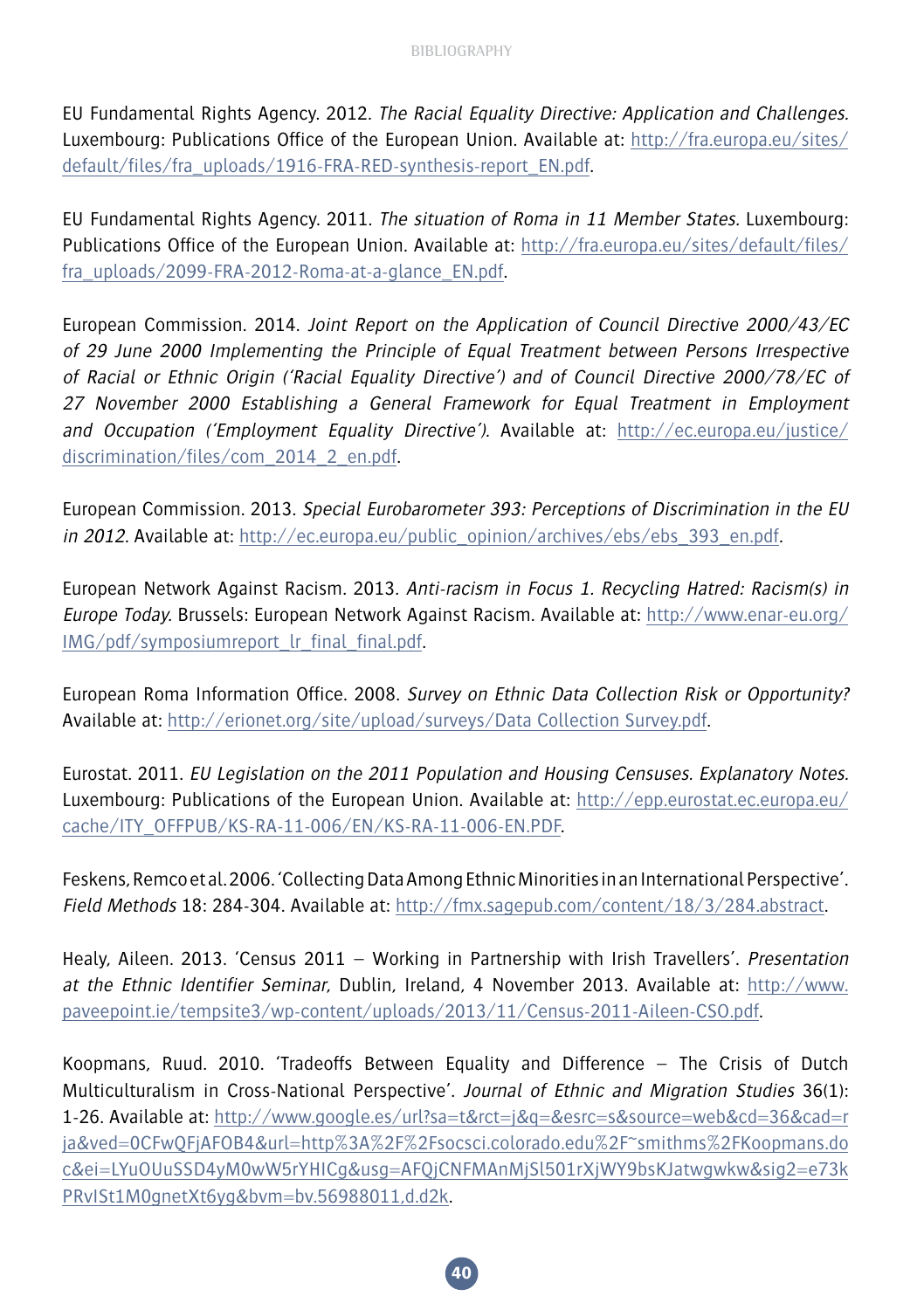Makkonen, Timo. 2007. Measuring Discrimination – Data Collection and EU Equality Law. Luxembourg: Publications Office of the European Union. Available at: http://www.migpolgroup. com/publications\_detail.php?id=162.

Mathur, Rohini et al. 2013. Availability and Use of UK Based Ethnicity Data for Health Research. National Centre for Research Methods Working Paper. Available at: http://eprints.ncrm. ac.uk/3040/1/Mathur-\_Availability\_and\_use\_of\_UK\_based\_ethnicity\_data\_for\_health\_res\_1. pdf.

National Statistical Institute of the Republic of Bulgaria. 2011. 2011 Population Census – Results. Available at: http://www.nsi.bg/census2011/PDOCS2/Census2011final\_en.pdf.

Office for National Statistics. 2008. Data Collection and Research. London: HMSO.

Office for National Statistics. 2007. Equality Data Review Report. London: HMSO. Available at: http://www.ons.gov.uk/ons/guide-method/measuring-equality/equality/equality-data-review/ index.html.

Office for National Statistics. 2003. Ethnic Group Statistics: A Guide for the Collection and Classification of Ethnicity Data. London: HMSO.

Office of the Minister for Integration. 2009. Combined Third and Fourth Reports by Ireland to the UN CERD Committee. Dublin. Available at: http://www.integration.ie/website/omi/omiwebv6. nsf/page/axbn-7zlj9z13515711-en/\$file/combined%20third%20and%20fourth%20report%20 to%20the%20uncerd%20committee%20latest.pdf.

Open Society European Policy Institute. 2013. The Race Equality Directive: A Shadow Report. Available at: http://www.opensocietyfoundations.org/sites/default/files/Race-Equality%20 Directive-Shadow-Report-20130711.pdf.

Open Society Foundations. 2010. No Data - No Progress. New York: Open Society Foundations. Available at: http://www.opensocietyfoundations.org/sites/default/files/no-data-no-progresscountry-reports-20100628\_0.pdf.

Pavee Point. 2010. Key findings from Traveller Health Study. Available at: http://www.paveepoint. ie/pdf/Summary%20of%20main%20findings.pdf.

Pavee Point. 2011. Shadow Report to the UN CERD on the Issues Facing Irish Travellers and Roma. Available at: http://www.paveepoint.ie/tempsite3/wp-content/uploads/2013/10/Final-CERD-Shadow-Report.pdf.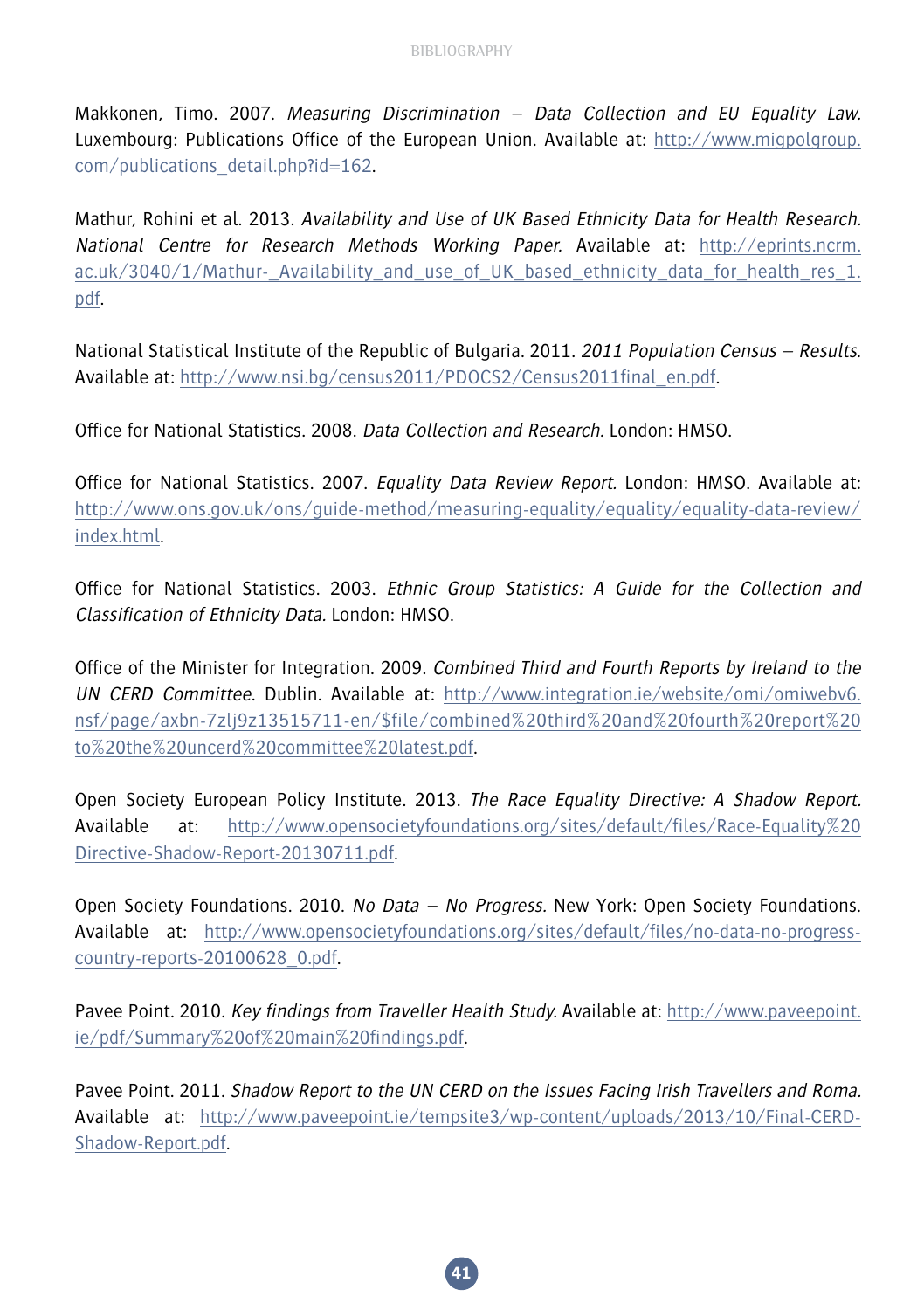Quirke, Brigid. 2013. 'Role of NGOs in Promoting Ethnic Data Collection in Ireland'. Presentation at the Ethnic Identifier Seminar, Dublin, Ireland, 4 November 2013. Available at: http://www. paveepoint.ie/tempsite3/wp-content/uploads/2013/11/Brigid-Ethnic-Identifier-Seminar.pdf.

Ringelheim, Julie. 2007. Processing Data on Racial or Ethnic Origin for Antidiscrimination Policies: How to Reconcile the Promotion of Equality with the Right to Privacy? Available at: http://papers. ssrn.com/sol3/papers.cfm?abstract\_id=983685.

Romani CRISS. 2011. "I am Roma" Project Report. Available at: http://www.ludenet.org/projectsfiles/1/outputs/overaching-report-i-am-roma-romani-criss1-897.pdf.

School of Public Health, Physiotherapy and Population Science, University College Dublin. 2010. All-Ireland Traveller Health Study: Summary of Findings. Dublin: University College Dublin. Available at: http://www.paveepoint.ie/tempsite3/wp-content/uploads/2013/10/AITHS-Summary-of-Findings.pdf.

Simon, Patrick. 2012. 'Collecting Ethnic Statistics in Europe: A Review'. Ethnic and Racial Studies 35(8): 1366-1391. Available at: http://dx.doi.org/10.1080/01419870.2011.607507.

Simon, Patrick. 2007. "Ethnic" Statistics and Data Protection in the Council of Europe Countries. Study Report. Strasbourg: Council of Europe. Available at: http://www.coe.int/t/dghl/monitoring/ ecri/activities/themes/Ethnic\_statistics\_and\_data\_protection.pdf.

Simon, Patrick and Clement, Martin. 2006. Rapport de l'enquête 'mesure de la diversité' : Une enquête expérimentale pour caractériser l'origine. INED, Document de travail n°139. Available at: http://www.ined.fr/fichier/t\_publication/1206/publi\_pdf1\_139.pdf.

Simon, Patrick et al. 2005. 'Demography and Ethnicity: An Ambiguous Relationship'. In Caselli G., Vallin J. and Wunsch G., eds. Demography: Analysis and Synthesis. A Treatise in Population Studies. Vol. 3. Elsevier Academic Press. Available at: http://www.academia.edu/808755/Demography\_ and\_ethnicity

UNECE-UNSD. 2009. Survey on the 2010 Round of Population and Housing Censuses, ECE/CES/ GE.41/2009/25.

UNCERD. 2005. Concluding Observations of Committee on the Elimination of Racial Discrimination in Relation to Ireland's First and Second Periodic Reports, CERD/C/IRL/CO/2.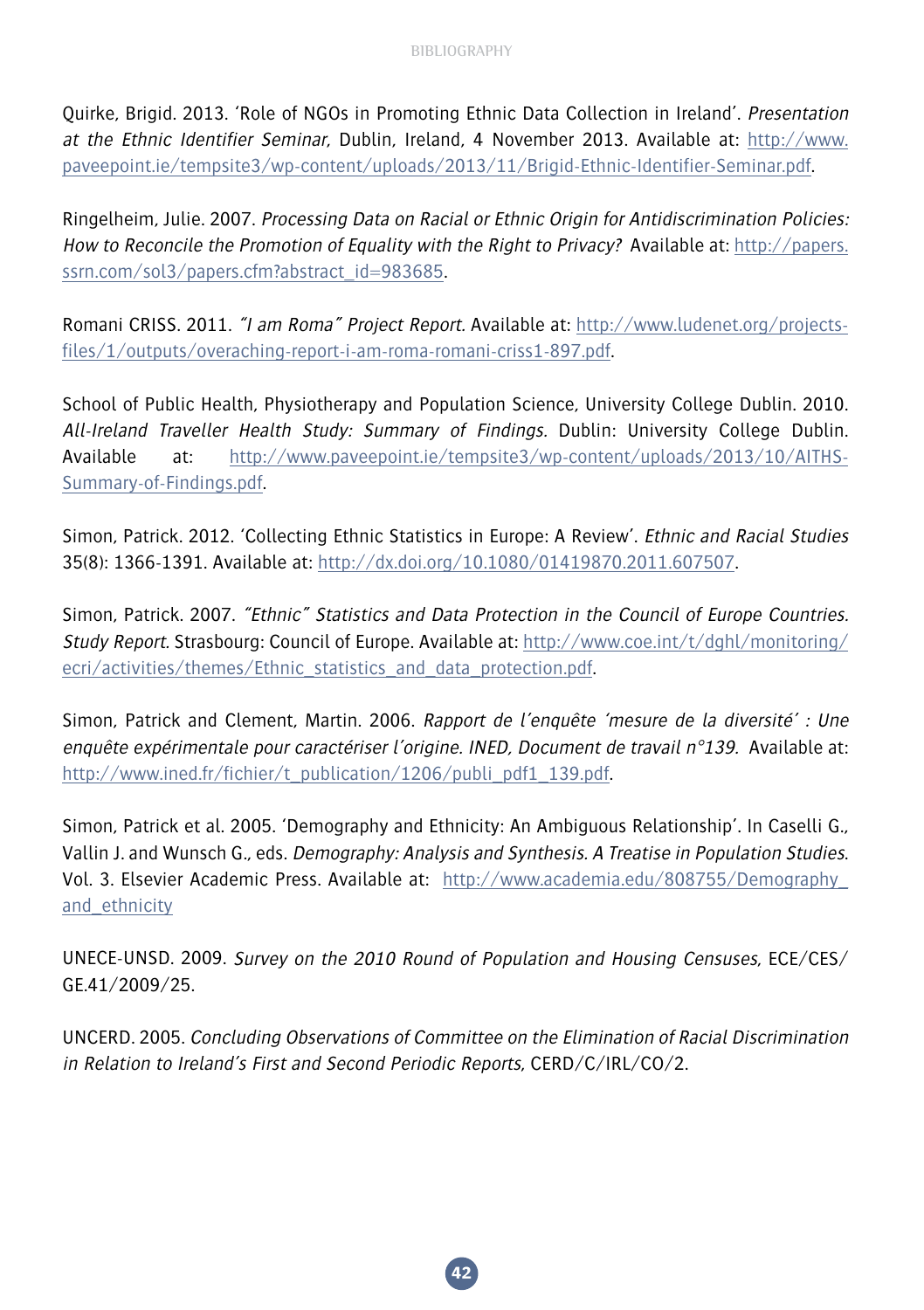## **Websites**

Central Statistics Office (Ireland): http://www.cso.ie/en/index.html.

Decade for Roma Inclusion: http://www.romadecade.org/.

Equality and Human Rights Commission (United Kingdom): http://www.equalityhumanrights.com/.

Eurostat: http://eurostat.ec.eu/.

Facing Facts – Make Hate Crimes Visible Project: http://www.ceji.org/facingfacts/.

National Institute of Statistics of Romania: http://www.insse.ro/cms/en.

National Statistical Institute of the Republic of Bulgaria: http://www.nsi.bg/en.

Netherlands Institute for Human Rights: http://www.mensenrechten.nl/.

Office for National Statistics (United Kingdom): http://www.ons.gov.uk/.

Organisation for Security and Cooperation in Europe (OSCE) Hate Crime Page: http://www.osce. org/odihr/66388.

Statistisches Bundesamt (Germany): https://www.destatis.de/DE/Startseite.html.

Statistics Belgium: http://statbel.fgov.be/en/statistics/figures/.

Statistics Netherlands: http://www.cbs.nl/en-GB/menu/home/default.htm?Languageswitch=on.

UK Data Service: http://ukdataservice.ac.uk/.

Understanding Society: The UK Household Longitudinal Study: https://www.understandingsociety. ac.uk/.

UNDP's Roma Data: http://www.undp.org/content/rbec/en/home/ourwork/povertyreduction/ roma-in-central-and-southeast-europe/roma-data/.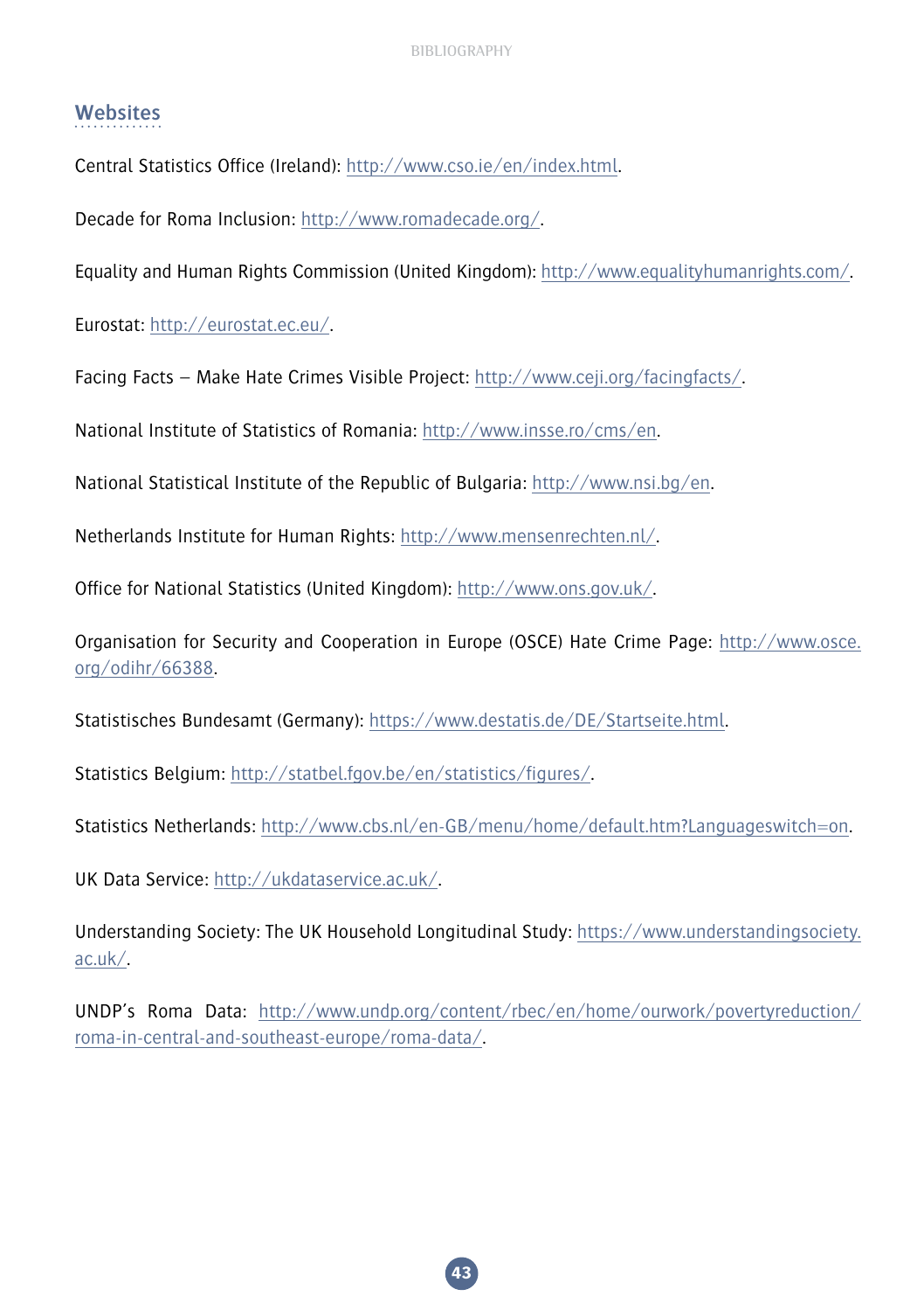## **Media and blogs**

'Get Rid of that "Allochtoon" Word, Advisory Group Tells Government'. 2012. Dutch News Online, 8 May. Available at: http://www.dutchnews.nl/news/archives/2012/05/get rid of that allochtoon\_wor.php.

Hermanin, Costanza and Atanasova, Angelina. 2013. 'Making "Big Data" Work for Equality'. OSF Voices, 9 September. Available at: http://www.opensocietyfoundations.org/voices/making-bigdata-work-equality-0.

'Minister Harney Launches All-Ireland Traveller Health Study'. 2007. UCD News, 10 July. Available at: http://www.ucd.ie/news/july07/100707\_traveller.html.

Romani CRISS. 2013. Press release on the Romanian 2011 Census. Available at: http://www. romanicriss.org/PDF/Romani%20CRISS%20Press%20Release%20on%20the%20Roma%20 and%20the%202011%20Census.pdf.

Ruotsalainen, Kaija. 2011. 'A Census of the World Population is Taken Every Ten Years'. Statistics Finland. Available at: http://www.stat.fi/tup/vl2010/art\_2011-05-17\_001\_en.html.

Schmeller, Johanna. 2013. 'Immigrants Struggle in German Labour Market'. Deutsche Welle, 12 September. Available at: http://www.dw.de/immigrants-struggle-in-german-jobmarket/a-17083761.